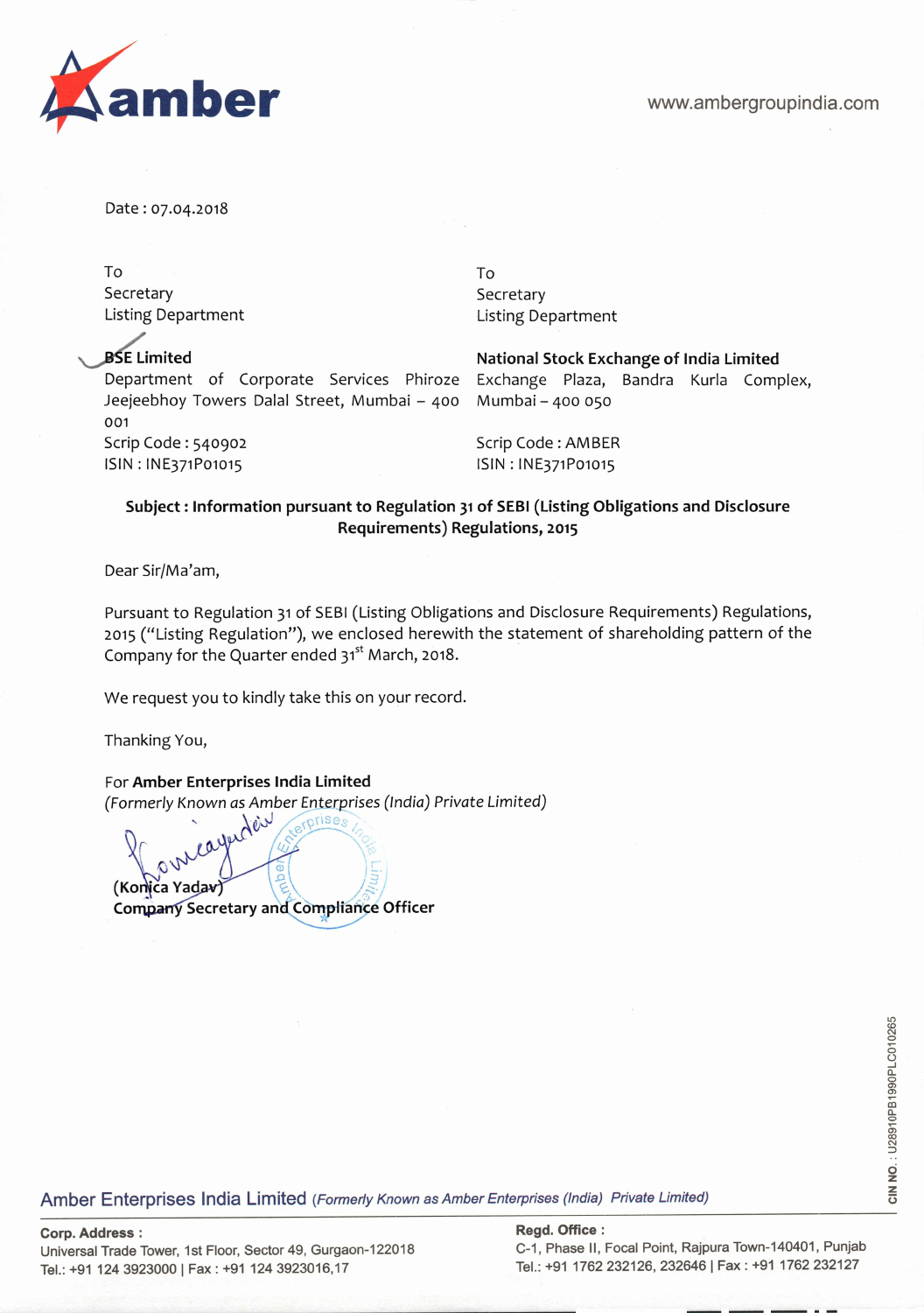| <b>General information about company</b>                                                   |                                 |
|--------------------------------------------------------------------------------------------|---------------------------------|
| Scrip code                                                                                 | 540902                          |
| NSE Symbol                                                                                 | <b>AMBER</b>                    |
| MSEI Symbol                                                                                |                                 |
| <b>ISIN</b>                                                                                | INE371P01015                    |
| Name of the company                                                                        | Amber Enterprises India Limited |
| Whether company is SME                                                                     | N <sub>0</sub>                  |
| Class of Security                                                                          | <b>Equity Shares</b>            |
| Type of report                                                                             | Quarterly                       |
| Quarter Ended / Half year ended/Date of Report (For Prelisting / Allotment)                | 31-03-2018                      |
| Date of allotment / extinguishment (in case Capital Restructuring selected) / Listing Date |                                 |
| Shareholding pattern filed under                                                           | Regulation $31(1)(b)$           |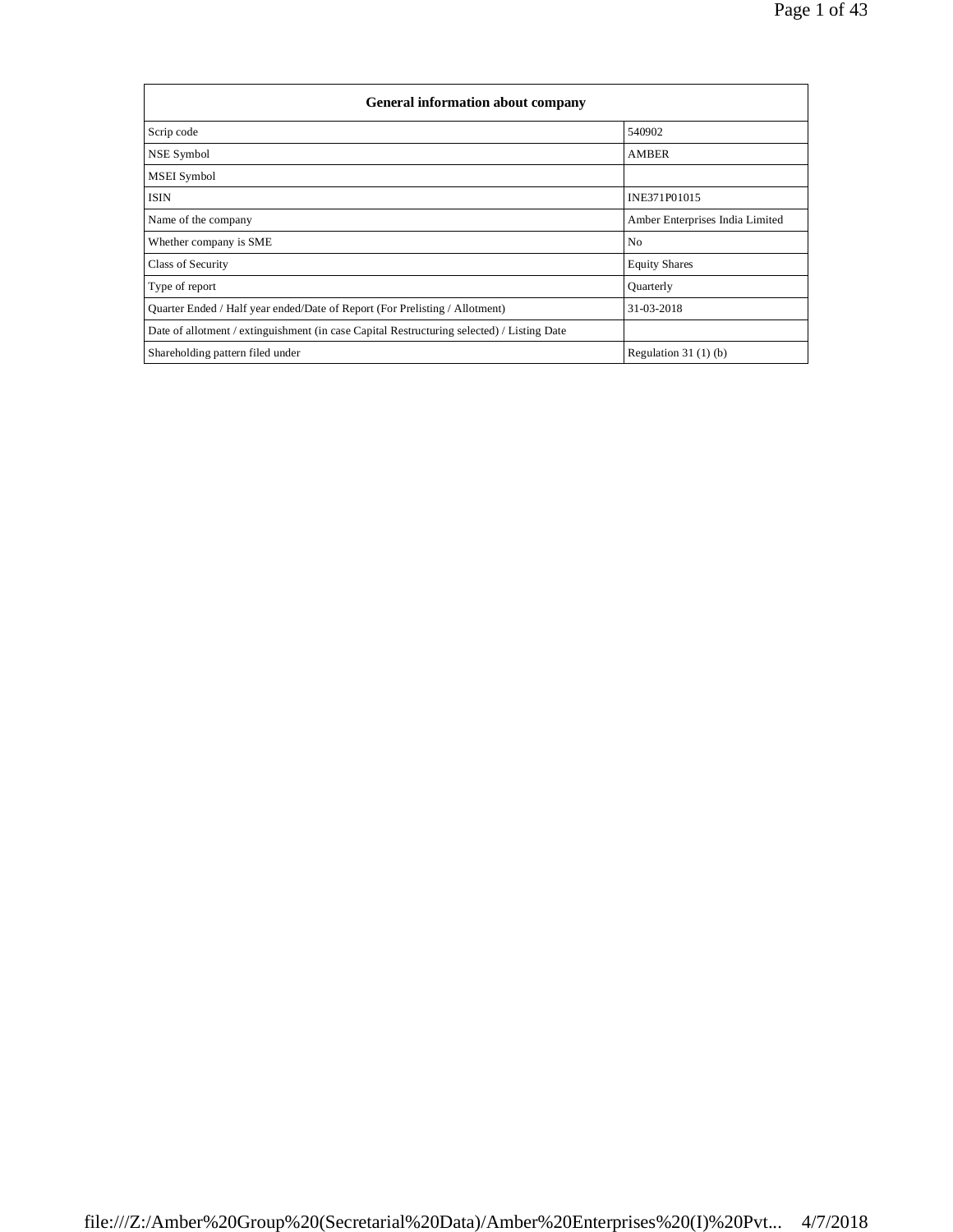|                | <b>Declaration</b>                                                                        |                |                                |                       |                            |  |  |  |  |
|----------------|-------------------------------------------------------------------------------------------|----------------|--------------------------------|-----------------------|----------------------------|--|--|--|--|
| Sr.<br>No.     | Particular                                                                                | Yes/No         | Promoter and<br>Promoter Group | Public<br>shareholder | Non Promoter-Non<br>Public |  |  |  |  |
|                | Whether the Listed Entity has issued any partly paid up<br>shares?                        | N <sub>o</sub> | N <sub>0</sub>                 | N <sub>0</sub>        | N <sub>0</sub>             |  |  |  |  |
| $\overline{2}$ | Whether the Listed Entity has issued any Convertible<br>Securities?                       | N <sub>0</sub> | N <sub>0</sub>                 | N <sub>0</sub>        | N <sub>0</sub>             |  |  |  |  |
| 3              | Whether the Listed Entity has issued any Warrants?                                        | N <sub>0</sub> | N <sub>0</sub>                 | N <sub>0</sub>        | No                         |  |  |  |  |
| 4              | Whether the Listed Entity has any shares against which<br>depository receipts are issued? | N <sub>o</sub> | N <sub>0</sub>                 | N <sub>0</sub>        | N <sub>0</sub>             |  |  |  |  |
| 5              | Whether the Listed Entity has any shares in locked-in?                                    | Yes            | Yes                            | N <sub>o</sub>        | Yes                        |  |  |  |  |
| 6              | Whether any shares held by promoters are pledge or<br>otherwise encumbered?               | N <sub>o</sub> | N <sub>0</sub>                 |                       |                            |  |  |  |  |
|                | Whether company has equity shares with differential<br>voting rights?                     | N <sub>0</sub> | N <sub>0</sub>                 | N <sub>0</sub>        | N <sub>0</sub>             |  |  |  |  |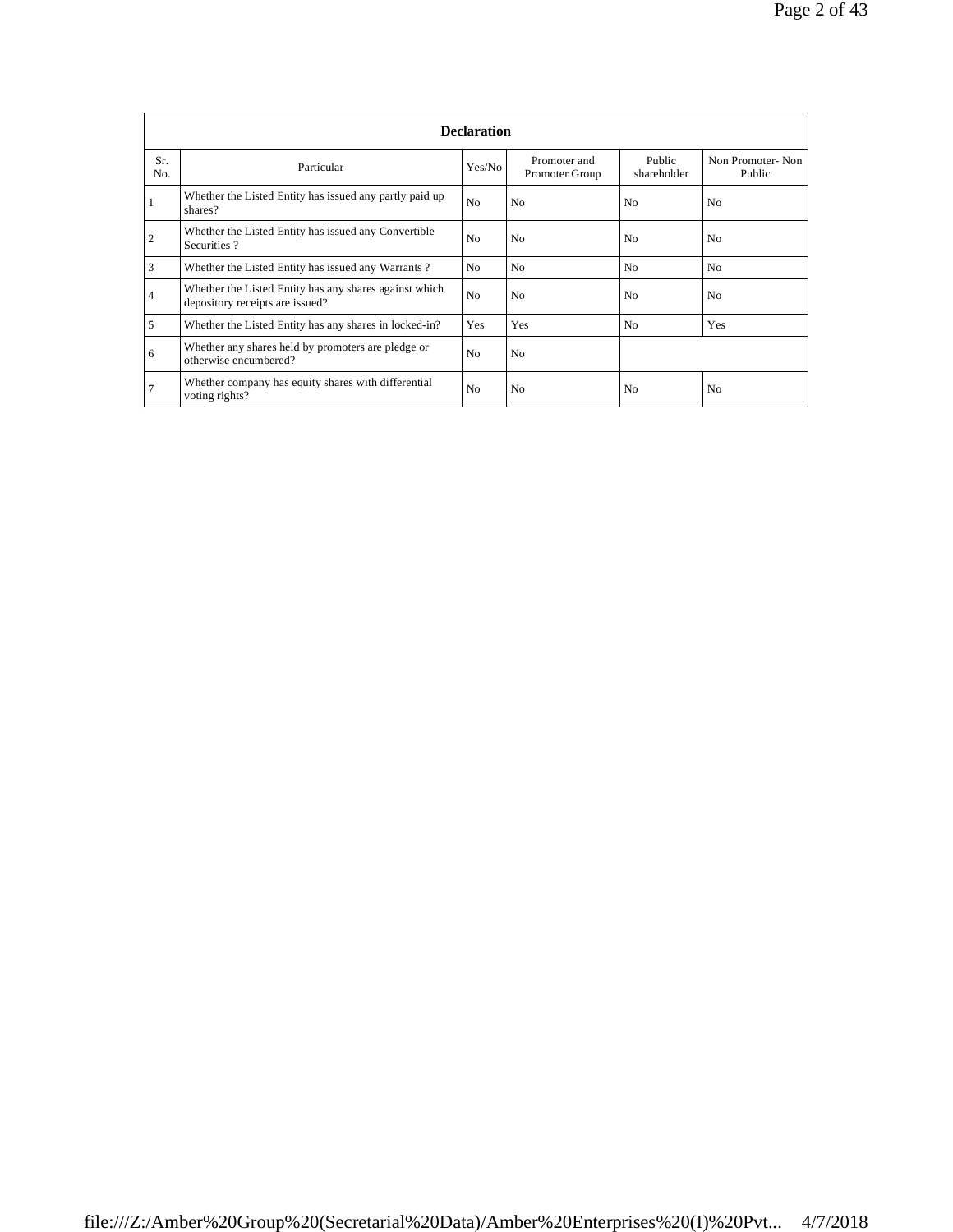|                 |                                                |                         |                         |                           |                          |                         | Table I - Summary Statement holding of specified securities |                           |               |                                      |                     |
|-----------------|------------------------------------------------|-------------------------|-------------------------|---------------------------|--------------------------|-------------------------|-------------------------------------------------------------|---------------------------|---------------|--------------------------------------|---------------------|
|                 |                                                |                         | No. of                  | No. Of<br>Partly<br>paid- | No. Of<br>shares         | Total nos.              | Shareholding<br>as a % of total<br>no. of shares            | class of securities (IX)  |               | Number of Voting Rights held in each |                     |
| Category<br>(1) | Category of<br>shareholder                     | Nos. Of<br>shareholders | fully paid<br>up equity | up<br>equity              | underlying<br>Depository | shares<br>held (VII)    | (calculated as<br>per SCRR,                                 | No of Voting (XIV) Rights |               |                                      | Total as a          |
|                 | (II)                                           | (III)                   | shares<br>held $(IV)$   | shares<br>held<br>(V)     | Receipts<br>(VI)         | $=$ (IV)+<br>$(V)+(VI)$ | 1957) (VIII) As<br>a % of<br>$(A+B+C2)$                     | Class eg:<br>X            | Class<br>eg:y | Total                                | $%$ of<br>$(A+B+C)$ |
| (A)             | Promoter &<br>Promoter<br>Group                | 5                       | 13835427                |                           |                          | 13835427                | 44                                                          | 13835427                  |               | 13835427                             | 44                  |
| (B)             | Public                                         | 46528                   | 17611113                |                           |                          | 17611113                | 56                                                          | 17611113                  |               | 17611113                             | 56                  |
| (C)             | Non<br>Promoter-<br>Non Public                 |                         |                         |                           |                          |                         |                                                             |                           |               |                                      |                     |
| (C1)            | <b>Shares</b><br>underlying<br><b>DRs</b>      |                         |                         |                           |                          |                         |                                                             |                           |               |                                      |                     |
| (C2)            | Shares held<br>by<br>Employee<br><b>Trusts</b> |                         |                         |                           |                          |                         |                                                             |                           |               |                                      |                     |
|                 | Total                                          | 46533                   | 31446540                |                           |                          | 31446540                | 100                                                         | 31446540                  |               | 31446540   100                       |                     |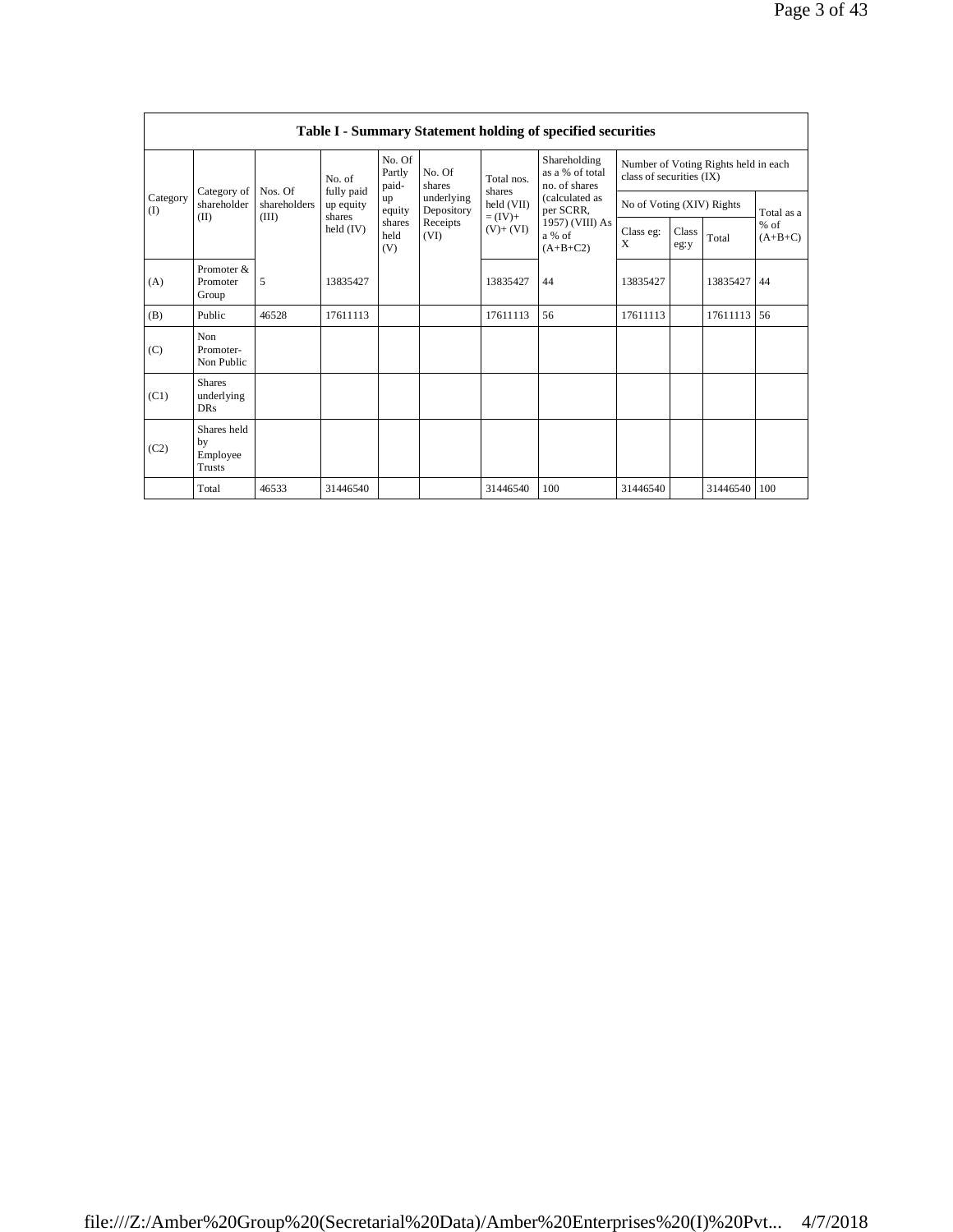|          |                                                |                                                      |                                       |                                                                     | Table I - Summary Statement holding of specified securities                                |                                        |                                                         |                         |                                                    |                                       |
|----------|------------------------------------------------|------------------------------------------------------|---------------------------------------|---------------------------------------------------------------------|--------------------------------------------------------------------------------------------|----------------------------------------|---------------------------------------------------------|-------------------------|----------------------------------------------------|---------------------------------------|
| Category | Category of<br>shareholder                     | No. Of<br><b>Shares</b><br>Underlying<br>Outstanding | No. of<br><b>Shares</b><br>Underlying | No. Of<br><b>Shares</b><br>Underlying<br>Outstanding<br>convertible | Shareholding,<br>as a % assuming<br>full conversion<br>of convertible<br>securities (as a  | Number of<br>Locked in shares<br>(XII) |                                                         | <b>Shares</b><br>(XIII) | Number of<br>pledged or<br>otherwise<br>encumbered | Number of<br>equity shares<br>held in |
| (I)      | (II)                                           | convertible<br>securities<br>(X)                     | Outstanding<br>Warrants<br>$(X_i)$    | securities<br>and No. Of<br>Warrants<br>(Xi)(a)                     | percentage of<br>diluted share<br>capital) $(XI)$ =<br>$(VII)+(X)$ As a<br>% of $(A+B+C2)$ | No. (a)                                | As a<br>$%$ of<br>total<br><b>Shares</b><br>held<br>(b) | No.<br>(a)              | As a %<br>of total<br><b>Shares</b><br>held<br>(b) | dematerialized<br>form (XIV)          |
| (A)      | Promoter &<br>Promoter<br>Group                |                                                      |                                       |                                                                     | 44                                                                                         | 13835427                               | 100                                                     |                         |                                                    | 13835427                              |
| (B)      | Public                                         |                                                      |                                       |                                                                     | 56                                                                                         |                                        |                                                         |                         |                                                    | 17611107                              |
| (C)      | Non<br>Promoter-<br>Non Public                 |                                                      |                                       |                                                                     |                                                                                            |                                        |                                                         |                         |                                                    |                                       |
| (C1)     | <b>Shares</b><br>underlying<br><b>DRs</b>      |                                                      |                                       |                                                                     |                                                                                            |                                        |                                                         |                         |                                                    |                                       |
| (C2)     | Shares held<br>by<br>Employee<br><b>Trusts</b> |                                                      |                                       |                                                                     |                                                                                            |                                        |                                                         |                         |                                                    |                                       |
|          | Total                                          |                                                      |                                       |                                                                     | 100                                                                                        | 13835427                               | 44                                                      |                         |                                                    | 31446534                              |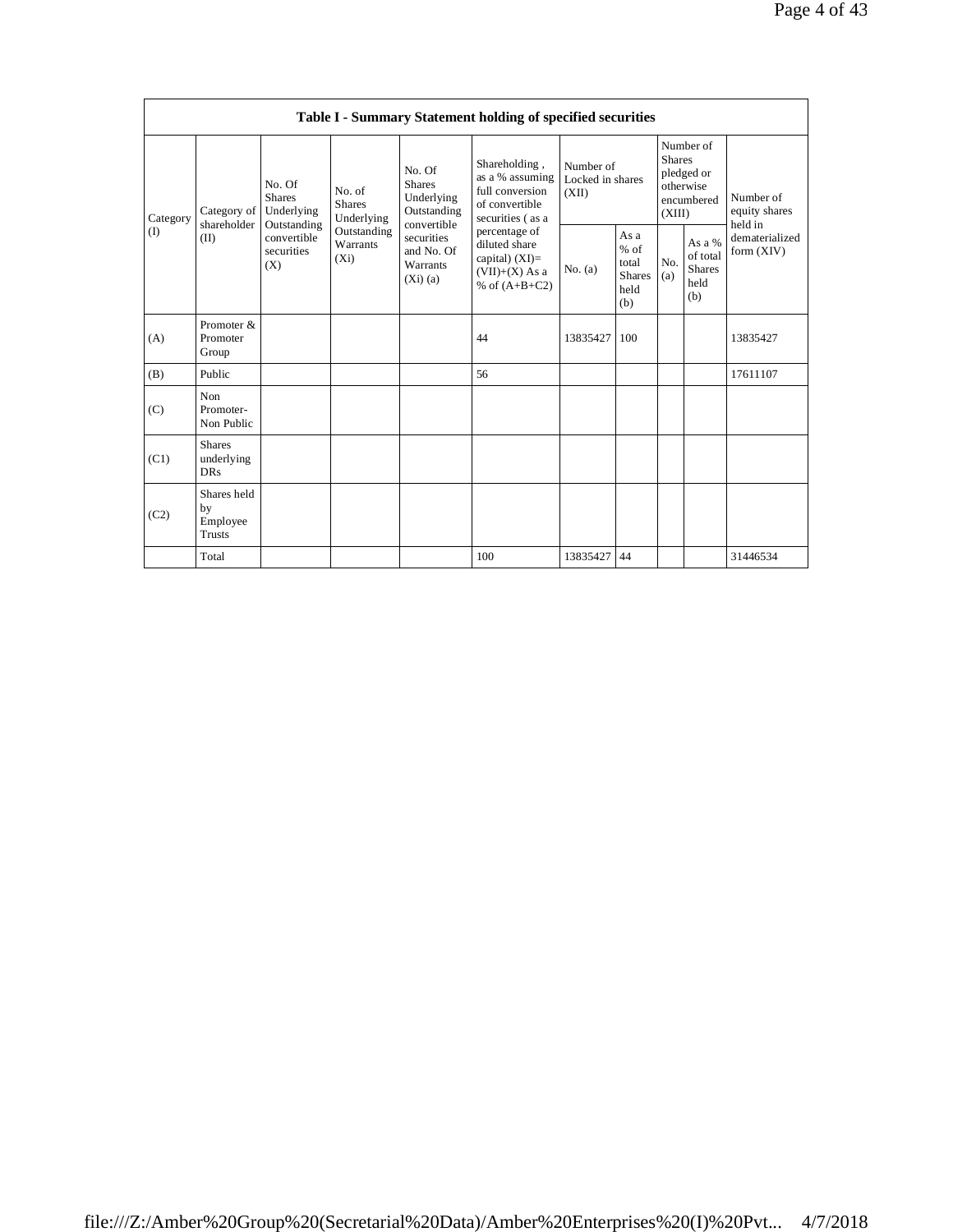|                                                                                                | Category & Name Nos. Of                                                              |                       | No. of<br>fully paid               | No.<br>Of<br>Partly<br>paid-          | No. Of<br>shares                             | Total nos.<br>shares                 | Shareholding<br>as a % of<br>total no. of<br>shares         | each class of securities (IX)               |               | Number of Voting Rights held in | Total                                     |
|------------------------------------------------------------------------------------------------|--------------------------------------------------------------------------------------|-----------------------|------------------------------------|---------------------------------------|----------------------------------------------|--------------------------------------|-------------------------------------------------------------|---------------------------------------------|---------------|---------------------------------|-------------------------------------------|
| Sr.                                                                                            | of the<br>Shareholders (I)                                                           | shareholders<br>(III) | up equity<br>shares<br>held $(IV)$ | up<br>equity<br>shares<br>held<br>(V) | underlying<br>Depository<br>Receipts<br>(VI) | held (VII)<br>$=(IV)+$<br>$(V)+(VI)$ | (calculated<br>as per<br>SCRR, 1957)<br>(VIII) As a<br>% of | No of Voting (XIV) Rights<br>Class eg:<br>X | Class<br>eg:y | Total                           | as a %<br>of<br>Total<br>Voting<br>rights |
| A                                                                                              | Table II - Statement showing shareholding pattern of the Promoter and Promoter Group |                       |                                    |                                       |                                              |                                      |                                                             |                                             |               |                                 |                                           |
| (1)                                                                                            | Indian                                                                               |                       |                                    |                                       |                                              |                                      |                                                             |                                             |               |                                 |                                           |
| (a)                                                                                            | Individuals/Hindu<br>undivided Family                                                | 5                     | 13835427                           |                                       |                                              | 13835427                             | 44                                                          | 13835427                                    |               | 13835427                        | 44                                        |
| (b)                                                                                            | Central<br>Government/<br><b>State Government</b><br>(s)                             | $\boldsymbol{0}$      | $\boldsymbol{0}$                   |                                       |                                              | $\boldsymbol{0}$                     | $\boldsymbol{0}$                                            | $\boldsymbol{0}$                            |               | $\boldsymbol{0}$                | $\boldsymbol{0}$                          |
| (c)                                                                                            | Financial<br>Institutions/<br><b>Banks</b>                                           | $\mathbf{0}$          | $\boldsymbol{0}$                   |                                       |                                              | $\boldsymbol{0}$                     | $\boldsymbol{0}$                                            | $\boldsymbol{0}$                            |               | $\mathbf{0}$                    | $\mathbf{0}$                              |
| (d)                                                                                            | Any Other<br>(specify)                                                               | $\boldsymbol{0}$      | $\boldsymbol{0}$                   |                                       |                                              | $\boldsymbol{0}$                     | $\overline{0}$                                              | $\mathbf{0}$                                |               | $\mathbf{0}$                    | $\mathbf{0}$                              |
| Sub-Total<br>(A)(1)                                                                            |                                                                                      | 5                     | 13835427                           |                                       |                                              | 13835427                             | 44                                                          | 13835427                                    |               | 13835427                        | 44                                        |
| (2)                                                                                            | Foreign                                                                              |                       |                                    |                                       |                                              |                                      |                                                             |                                             |               |                                 |                                           |
| (a)                                                                                            | Individuals<br>(NonResident<br>Individuals/<br>Foreign<br>Individuals)               | $\boldsymbol{0}$      | $\boldsymbol{0}$                   |                                       |                                              | $\boldsymbol{0}$                     | $\boldsymbol{0}$                                            | $\boldsymbol{0}$                            |               | $\boldsymbol{0}$                | $\boldsymbol{0}$                          |
| (b)                                                                                            | Government                                                                           | $\mathbf{0}$          | $\boldsymbol{0}$                   |                                       |                                              | $\boldsymbol{0}$                     | $\boldsymbol{0}$                                            | $\boldsymbol{0}$                            |               | $\boldsymbol{0}$                | $\overline{0}$                            |
| (c)                                                                                            | Institutions                                                                         | $\boldsymbol{0}$      | $\boldsymbol{0}$                   |                                       |                                              | $\boldsymbol{0}$                     | $\boldsymbol{0}$                                            | $\boldsymbol{0}$                            |               | $\boldsymbol{0}$                | $\boldsymbol{0}$                          |
| (d)                                                                                            | Foreign Portfolio<br>Investor                                                        | $\overline{0}$        | $\boldsymbol{0}$                   |                                       |                                              | $\boldsymbol{0}$                     | $\boldsymbol{0}$                                            | $\mathbf{0}$                                |               | $\boldsymbol{0}$                | $\boldsymbol{0}$                          |
| (e)                                                                                            | Any Other<br>(specify)                                                               | $\mathbf{0}$          | $\boldsymbol{0}$                   |                                       |                                              | $\boldsymbol{0}$                     | $\boldsymbol{0}$                                            | $\boldsymbol{0}$                            |               | $\boldsymbol{0}$                | $\boldsymbol{0}$                          |
| Sub-Total<br>(A)(2)                                                                            |                                                                                      |                       | $\boldsymbol{0}$                   |                                       |                                              | $\boldsymbol{0}$                     | $\boldsymbol{0}$                                            | $\boldsymbol{0}$                            |               | $\boldsymbol{0}$                | $\boldsymbol{0}$                          |
| Total<br>Shareholding<br>of Promoter<br>and<br>Promoter<br>Group $(A)=$<br>$(A)(1)+(A)$<br>(2) |                                                                                      | 5                     | 13835427                           |                                       |                                              | 13835427                             | 44                                                          | 13835427                                    |               | 13835427                        | 44                                        |
| $\, {\bf B}$                                                                                   | Table III - Statement showing shareholding pattern of the Public shareholder         |                       |                                    |                                       |                                              |                                      |                                                             |                                             |               |                                 |                                           |
| (1)                                                                                            | Institutions                                                                         |                       |                                    |                                       |                                              |                                      |                                                             |                                             |               |                                 |                                           |
| (a)                                                                                            | <b>Mutual Funds</b>                                                                  | 15                    | 1538424                            |                                       |                                              | 1538424                              | 4.89                                                        | 1538424                                     |               | 1538424                         | 4.89                                      |
| (e)                                                                                            | Foreign Portfolio<br>Investors                                                       | 23                    | 3389452                            |                                       |                                              | 3389452                              | 10.78                                                       | 3389452                                     |               | 3389452                         | 10.78                                     |
| (f)                                                                                            | Financial<br>Institutions/<br><b>Banks</b>                                           | $\overline{4}$        | 114842                             |                                       |                                              | 114842                               | 0.37                                                        | 114842                                      |               | 114842                          | 0.37                                      |
| (i)                                                                                            | Any Other<br>(specify)                                                               | $\sqrt{2}$            | 999197                             |                                       |                                              | 999197                               | 3.18                                                        | 999197                                      |               | 999197                          | 3.18                                      |
| Sub-Total<br>(B)(1)                                                                            |                                                                                      | 44                    | 6041915                            |                                       |                                              | 6041915                              | 19.21                                                       | 6041915                                     |               | 6041915                         | 19.21                                     |
| (3)                                                                                            | Non-institutions                                                                     |                       |                                    |                                       |                                              |                                      |                                                             |                                             |               |                                 |                                           |
| (a(i))                                                                                         | Individuals -<br>i.Individual<br>shareholders<br>holding nominal                     | 45971                 | 1470473                            |                                       |                                              | 1470473                              | 4.68                                                        | 1470473                                     |               | 1470473                         | 4.68                                      |

**Table II - Statement showing shareholding pattern of the Promoter and Promoter Group**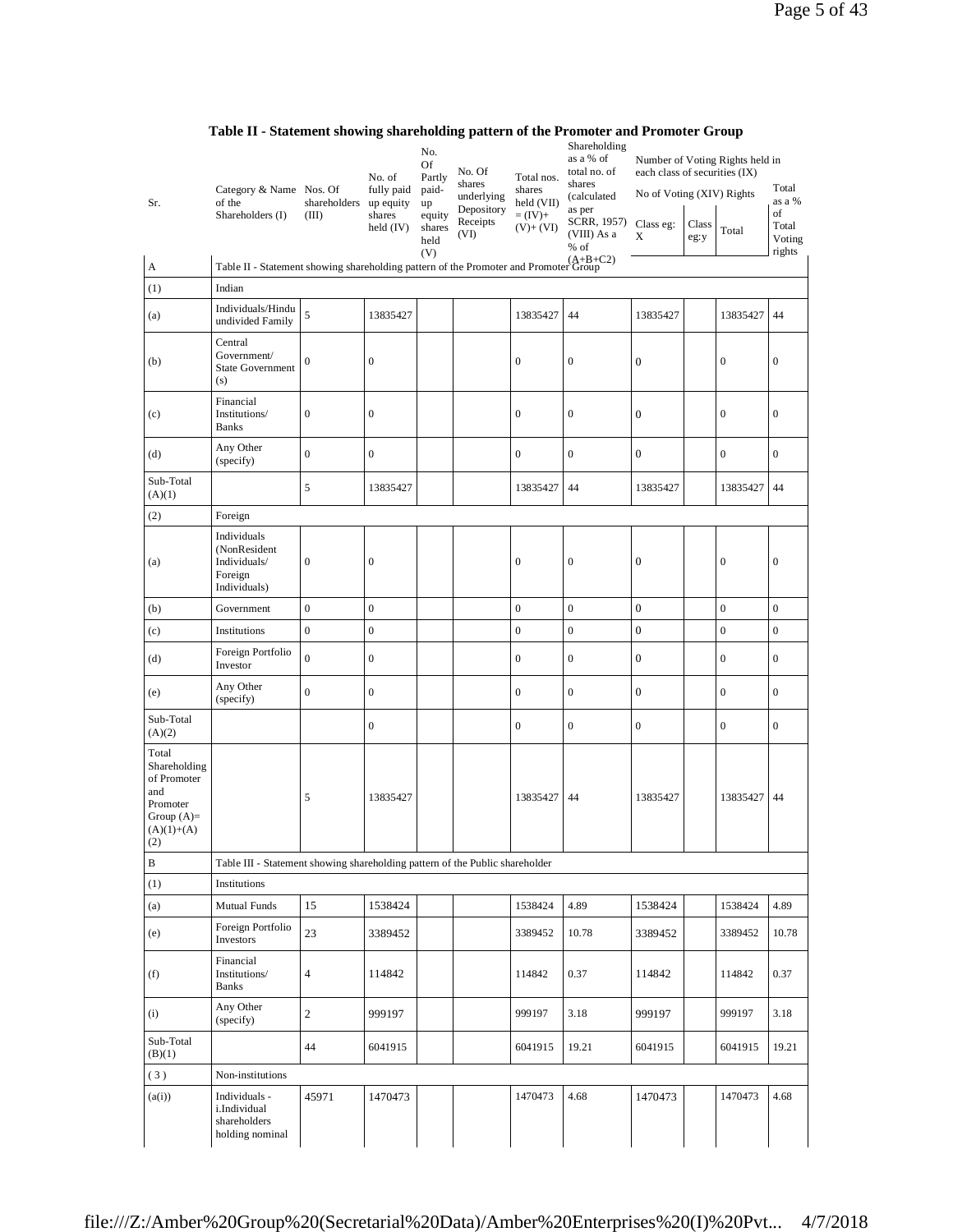|                                                                             | share capital up to<br>Rs. 2 lakhs.                                                                                 |       |          |  |          |                  |          |          |              |
|-----------------------------------------------------------------------------|---------------------------------------------------------------------------------------------------------------------|-------|----------|--|----------|------------------|----------|----------|--------------|
| (a(ii))                                                                     | Individuals - ii.<br>Individual<br>shareholders<br>holding nominal<br>share capital in<br>excess of Rs. 2<br>lakhs. | 11    | 1218463  |  | 1218463  | 3.87             | 1218463  | 1218463  | 3.87         |
| (b)                                                                         | NBFCs registered<br>with RBI                                                                                        | 1     | 17       |  | 17       | $\boldsymbol{0}$ | 17       | 17       | $\mathbf{0}$ |
| (e)                                                                         | Any Other<br>(specify)                                                                                              | 501   | 8880245  |  | 8880245  | 28.24            | 8880245  | 8880245  | 28.24        |
| Sub-Total<br>(B)(3)                                                         |                                                                                                                     | 46484 | 11569198 |  | 11569198 | 36.79            | 11569198 | 11569198 | 36.79        |
| <b>Total Public</b><br>Shareholding<br>$(B)=(B)(1)+$<br>$(B)(2)+(B)$<br>(3) |                                                                                                                     | 46528 | 17611113 |  | 17611113 | 56               | 17611113 | 17611113 | 56           |
| $\overline{C}$                                                              | Table IV - Statement showing shareholding pattern of the Non Promoter- Non Public shareholder                       |       |          |  |          |                  |          |          |              |
| Total<br>$(A+B+C2)$                                                         |                                                                                                                     | 46533 | 31446540 |  | 31446540 | 100              | 31446540 | 31446540 | 100          |
| Total<br>$(A+B+C)$                                                          |                                                                                                                     | 46533 | 31446540 |  | 31446540 | 100              | 31446540 | 31446540 | 100          |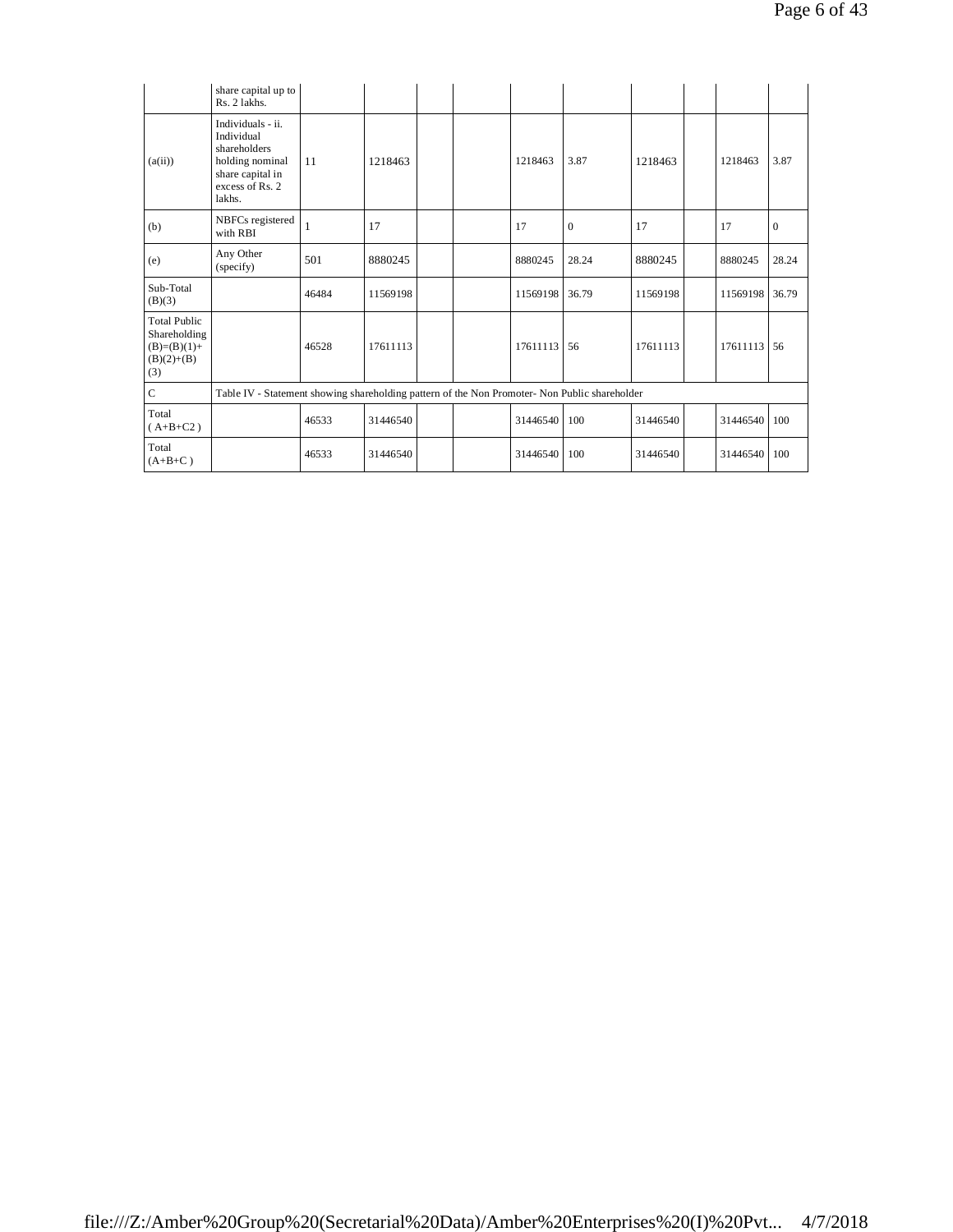|  |  |  |  | Table II - Statement showing shareholding pattern of the Promoter and Promoter Group |  |
|--|--|--|--|--------------------------------------------------------------------------------------|--|
|--|--|--|--|--------------------------------------------------------------------------------------|--|

| Sr.                                                                                     | No. Of<br><b>Shares</b><br>Underlying<br>Outstanding<br>convertible<br>securities $(X)$ | No. of<br><b>Shares</b><br>Underlying<br>Outstanding<br>Warrants<br>$(X_i)$ | No. Of Shares<br>Underlying<br>Outstanding<br>convertible<br>securities and<br>No. Of<br>Warrants (Xi)<br>(a) | Shareholding, as a<br>% assuming full<br>conversion of<br>convertible<br>securities (as a<br>percentage of<br>diluted share<br>capital) (XI)=<br>$(VII)+(X)$ As a %<br>of $(A+B+C2)$ | Number of Locked<br>in shares (XII)<br>No. (a) | As a %<br>of total<br><b>Shares</b><br>held<br>(b) | Shares<br>(XIII)<br>No.<br>(a) | Number of<br>pledged or<br>otherwise<br>encumbered<br>As a %<br>of total<br>Shares<br>held(b) | Number of<br>equity shares<br>held in<br>dematerialized<br>form (XIV) |
|-----------------------------------------------------------------------------------------|-----------------------------------------------------------------------------------------|-----------------------------------------------------------------------------|---------------------------------------------------------------------------------------------------------------|--------------------------------------------------------------------------------------------------------------------------------------------------------------------------------------|------------------------------------------------|----------------------------------------------------|--------------------------------|-----------------------------------------------------------------------------------------------|-----------------------------------------------------------------------|
| A                                                                                       |                                                                                         |                                                                             |                                                                                                               | Table II - Statement showing shareholding pattern of the Promoter and Promoter Group                                                                                                 |                                                |                                                    |                                |                                                                                               |                                                                       |
| (1)                                                                                     | Indian                                                                                  |                                                                             |                                                                                                               |                                                                                                                                                                                      |                                                |                                                    |                                |                                                                                               |                                                                       |
| (a)                                                                                     |                                                                                         |                                                                             |                                                                                                               | 44                                                                                                                                                                                   | 13835427                                       | 100                                                |                                |                                                                                               | 13835427                                                              |
| (b)                                                                                     |                                                                                         |                                                                             |                                                                                                               | $\boldsymbol{0}$                                                                                                                                                                     | $\boldsymbol{0}$                               | $\boldsymbol{0}$                                   |                                |                                                                                               | $\boldsymbol{0}$                                                      |
| (c)                                                                                     |                                                                                         |                                                                             |                                                                                                               | $\boldsymbol{0}$                                                                                                                                                                     | $\boldsymbol{0}$                               | $\boldsymbol{0}$                                   |                                |                                                                                               | $\boldsymbol{0}$                                                      |
| (d)                                                                                     |                                                                                         |                                                                             |                                                                                                               | $\boldsymbol{0}$                                                                                                                                                                     | $\boldsymbol{0}$                               | $\boldsymbol{0}$                                   |                                |                                                                                               | $\boldsymbol{0}$                                                      |
| Sub-Total (A)<br>(1)                                                                    |                                                                                         |                                                                             |                                                                                                               | 44                                                                                                                                                                                   | 13835427                                       | 100                                                |                                |                                                                                               | 13835427                                                              |
| (2)                                                                                     | Foreign                                                                                 |                                                                             |                                                                                                               |                                                                                                                                                                                      |                                                |                                                    |                                |                                                                                               |                                                                       |
| (a)                                                                                     |                                                                                         |                                                                             |                                                                                                               | $\boldsymbol{0}$                                                                                                                                                                     | $\boldsymbol{0}$                               | $\boldsymbol{0}$                                   |                                |                                                                                               | $\boldsymbol{0}$                                                      |
| (b)                                                                                     |                                                                                         |                                                                             |                                                                                                               | $\boldsymbol{0}$                                                                                                                                                                     | $\boldsymbol{0}$                               | $\boldsymbol{0}$                                   |                                |                                                                                               | $\mathbf{0}$                                                          |
| (c)                                                                                     |                                                                                         |                                                                             |                                                                                                               | $\boldsymbol{0}$                                                                                                                                                                     | $\mathbf{0}$                                   | $\boldsymbol{0}$                                   |                                |                                                                                               | $\boldsymbol{0}$                                                      |
| (d)                                                                                     |                                                                                         |                                                                             |                                                                                                               | $\boldsymbol{0}$                                                                                                                                                                     | $\mathbf{0}$                                   | $\boldsymbol{0}$                                   |                                |                                                                                               | $\boldsymbol{0}$                                                      |
| (e)                                                                                     |                                                                                         |                                                                             |                                                                                                               | $\boldsymbol{0}$                                                                                                                                                                     | $\boldsymbol{0}$                               | $\boldsymbol{0}$                                   |                                |                                                                                               | $\boldsymbol{0}$                                                      |
| Sub-Total (A)<br>(2)                                                                    |                                                                                         |                                                                             |                                                                                                               | $\boldsymbol{0}$                                                                                                                                                                     | $\boldsymbol{0}$                               | $\boldsymbol{0}$                                   |                                |                                                                                               | $\boldsymbol{0}$                                                      |
| Total<br>Shareholding<br>of Promoter<br>and Promoter<br>Group $(A)=(A)$<br>$(1)+(A)(2)$ |                                                                                         |                                                                             |                                                                                                               | 44                                                                                                                                                                                   | 13835427                                       | 100                                                |                                |                                                                                               | 13835427                                                              |
| B                                                                                       |                                                                                         |                                                                             |                                                                                                               | Table III - Statement showing shareholding pattern of the Public shareholder                                                                                                         |                                                |                                                    |                                |                                                                                               |                                                                       |
| (1)                                                                                     | Institutions                                                                            |                                                                             |                                                                                                               |                                                                                                                                                                                      |                                                |                                                    |                                |                                                                                               |                                                                       |
| (a)                                                                                     |                                                                                         |                                                                             |                                                                                                               | 4.89                                                                                                                                                                                 |                                                |                                                    |                                |                                                                                               | 1538424                                                               |
| (e)                                                                                     |                                                                                         |                                                                             |                                                                                                               | 10.78                                                                                                                                                                                |                                                |                                                    |                                |                                                                                               | 3389452                                                               |
| (f)                                                                                     |                                                                                         |                                                                             |                                                                                                               | 0.37                                                                                                                                                                                 |                                                |                                                    |                                |                                                                                               | 114842                                                                |
| (i)                                                                                     |                                                                                         |                                                                             |                                                                                                               | 3.18                                                                                                                                                                                 |                                                |                                                    |                                |                                                                                               | 999197                                                                |
| Sub-Total (B)<br>(1)                                                                    |                                                                                         |                                                                             |                                                                                                               | 19.21                                                                                                                                                                                |                                                |                                                    |                                |                                                                                               | 6041915                                                               |
| (3)                                                                                     | Non-institutions                                                                        |                                                                             |                                                                                                               |                                                                                                                                                                                      |                                                |                                                    |                                |                                                                                               |                                                                       |
| (a(i))                                                                                  |                                                                                         |                                                                             |                                                                                                               | 4.68                                                                                                                                                                                 |                                                |                                                    |                                |                                                                                               | 1470467                                                               |
| (a(ii))                                                                                 |                                                                                         |                                                                             |                                                                                                               | 3.87                                                                                                                                                                                 |                                                |                                                    |                                |                                                                                               | 1218463                                                               |
| (b)                                                                                     |                                                                                         |                                                                             |                                                                                                               | $\mathbf{0}$                                                                                                                                                                         |                                                |                                                    |                                |                                                                                               | 17                                                                    |
| (e)                                                                                     |                                                                                         |                                                                             |                                                                                                               | 28.24                                                                                                                                                                                |                                                |                                                    |                                |                                                                                               | 8880245                                                               |
| $Sub-Total(B)$<br>(3)                                                                   |                                                                                         |                                                                             |                                                                                                               | 36.79                                                                                                                                                                                |                                                |                                                    |                                |                                                                                               | 11569192                                                              |
| <b>Total Public</b><br>Shareholding<br>$(B)=(B)(1)+$<br>$(B)(2)+(B)(3)$                 |                                                                                         |                                                                             |                                                                                                               | 56                                                                                                                                                                                   |                                                |                                                    |                                |                                                                                               | 17611107                                                              |
| C                                                                                       |                                                                                         |                                                                             |                                                                                                               | Table IV - Statement showing shareholding pattern of the Non Promoter- Non Public shareholder                                                                                        |                                                |                                                    |                                |                                                                                               |                                                                       |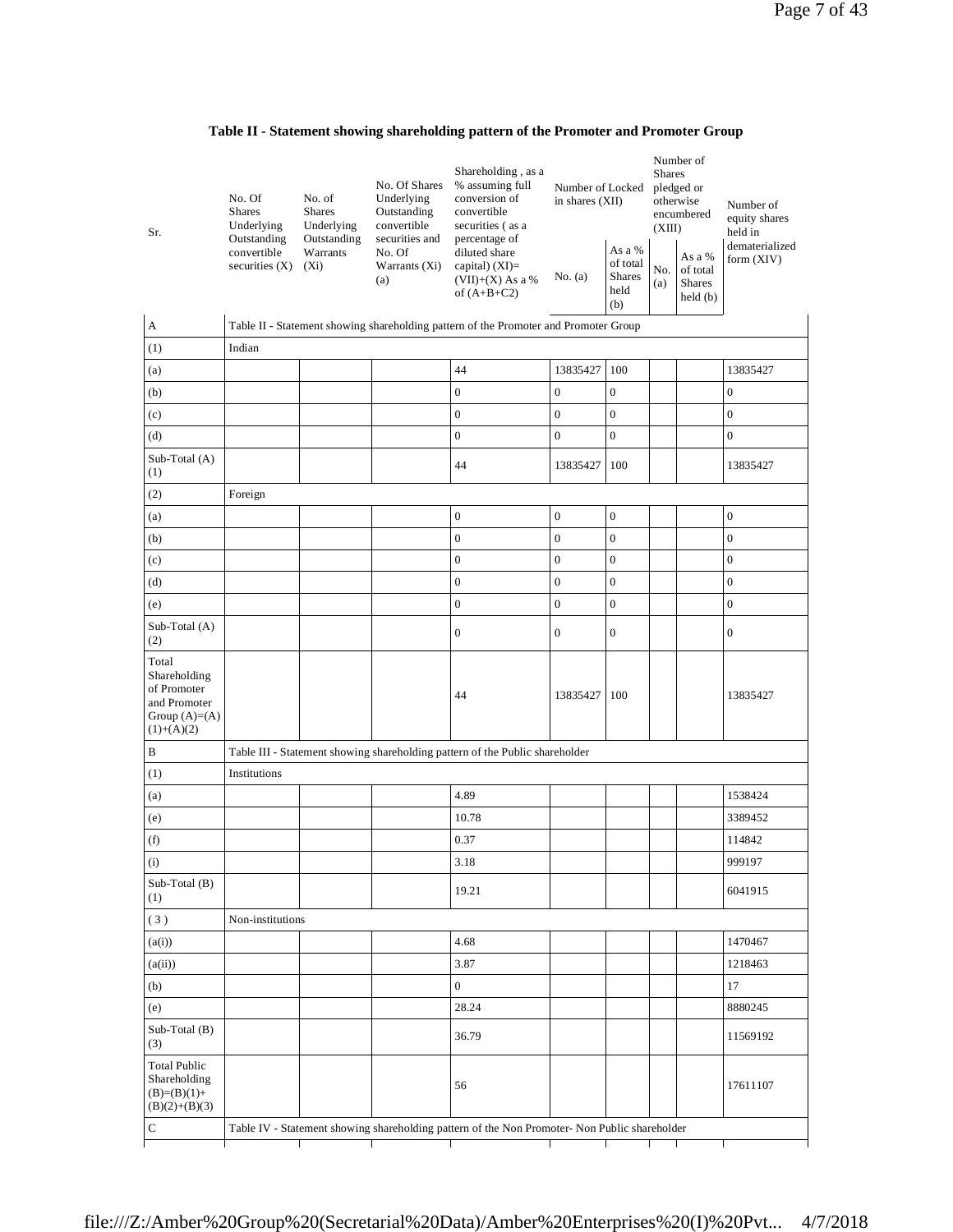| Total<br>$(A+B+C2)$ |  | 100 | 13835427 44 |  | 31446534 |
|---------------------|--|-----|-------------|--|----------|
| Total<br>$(A+B+C)$  |  | 100 | 13835427 44 |  | 31446534 |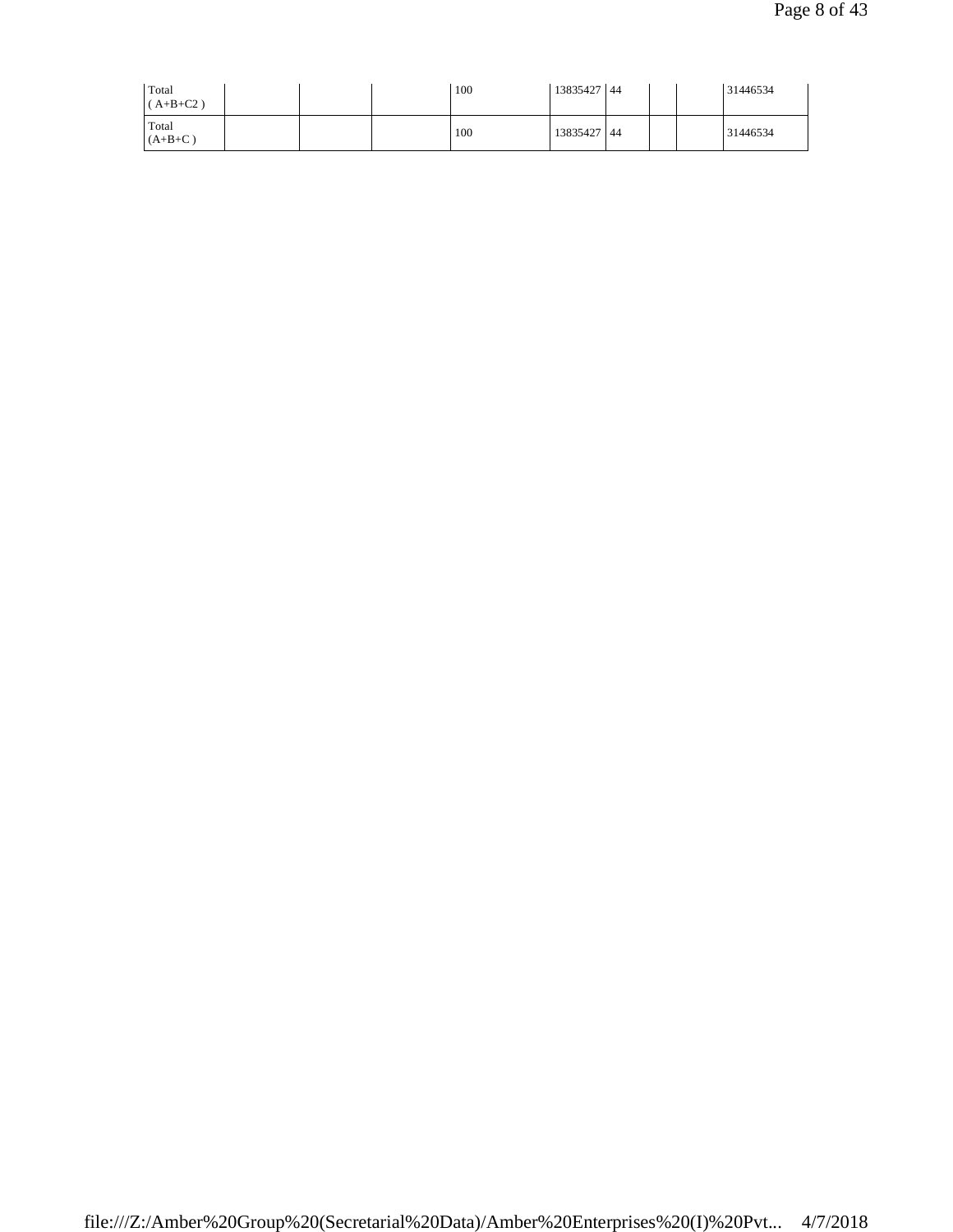|                                                                                                                                                                                              |                               |                                                               | <b>Individuals/Hindu undivided Family</b> |                                |                         |                          |
|----------------------------------------------------------------------------------------------------------------------------------------------------------------------------------------------|-------------------------------|---------------------------------------------------------------|-------------------------------------------|--------------------------------|-------------------------|--------------------------|
| Searial No.                                                                                                                                                                                  | $\mathbf{1}$                  | $\overline{2}$                                                | 3                                         | $\overline{4}$                 | 5                       |                          |
| Name of the<br>Shareholders (I)                                                                                                                                                              | <b>KARTAR</b><br><b>SINGH</b> | <b>SUKHMANI</b><br>LAKHAT                                     | JASBIR<br>SINGH.                          | <b>AMANDEEP</b><br><b>KAUR</b> | <b>DALJIT</b><br>SINGH. | Click here to go<br>back |
| PAN(II)                                                                                                                                                                                      | ADCPS2269Q                    | ADRPL0169P                                                    | AMWPS9504P                                | AUOPK8418J                     | BTFPS8409E              | Total                    |
| No. of fully paid<br>up equity shares<br>held $(IV)$                                                                                                                                         | 708667                        | 100                                                           | 7055760                                   | 100                            | 6070800                 | 13835427                 |
| No. Of Partly paid-<br>up equity shares<br>held(V)                                                                                                                                           |                               |                                                               |                                           |                                |                         |                          |
| No. Of shares<br>underlying<br>Depository<br>Receipts (VI)                                                                                                                                   |                               |                                                               |                                           |                                |                         |                          |
| Total nos. shares<br>held $(VII) = (IV) +$<br>$(V)$ + $(VI)$                                                                                                                                 | 708667                        | 100                                                           | 7055760                                   | 100                            | 6070800                 | 13835427                 |
| Shareholding as a<br>% of total no. of<br>shares (calculated<br>as per SCRR,<br>1957) (VIII) As a<br>% of $(A+B+C2)$                                                                         | 2.25                          | $\boldsymbol{0}$                                              | 22.44                                     | 0                              | 19.31                   | 44                       |
|                                                                                                                                                                                              |                               | Number of Voting Rights held in each class of securities (IX) |                                           |                                |                         |                          |
| Class eg: $X$                                                                                                                                                                                | 708667                        | 100                                                           | 7055760                                   | 100                            | 6070800                 | 13835427                 |
| Class eg:y                                                                                                                                                                                   |                               |                                                               |                                           |                                |                         |                          |
| Total                                                                                                                                                                                        | 708667                        | 100                                                           | 7055760                                   | 100                            | 6070800                 | 13835427                 |
| Total as a % of<br><b>Total Voting rights</b>                                                                                                                                                | 2.25                          | $\boldsymbol{0}$                                              | 22.44                                     | $\boldsymbol{0}$               | 19.31                   | 44                       |
| No. Of Shares<br>Underlying<br>Outstanding<br>convertible<br>securities $(X)$                                                                                                                |                               |                                                               |                                           |                                |                         |                          |
| No. of Shares<br>Underlying<br>Outstanding<br>Warrants (Xi)                                                                                                                                  |                               |                                                               |                                           |                                |                         |                          |
| No. Of Shares<br>Underlying<br>Outstanding<br>convertible<br>securities and No.<br>Of Warrants (Xi)<br>(a)                                                                                   |                               |                                                               |                                           |                                |                         |                          |
| Shareholding, as a<br>% assuming full<br>conversion of<br>convertible<br>securities (as a<br>percentage of<br>diluted share<br>capital) $(XI) = (VII)$<br>$+(Xi)(a)$ As a % of<br>$(A+B+C2)$ | 2.25                          | $\boldsymbol{0}$                                              | 22.44                                     | 0                              | 19.31                   | 44                       |
| Number of Locked in shares (XII)                                                                                                                                                             |                               |                                                               |                                           |                                |                         |                          |
| No. $(a)$                                                                                                                                                                                    | 708667                        | 100                                                           | 7055760                                   | 100                            | 6070800                 | 13835427                 |
| As a % of total<br>Shares held (b)                                                                                                                                                           | 100                           | 100                                                           | 100                                       | 100                            | 100                     | 100                      |
|                                                                                                                                                                                              |                               | Number of Shares pledged or otherwise encumbered (XIII)       |                                           |                                |                         |                          |
| No. $(a)$                                                                                                                                                                                    |                               |                                                               |                                           |                                |                         |                          |
| As a % of total<br>Shares held (b)                                                                                                                                                           |                               |                                                               |                                           |                                |                         |                          |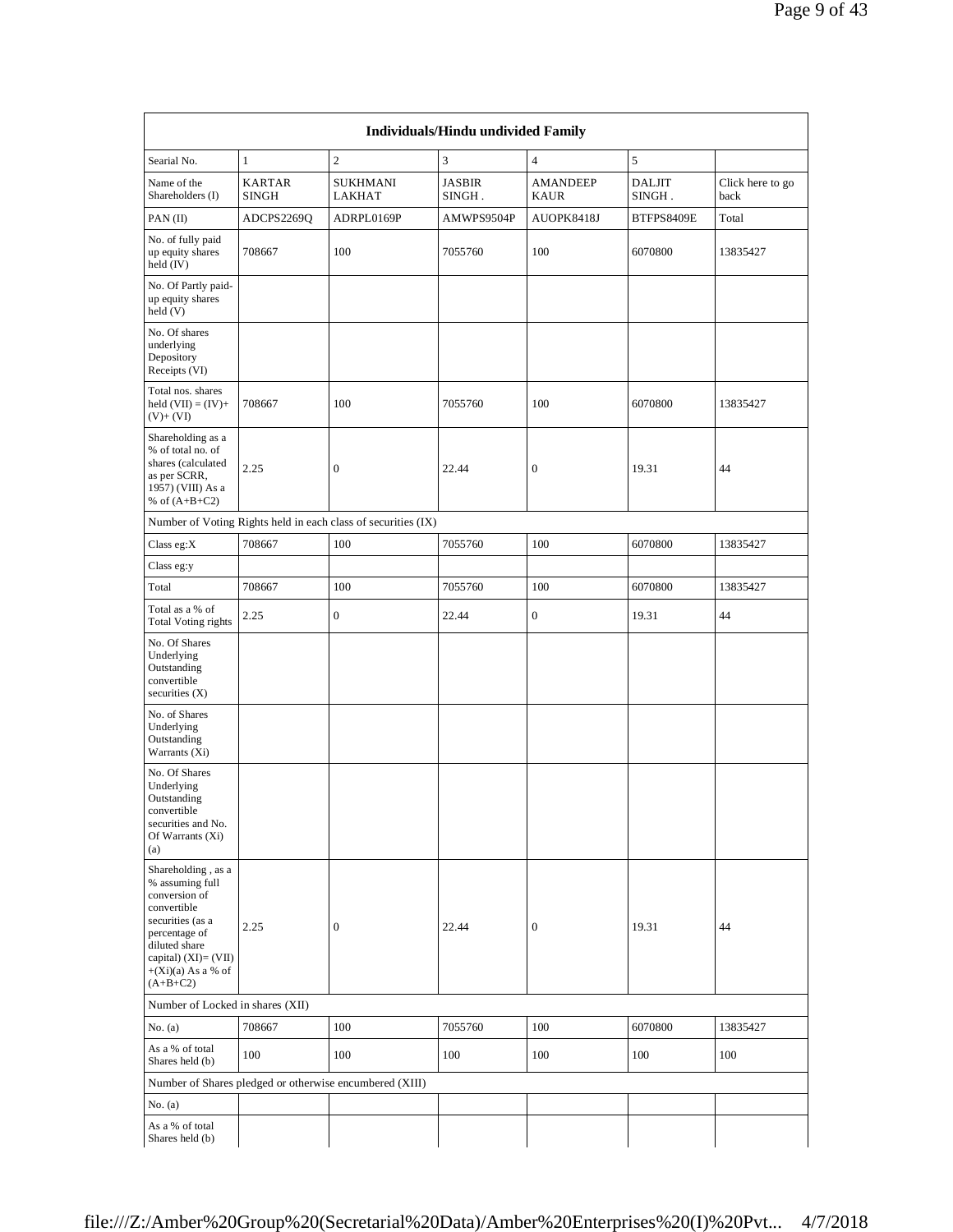| Number of equity<br>shares held in<br>dematerialized<br>form $(XIV)$ | 708667         | 100            | 7055760  | 100            | 6070800  | 13835427 |
|----------------------------------------------------------------------|----------------|----------------|----------|----------------|----------|----------|
| Reason for not providing PAN                                         |                |                |          |                |          |          |
| Reason for not<br>providing PAN                                      |                |                |          |                |          |          |
| Shareholder type                                                     | Promoter Group | Promoter Group | Promoter | Promoter Group | Promoter |          |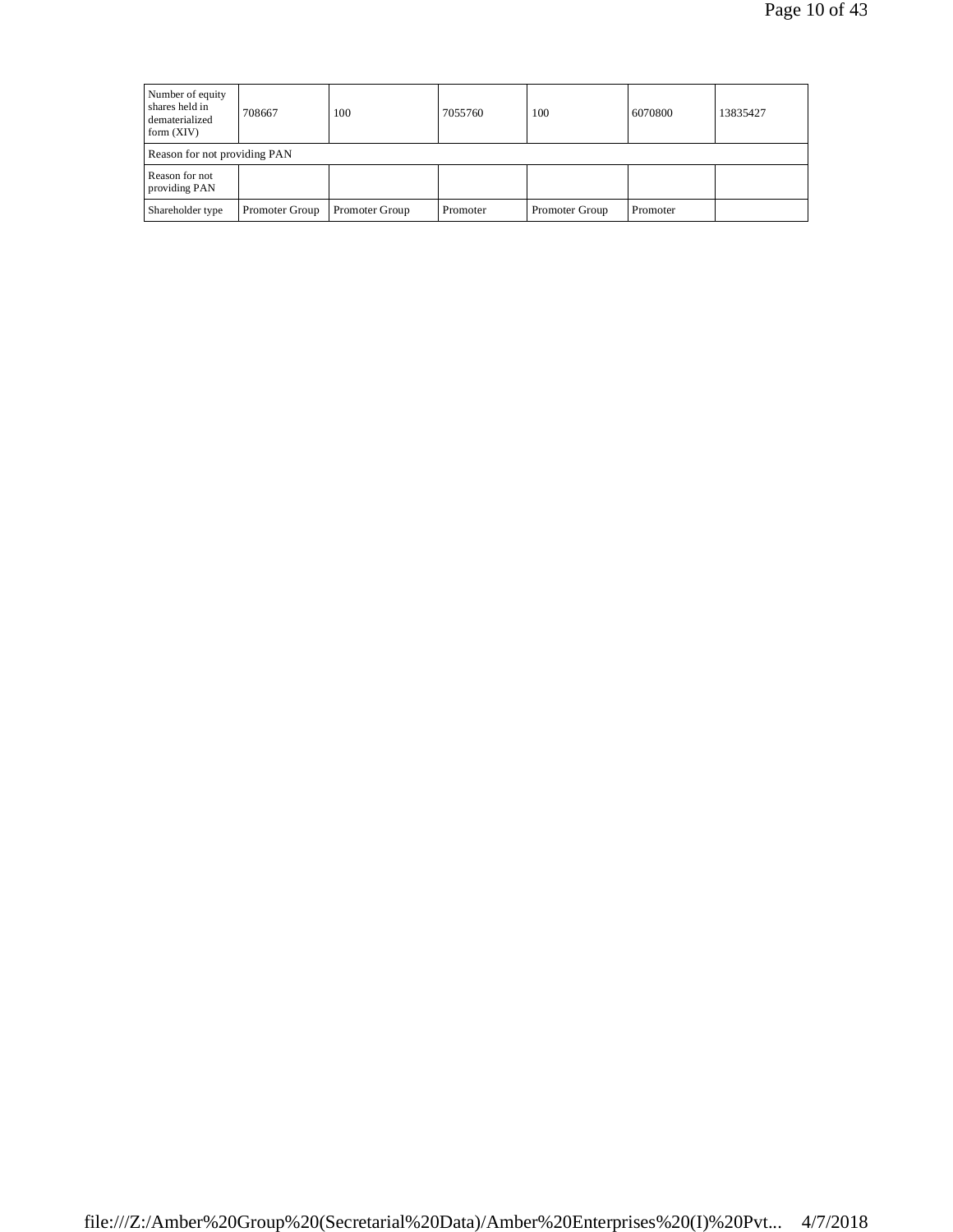| Searial No.                                                                                                                                                                               | $\mathbf{1}$                                                  |                       |
|-------------------------------------------------------------------------------------------------------------------------------------------------------------------------------------------|---------------------------------------------------------------|-----------------------|
| Name of the<br>Shareholders (I)                                                                                                                                                           | $\boldsymbol{0}$                                              | Click here to go back |
| PAN(II)                                                                                                                                                                                   |                                                               | Total                 |
| No. of fully paid<br>up equity shares<br>held (IV)                                                                                                                                        | $\boldsymbol{0}$                                              | $\boldsymbol{0}$      |
| No. Of Partly paid-<br>up equity shares<br>held (V)                                                                                                                                       |                                                               |                       |
| No. Of shares<br>underlying<br>Depository<br>Receipts (VI)                                                                                                                                |                                                               |                       |
| Total nos. shares<br>held $(VII) = (IV) +$<br>$(V)+(VI)$                                                                                                                                  | $\mathbf{0}$                                                  | $\mathbf{0}$          |
| Shareholding as a<br>% of total no. of<br>shares (calculated<br>as per SCRR,<br>1957) (VIII) As a<br>% of $(A+B+C2)$                                                                      | $\boldsymbol{0}$                                              | $\mathbf{0}$          |
|                                                                                                                                                                                           | Number of Voting Rights held in each class of securities (IX) |                       |
| Class eg: $\mathbf X$                                                                                                                                                                     | $\boldsymbol{0}$                                              | $\mathbf{0}$          |
| Class eg:y                                                                                                                                                                                |                                                               |                       |
| Total                                                                                                                                                                                     | $\boldsymbol{0}$                                              | $\mathbf{0}$          |
| Total as a % of<br><b>Total Voting rights</b>                                                                                                                                             | $\boldsymbol{0}$                                              | $\mathbf{0}$          |
| No. Of Shares<br>Underlying<br>Outstanding<br>convertible<br>securities $(X)$                                                                                                             |                                                               |                       |
| No. of Shares<br>Underlying<br>Outstanding<br>Warrants (Xi)                                                                                                                               |                                                               |                       |
| No. Of Shares<br>Underlying<br>Outstanding<br>convertible<br>securities and<br>warrants $(X)$                                                                                             |                                                               |                       |
| Shareholding , as a<br>% assuming full<br>conversion of<br>convertible<br>securities (as a<br>percentage of<br>diluted share<br>capital) $(XI) = (VII)$<br>$+(X)$ As a % of<br>$(A+B+C2)$ | $\overline{0}$                                                | $\mathbf{0}$          |
| Number of Locked in shares (XII)                                                                                                                                                          |                                                               |                       |
| No. $(a)$                                                                                                                                                                                 | $\boldsymbol{0}$                                              | $\mathbf{0}$          |
| As a % of total<br>Shares held (b)                                                                                                                                                        | $\boldsymbol{0}$                                              | $\mathbf{0}$          |
|                                                                                                                                                                                           | Number of Shares pledged or otherwise encumbered (XIII)       |                       |
| No. $(a)$                                                                                                                                                                                 |                                                               |                       |
| As a % of total<br>Shares held (b)                                                                                                                                                        |                                                               |                       |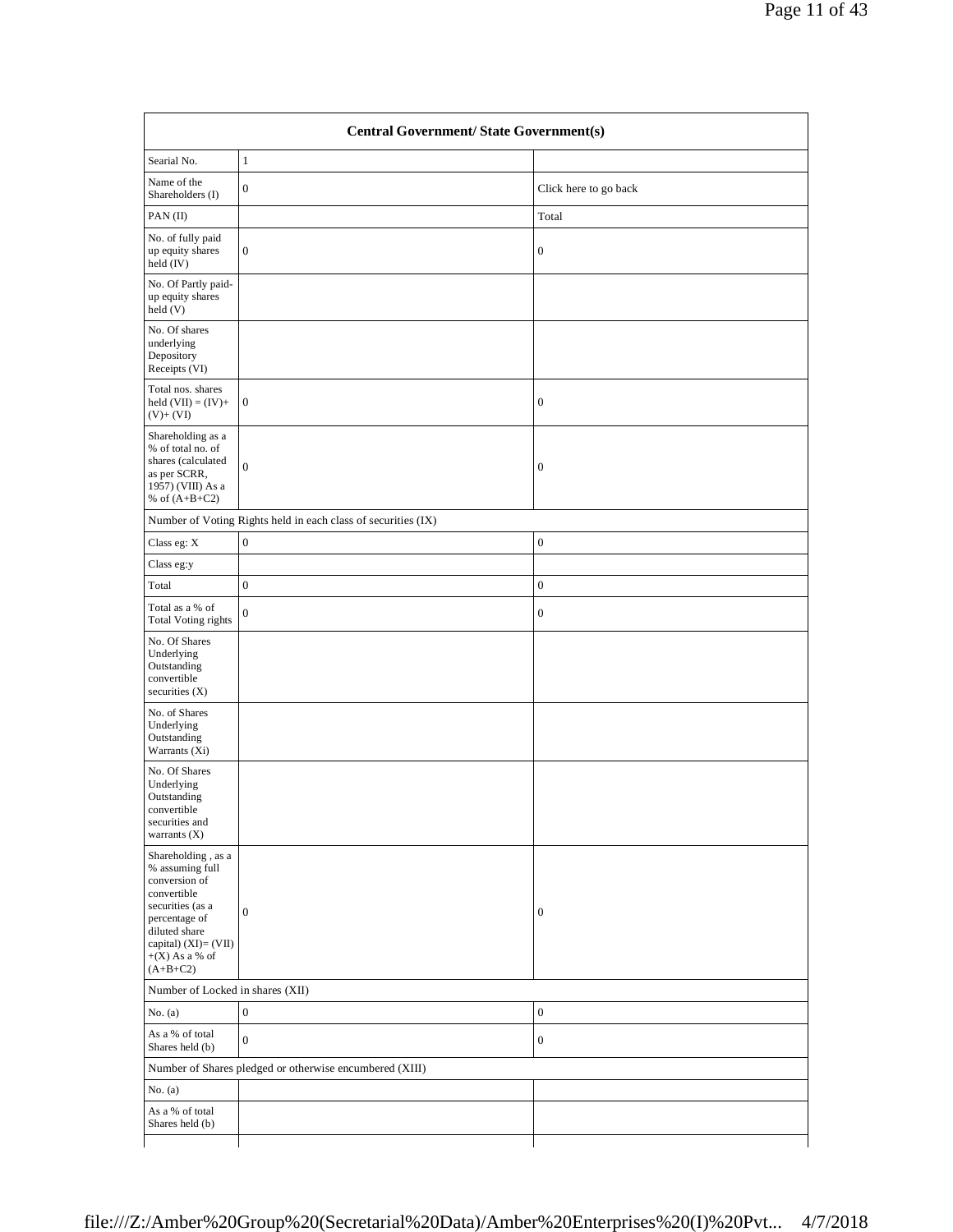| Number of equity<br>shares held in<br>dematerialized<br>form $(XIV)$ | 10                     | 0 |
|----------------------------------------------------------------------|------------------------|---|
| Reason for not providing PAN                                         |                        |   |
| Reason for not<br>providing PAN                                      | Textual Information(1) |   |
| Shareholder type                                                     | Promoter Group         |   |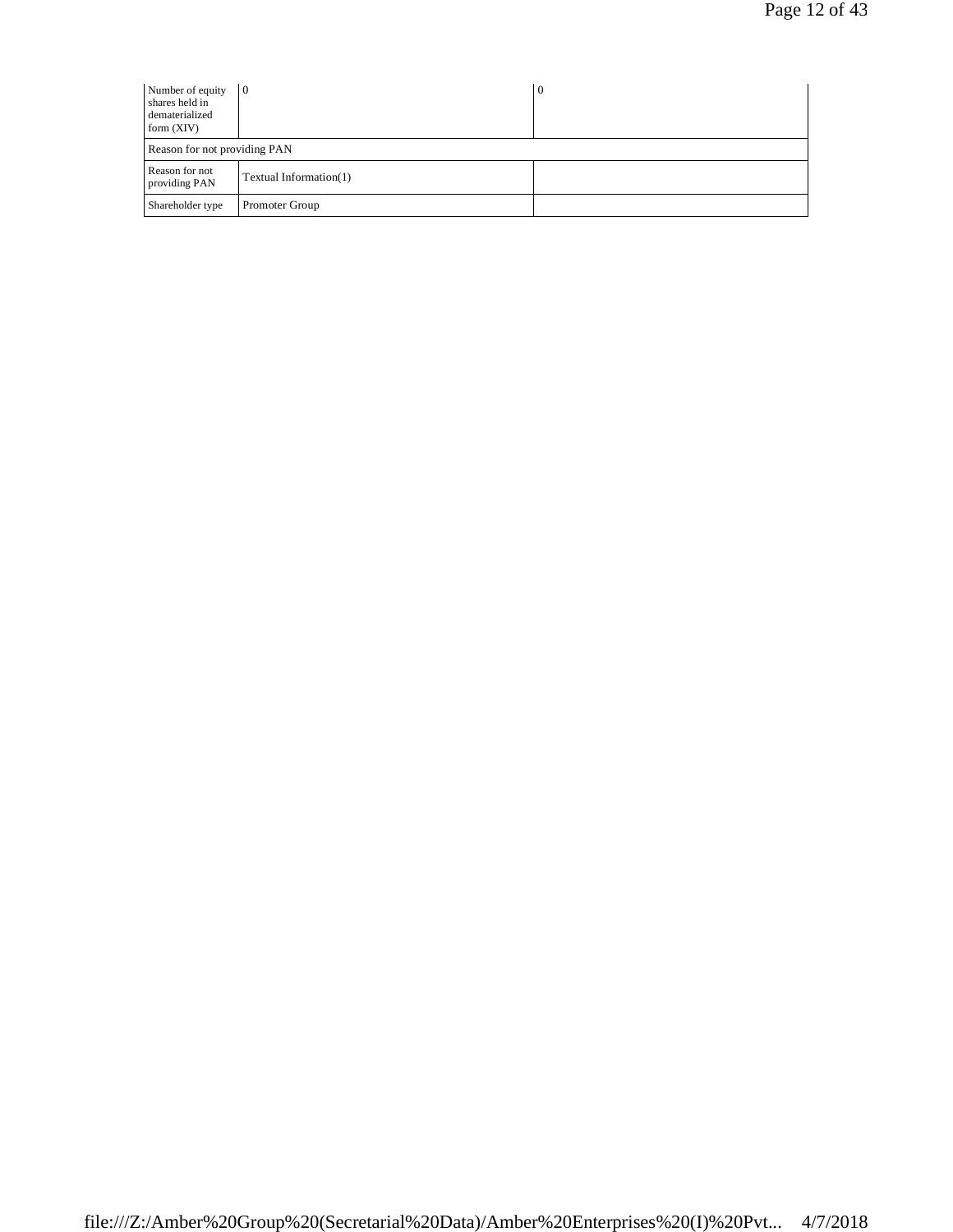|                               | <b>Text Block</b> |
|-------------------------------|-------------------|
| <b>Textual Information(1)</b> | Not Applicable    |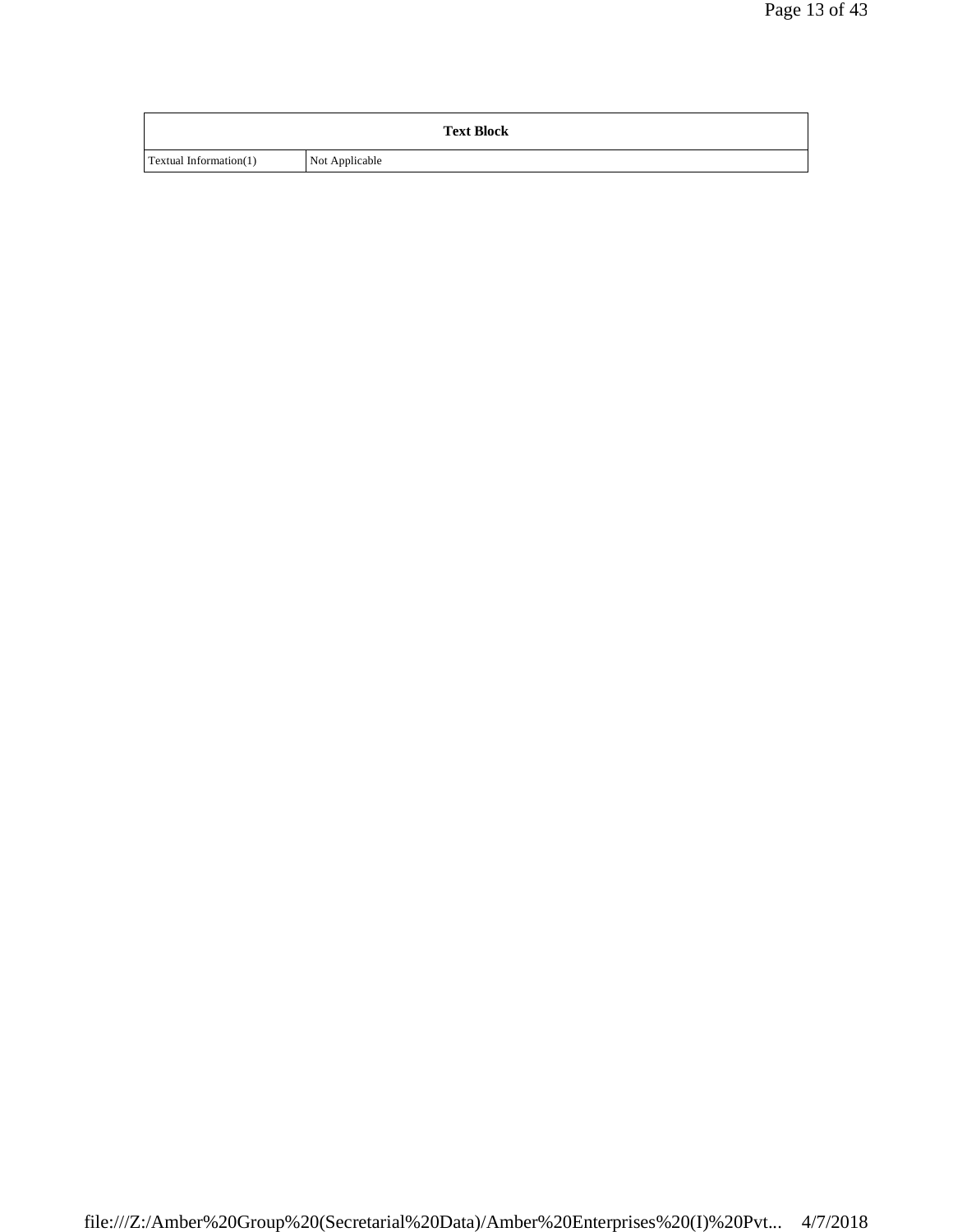| <b>Financial Institutions/Banks</b>                                                                                                                                                   |                                                               |                       |
|---------------------------------------------------------------------------------------------------------------------------------------------------------------------------------------|---------------------------------------------------------------|-----------------------|
| Searial No.                                                                                                                                                                           | $\mathbf{1}$                                                  |                       |
| Name of the<br>Shareholders (I)                                                                                                                                                       | $\boldsymbol{0}$                                              | Click here to go back |
| PAN(II)                                                                                                                                                                               |                                                               | Total                 |
| No. of fully paid<br>up equity shares<br>held (IV)                                                                                                                                    | $\boldsymbol{0}$                                              | $\mathbf{0}$          |
| No. Of Partly paid-<br>up equity shares<br>held (V)                                                                                                                                   |                                                               |                       |
| No. Of shares<br>underlying<br>Depository<br>Receipts (VI)                                                                                                                            |                                                               |                       |
| Total nos. shares<br>held $(VII) = (IV) +$<br>$(V)+(VI)$                                                                                                                              | $\boldsymbol{0}$                                              | $\mathbf{0}$          |
| Shareholding as a<br>% of total no. of<br>shares (calculated<br>as per SCRR,<br>1957) (VIII) As a<br>% of $(A+B+C2)$                                                                  | $\boldsymbol{0}$                                              | $\mathbf{0}$          |
|                                                                                                                                                                                       | Number of Voting Rights held in each class of securities (IX) |                       |
| Class eg: X                                                                                                                                                                           | $\boldsymbol{0}$                                              | $\boldsymbol{0}$      |
| Class eg:y                                                                                                                                                                            |                                                               |                       |
| Total                                                                                                                                                                                 | $\boldsymbol{0}$                                              | $\boldsymbol{0}$      |
| Total as a % of<br><b>Total Voting rights</b>                                                                                                                                         | $\boldsymbol{0}$                                              | $\boldsymbol{0}$      |
| No. Of Shares<br>Underlying<br>Outstanding<br>convertible<br>securities $(X)$                                                                                                         |                                                               |                       |
| No. of Shares<br>Underlying<br>Outstanding<br>Warrants (Xi)                                                                                                                           |                                                               |                       |
| No. Of Shares<br>Underlying<br>Outstanding<br>convertible<br>securities and No.<br>Of Warrants (Xi)<br>(a)                                                                            |                                                               |                       |
| Shareholding, as a<br>% assuming full<br>conversion of<br>convertible<br>securities (as a<br>percentage of<br>diluted share<br>capital) (XI)= (VII)<br>$+(X)$ As a % of<br>$(A+B+C2)$ | $\boldsymbol{0}$                                              | $\boldsymbol{0}$      |
|                                                                                                                                                                                       | Number of Locked in shares (XII)                              |                       |
| No. $(a)$                                                                                                                                                                             | $\boldsymbol{0}$                                              | $\boldsymbol{0}$      |
| As a % of total<br>Shares held (b)                                                                                                                                                    | $\boldsymbol{0}$                                              | $\boldsymbol{0}$      |
|                                                                                                                                                                                       | Number of Shares pledged or otherwise encumbered (XIII)       |                       |
| No. (a)                                                                                                                                                                               |                                                               |                       |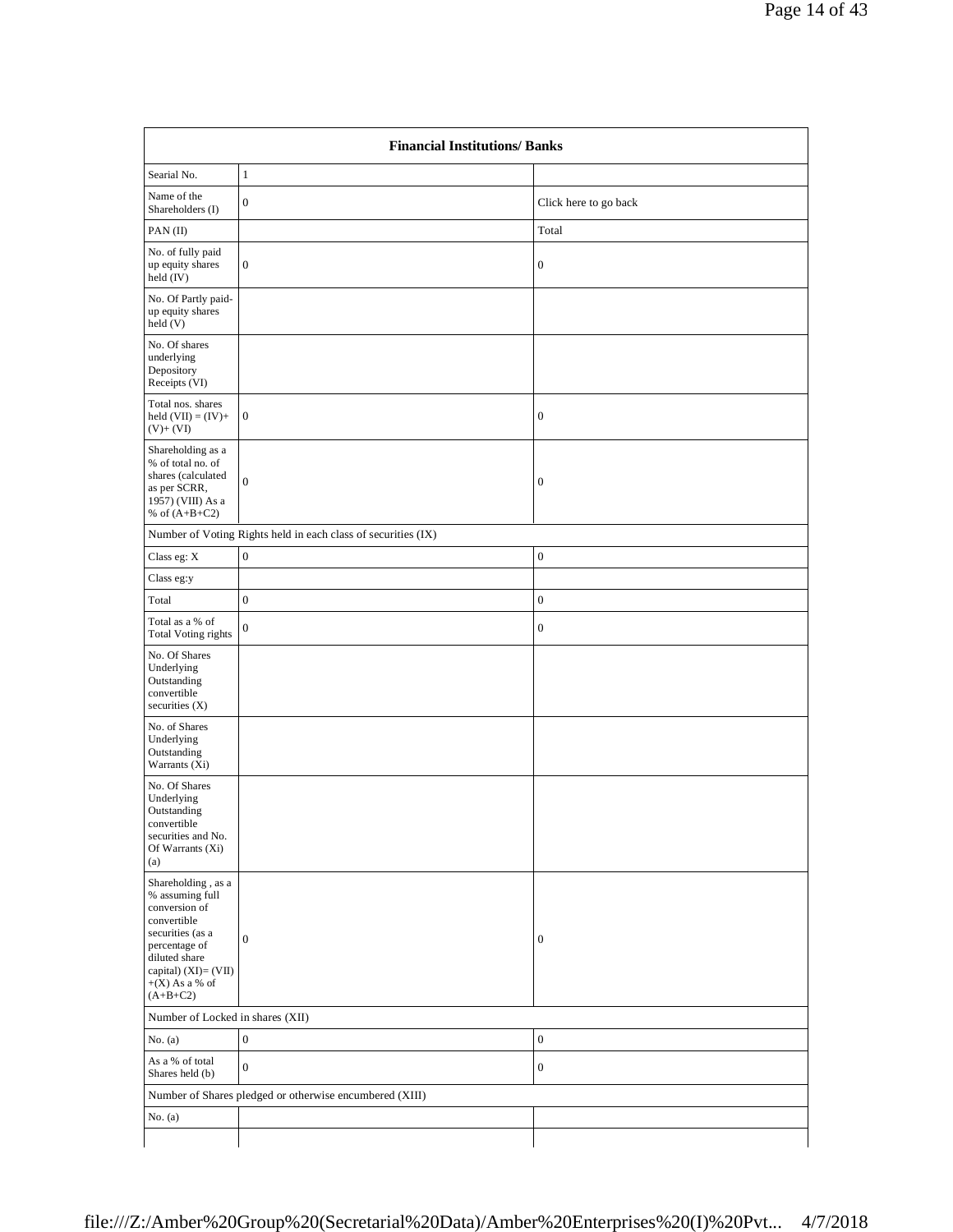| As a % of total<br>Shares held (b)                                   |                        |   |
|----------------------------------------------------------------------|------------------------|---|
| Number of equity<br>shares held in<br>dematerialized<br>form $(XIV)$ | $\theta$               | 0 |
| Reason for not providing PAN                                         |                        |   |
| Reason for not<br>providing PAN                                      | Textual Information(1) |   |
| Shareholder type                                                     | Promoter Group         |   |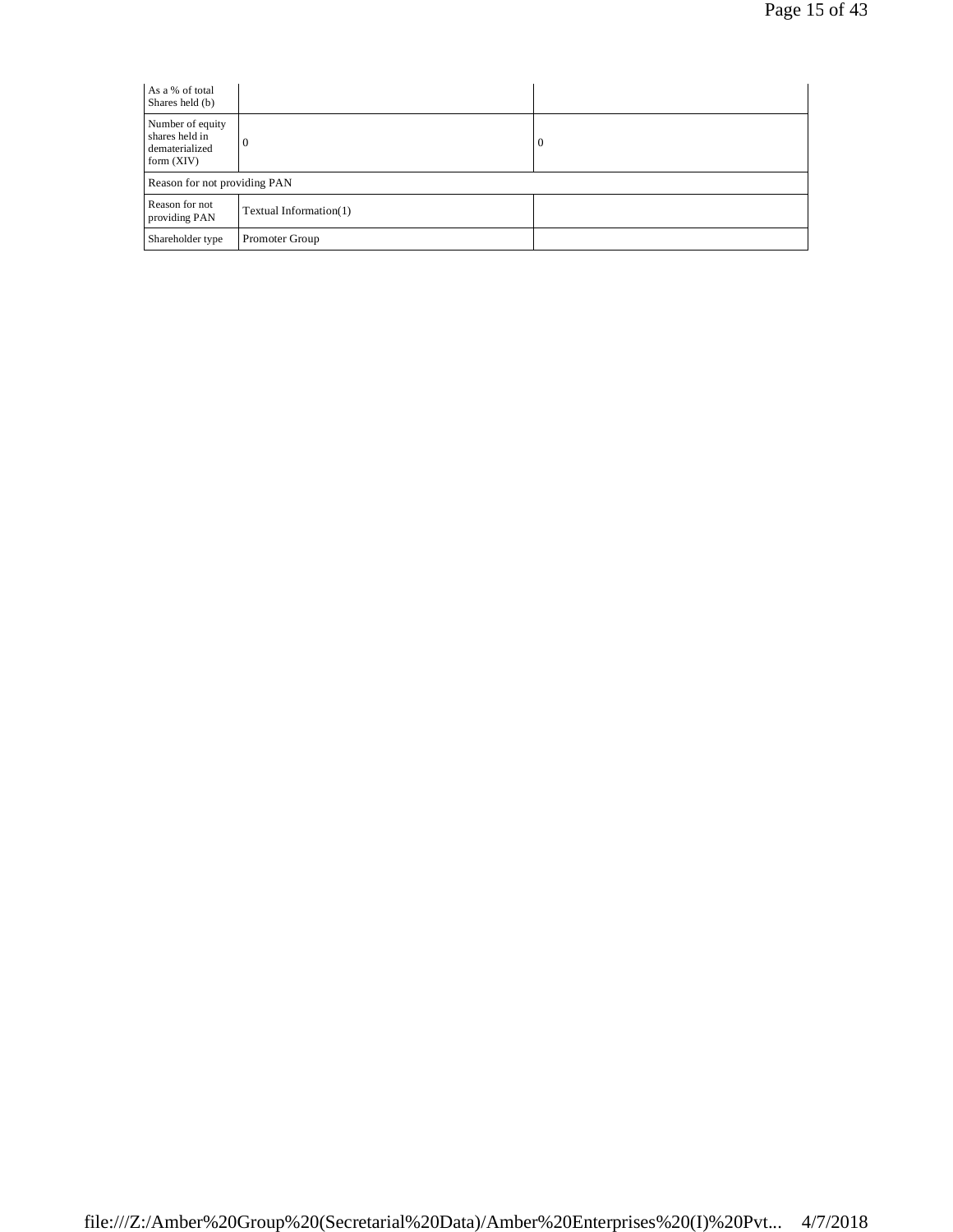|                        | <b>Text Block</b> |
|------------------------|-------------------|
| Textual Information(1) | Not Applicable    |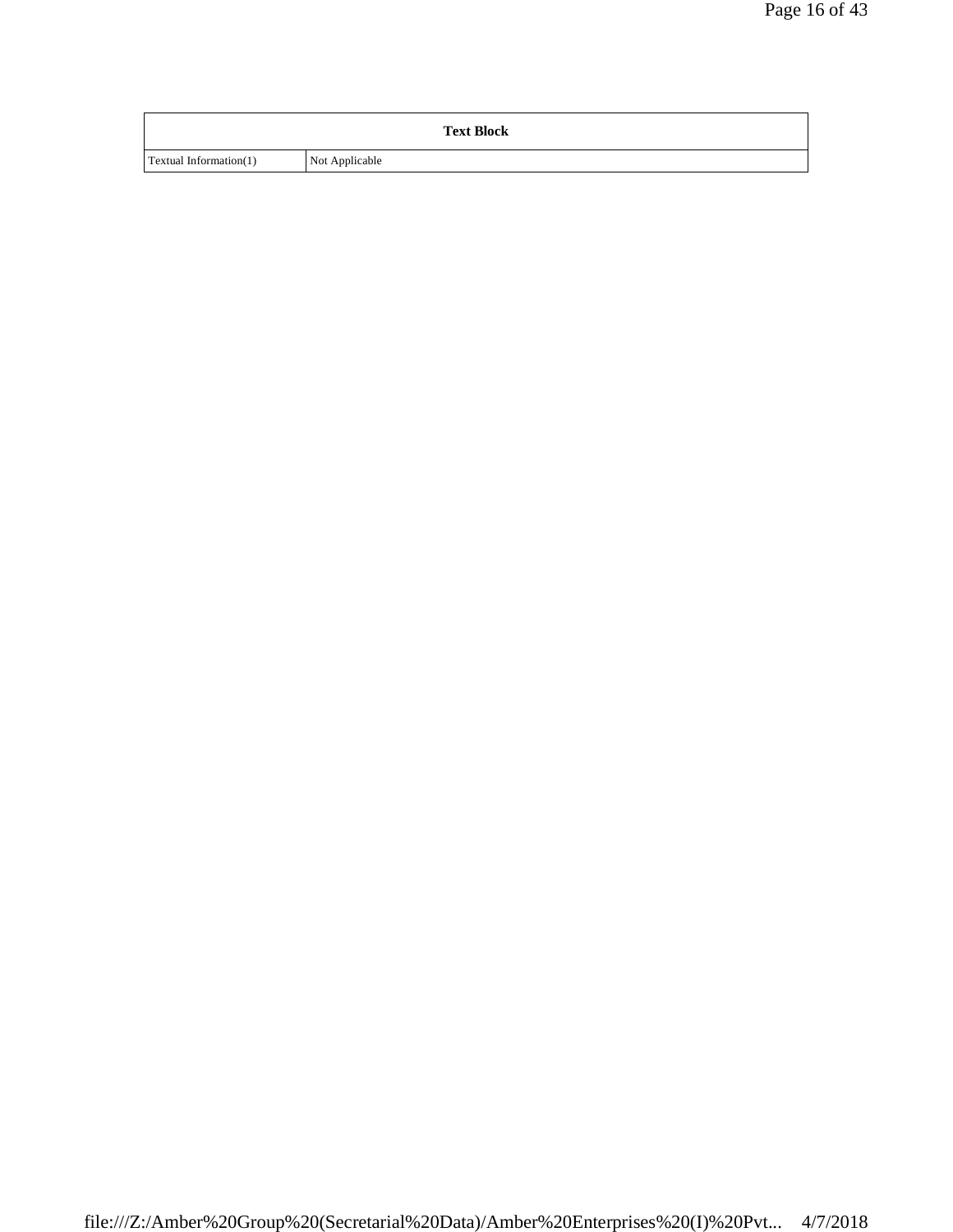|                                                            |                     |                       | Page 17 of 43 |
|------------------------------------------------------------|---------------------|-----------------------|---------------|
|                                                            |                     |                       |               |
|                                                            | Any Other (specify) |                       |               |
| Searial No.                                                | $\mathbf{1}$        |                       |               |
| Category                                                   | Other               | Click here to go back |               |
| Name of the<br>Shareholders (I)                            | $\boldsymbol{0}$    |                       |               |
| PAN(II)                                                    |                     | Total                 |               |
| No. of the<br>Shareholders (I)                             | $\boldsymbol{0}$    | $\boldsymbol{0}$      |               |
| No. of fully paid<br>up equity shares<br>held (IV)         | $\vert 0 \vert$     | $\mathbf{0}$          |               |
| No. Of Partly paid-<br>up equity shares<br>held(V)         |                     |                       |               |
| No. Of shares<br>underlying<br>Depository<br>Receipts (VI) |                     |                       |               |
| Total nos. shares<br>held $(VII) = (IV) +$<br>$(V) + (VI)$ | $\vert 0 \vert$     | $\boldsymbol{0}$      |               |
| Shareholding as a                                          |                     |                       |               |

| PAN(II)                                                                                                                                                                                        |                                                               | Total            |
|------------------------------------------------------------------------------------------------------------------------------------------------------------------------------------------------|---------------------------------------------------------------|------------------|
| No. of the<br>Shareholders (I)                                                                                                                                                                 | $\boldsymbol{0}$                                              | $\boldsymbol{0}$ |
| No. of fully paid<br>up equity shares<br>held $(IV)$                                                                                                                                           | $\boldsymbol{0}$                                              | $\boldsymbol{0}$ |
| No. Of Partly paid-<br>up equity shares<br>held(V)                                                                                                                                             |                                                               |                  |
| No. Of shares<br>underlying<br>Depository<br>Receipts (VI)                                                                                                                                     |                                                               |                  |
| Total nos. shares<br>held $(VII) = (IV) +$<br>$(V)+(VI)$                                                                                                                                       | $\mathbf{0}$                                                  | $\boldsymbol{0}$ |
| Shareholding as a<br>% of total no. of<br>shares (calculated<br>as per SCRR,<br>1957) (VIII) As a<br>% of $(A+B+C2)$                                                                           | $\boldsymbol{0}$                                              | $\boldsymbol{0}$ |
|                                                                                                                                                                                                | Number of Voting Rights held in each class of securities (IX) |                  |
| Class eg: X                                                                                                                                                                                    | $\boldsymbol{0}$                                              | $\boldsymbol{0}$ |
| Class eg:y                                                                                                                                                                                     |                                                               |                  |
| Total                                                                                                                                                                                          | $\boldsymbol{0}$                                              | $\boldsymbol{0}$ |
| Total as a % of<br><b>Total Voting rights</b>                                                                                                                                                  | $\boldsymbol{0}$                                              | $\boldsymbol{0}$ |
| No. Of Shares<br>Underlying<br>Outstanding<br>convertible<br>securities $(X)$                                                                                                                  |                                                               |                  |
| No. of Shares<br>Underlying<br>Outstanding<br>Warrants (Xi)                                                                                                                                    |                                                               |                  |
| No. Of Shares<br>Underlying<br>Outstanding<br>convertible<br>securities and No.<br>Of Warrants (Xi)<br>(a)                                                                                     |                                                               |                  |
| $\rm Sh are holding$ , as a<br>% assuming full<br>conversion of<br>convertible<br>securities (as a<br>percentage of<br>diluted share<br>capital) (XI)= (VII)<br>$+(X)$ As a % of<br>$(A+B+C2)$ | $\boldsymbol{0}$                                              | $\boldsymbol{0}$ |
| Number of Locked in shares (XII)                                                                                                                                                               |                                                               |                  |
| No. $(a)$                                                                                                                                                                                      | $\boldsymbol{0}$                                              | $\boldsymbol{0}$ |
| As a % of total<br>Shares held (b)                                                                                                                                                             | $\boldsymbol{0}$                                              | $\boldsymbol{0}$ |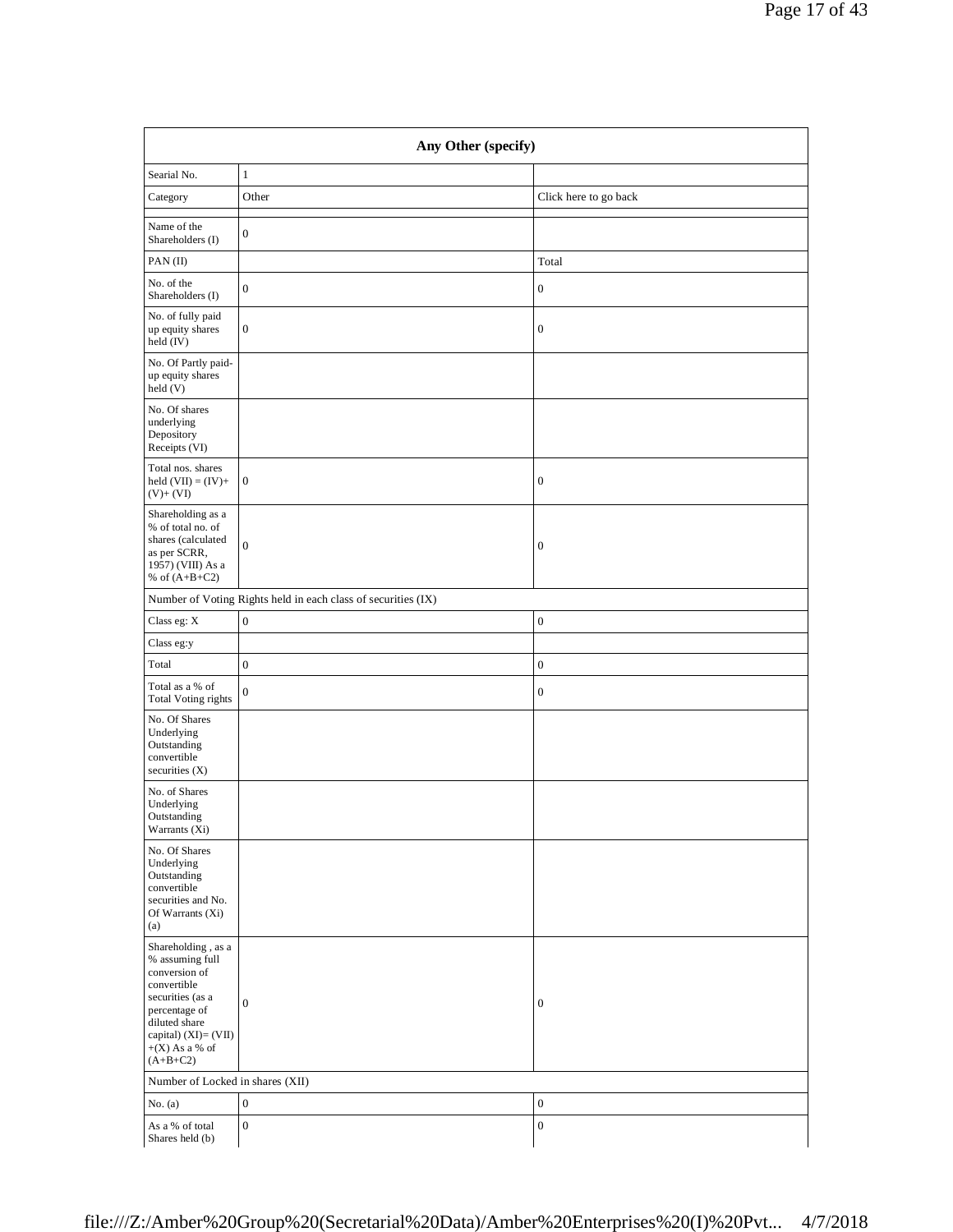| Number of Shares pledged or otherwise encumbered (XIII)              |                        |              |
|----------------------------------------------------------------------|------------------------|--------------|
| No. (a)                                                              |                        |              |
| As a % of total<br>Shares held (b)                                   |                        |              |
| Number of equity<br>shares held in<br>dematerialized<br>form $(XIV)$ | $\theta$               | $\mathbf{0}$ |
| Reason for not providing PAN                                         |                        |              |
| Reason for not<br>providing PAN                                      | Textual Information(1) |              |
| Shareholder type                                                     | Promoter Group         |              |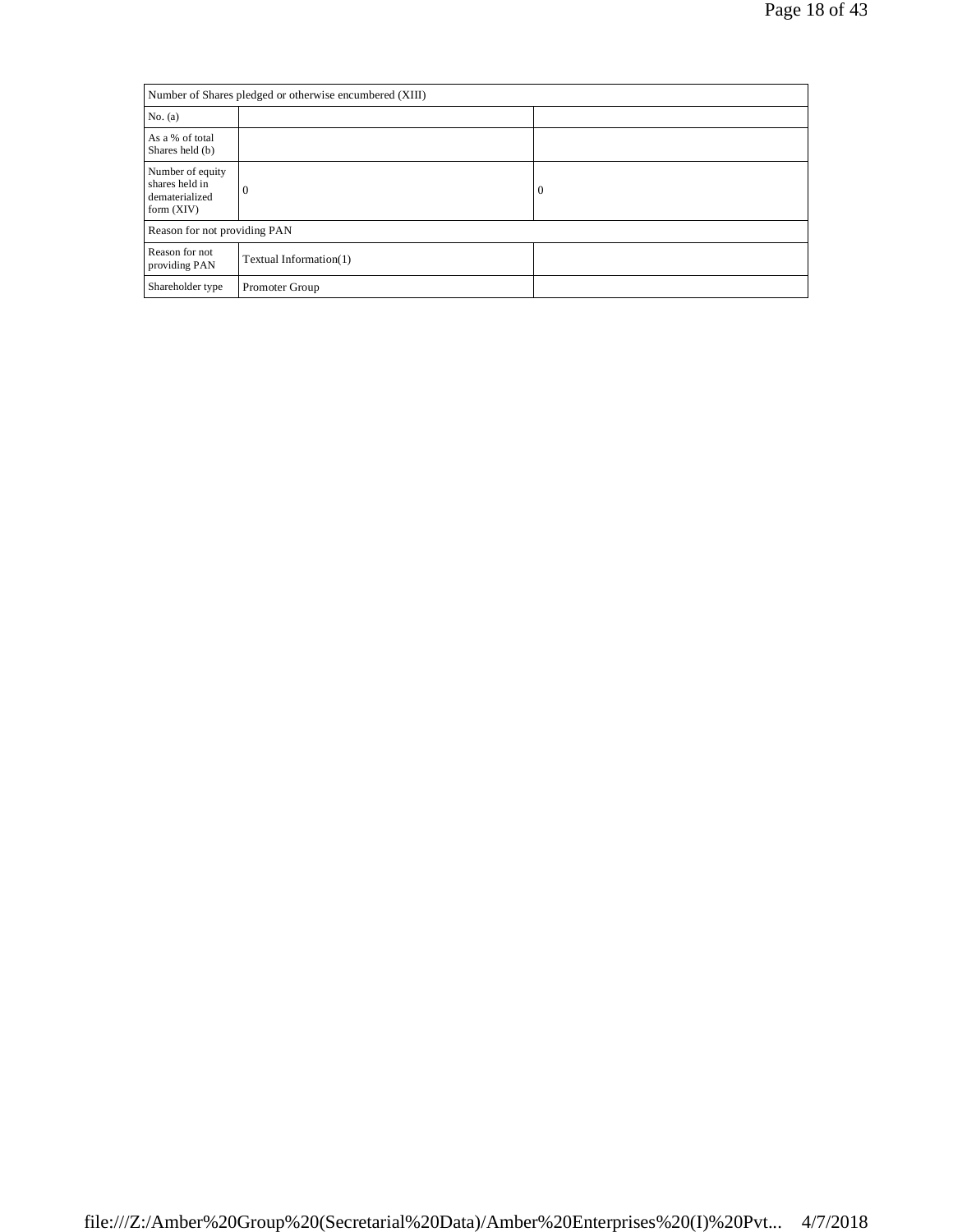|                        | <b>Text Block</b> |
|------------------------|-------------------|
| Textual Information(1) | Not Applicable    |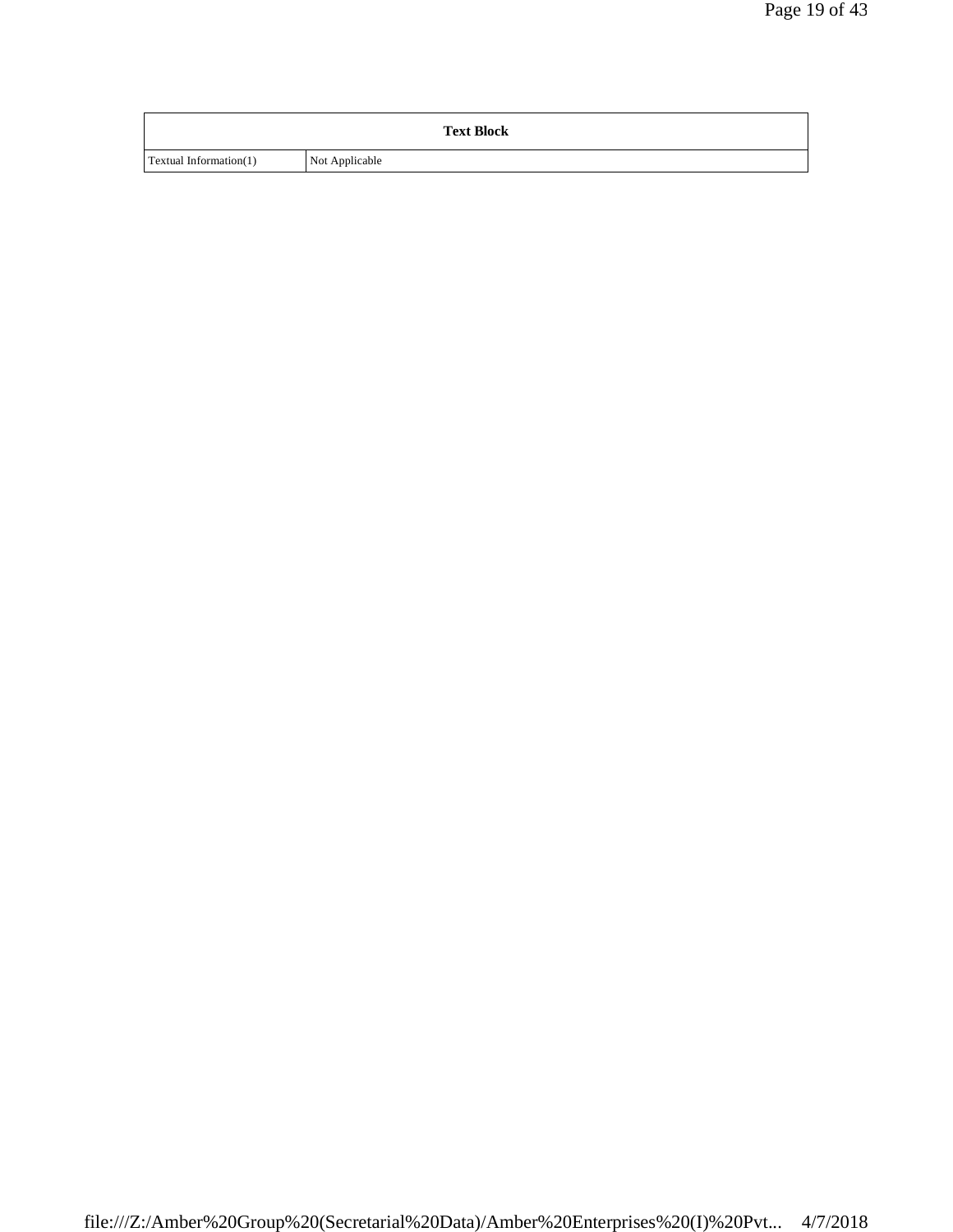| Searial No.                                                                                                                                                                           | $1\,$                                                         |                       |  |
|---------------------------------------------------------------------------------------------------------------------------------------------------------------------------------------|---------------------------------------------------------------|-----------------------|--|
| Name of the<br>Shareholders (I)                                                                                                                                                       | $\boldsymbol{0}$                                              | Click here to go back |  |
| PAN(II)                                                                                                                                                                               |                                                               | Total                 |  |
| No. of fully paid<br>up equity shares<br>held (IV)                                                                                                                                    | $\boldsymbol{0}$                                              | $\boldsymbol{0}$      |  |
| No. Of Partly paid-<br>up equity shares<br>held(V)                                                                                                                                    |                                                               |                       |  |
| No. Of shares<br>underlying<br>Depository<br>Receipts (VI)                                                                                                                            |                                                               |                       |  |
| Total nos. shares<br>held $(VII) = (IV) +$<br>$(V)+(VI)$                                                                                                                              | $\mathbf{0}$                                                  | $\boldsymbol{0}$      |  |
| Shareholding as a<br>% of total no. of<br>shares (calculated<br>as per SCRR,<br>1957) (VIII) As a<br>% of $(A+B+C2)$                                                                  | $\mathbf{0}$                                                  | $\boldsymbol{0}$      |  |
|                                                                                                                                                                                       | Number of Voting Rights held in each class of securities (IX) |                       |  |
| Class eg: X                                                                                                                                                                           | $\boldsymbol{0}$                                              | $\boldsymbol{0}$      |  |
| Class eg:y                                                                                                                                                                            |                                                               |                       |  |
| Total                                                                                                                                                                                 | $\overline{0}$                                                | $\boldsymbol{0}$      |  |
| Total as a % of<br><b>Total Voting rights</b>                                                                                                                                         | $\mathbf{0}$                                                  | $\boldsymbol{0}$      |  |
| No. Of Shares<br>Underlying<br>Outstanding<br>convertible<br>securities (X)                                                                                                           |                                                               |                       |  |
| No. of Shares<br>Underlying<br>Outstanding<br>Warrants (Xi)                                                                                                                           |                                                               |                       |  |
| No. Of Shares<br>Underlying<br>Outstanding<br>convertible<br>securities and No.<br>Of Warrants (Xi)<br>(a)                                                                            |                                                               |                       |  |
| Shareholding, as a<br>% assuming full<br>conversion of<br>convertible<br>securities (as a<br>percentage of<br>diluted share<br>capital) (XI)= (VII)<br>$+(X)$ As a % of<br>$(A+B+C2)$ | $\boldsymbol{0}$                                              | $\boldsymbol{0}$      |  |
| Number of Locked in shares (XII)                                                                                                                                                      |                                                               |                       |  |
| No. $(a)$                                                                                                                                                                             | $\mathbf{0}$                                                  | $\boldsymbol{0}$      |  |
| As a % of total<br>Shares held (b)                                                                                                                                                    | $\boldsymbol{0}$                                              | $\boldsymbol{0}$      |  |
|                                                                                                                                                                                       | Number of Shares pledged or otherwise encumbered (XIII)       |                       |  |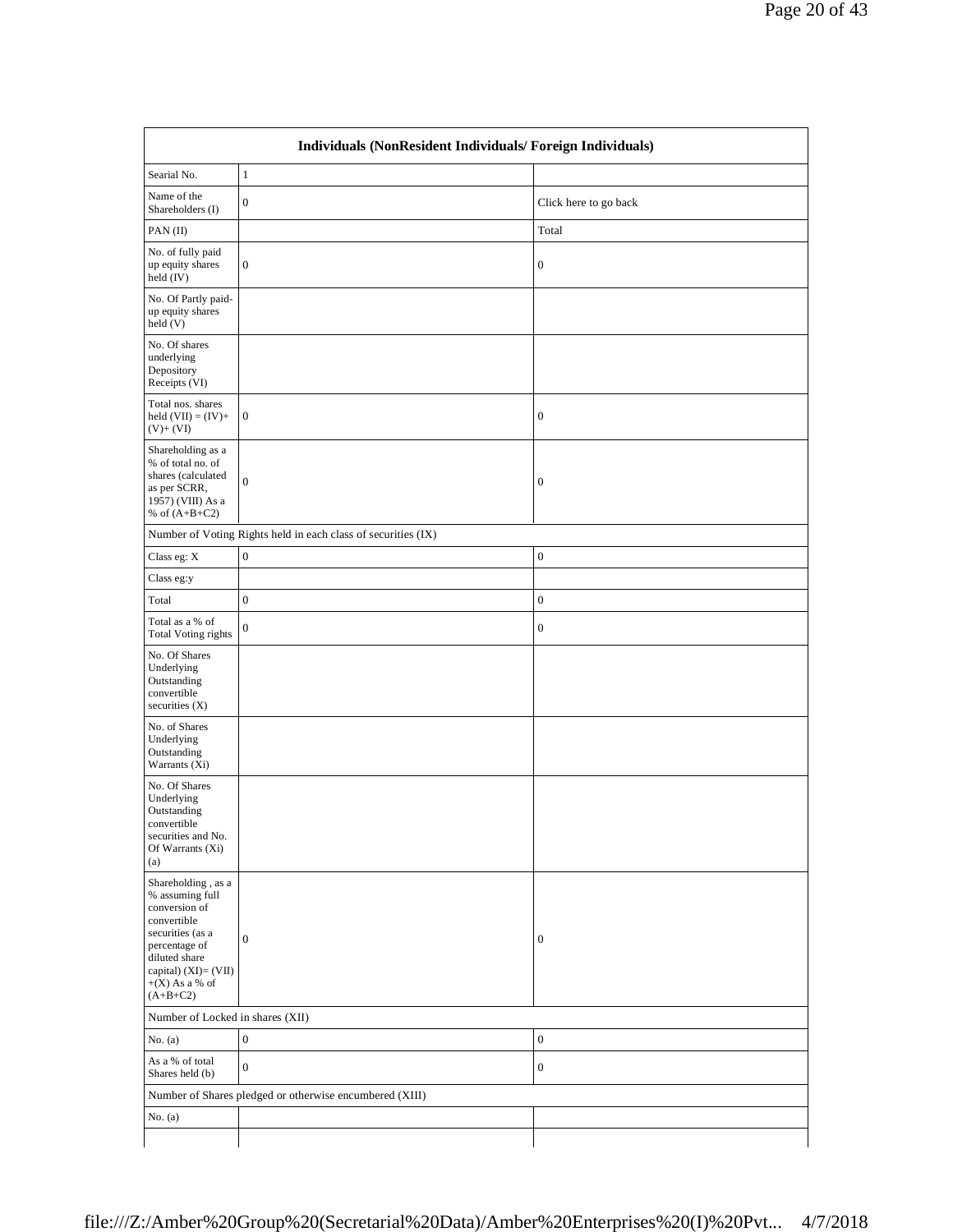| As a % of total<br>Shares held (b)                                   |                        |   |
|----------------------------------------------------------------------|------------------------|---|
| Number of equity<br>shares held in<br>dematerialized<br>form $(XIV)$ | $\theta$               | 0 |
| Reason for not providing PAN                                         |                        |   |
| Reason for not<br>providing PAN                                      | Textual Information(1) |   |
| Shareholder type                                                     | Promoter Group         |   |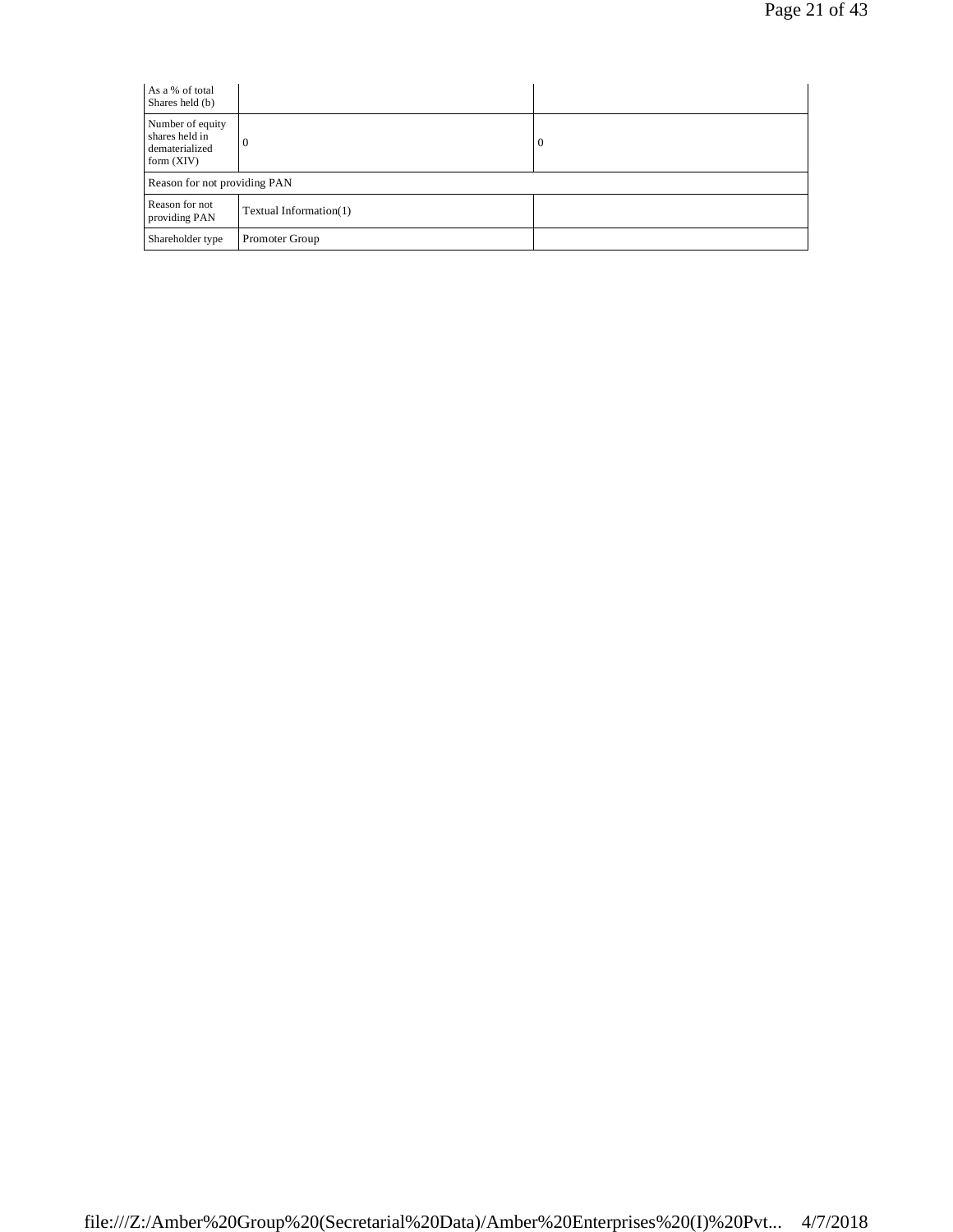|                        | <b>Text Block</b> |
|------------------------|-------------------|
| Textual Information(1) | Not Applicable    |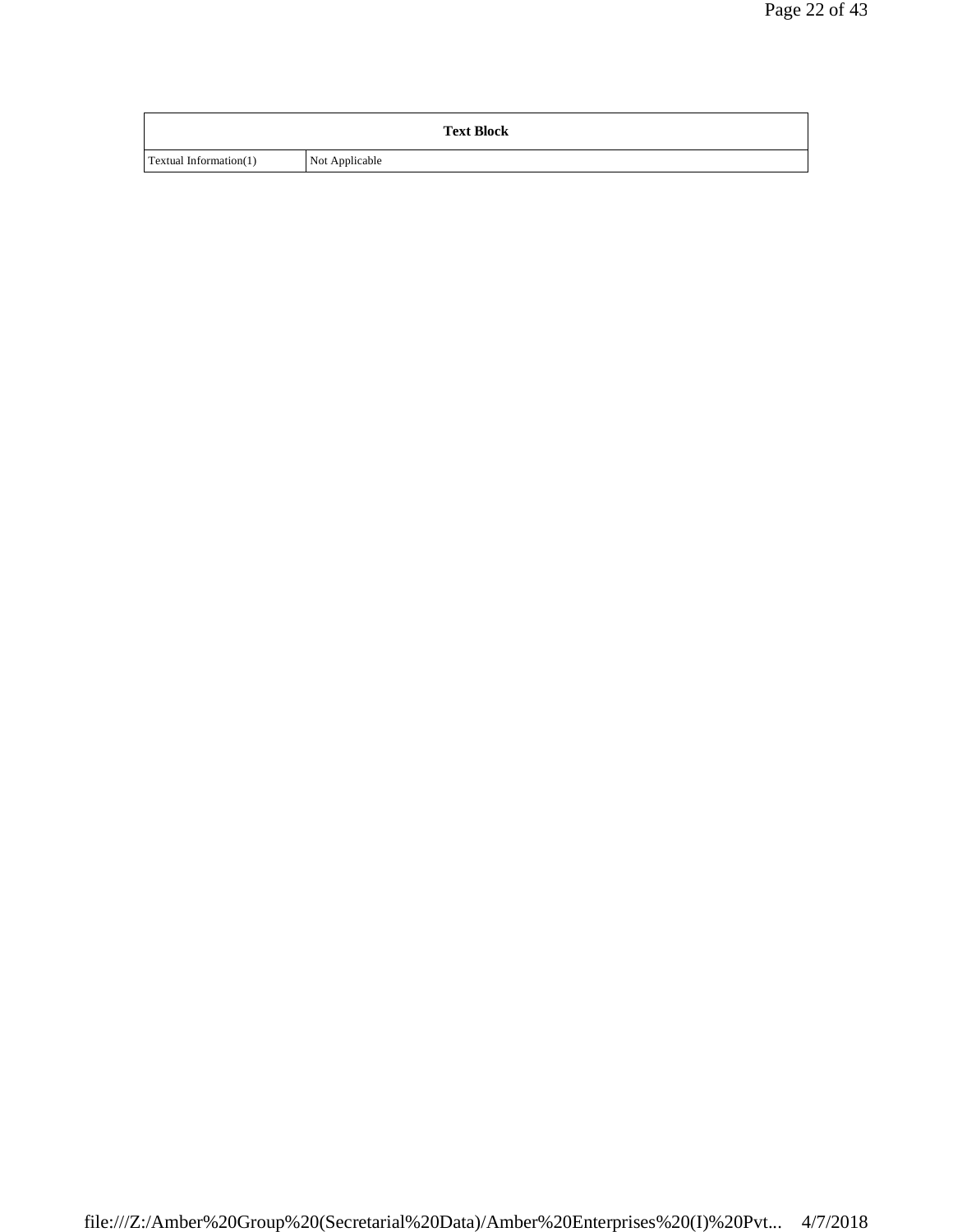| Government                                                                                                                                                                            |                                                               |                       |
|---------------------------------------------------------------------------------------------------------------------------------------------------------------------------------------|---------------------------------------------------------------|-----------------------|
| Searial No.                                                                                                                                                                           | $\mathbf{1}$                                                  |                       |
| Name of the<br>Shareholders (I)                                                                                                                                                       | $\mathbf{0}$                                                  | Click here to go back |
| PAN(II)                                                                                                                                                                               |                                                               | Total                 |
| No. of fully paid<br>up equity shares<br>held (IV)                                                                                                                                    | $\boldsymbol{0}$                                              | $\boldsymbol{0}$      |
| No. Of Partly paid-<br>up equity shares<br>held (V)                                                                                                                                   |                                                               |                       |
| No. Of shares<br>underlying<br>Depository<br>Receipts (VI)                                                                                                                            |                                                               |                       |
| Total nos. shares<br>held $(VII) = (IV) +$<br>$(V) + (VI)$                                                                                                                            | $\boldsymbol{0}$                                              | $\boldsymbol{0}$      |
| Shareholding as a<br>% of total no. of<br>shares (calculated<br>as per SCRR,<br>1957) (VIII) As a<br>% of $(A+B+C2)$                                                                  | $\boldsymbol{0}$                                              | $\boldsymbol{0}$      |
|                                                                                                                                                                                       | Number of Voting Rights held in each class of securities (IX) |                       |
| Class eg: X                                                                                                                                                                           | $\boldsymbol{0}$                                              | $\boldsymbol{0}$      |
| Class eg:y                                                                                                                                                                            |                                                               |                       |
| Total                                                                                                                                                                                 | $\boldsymbol{0}$                                              | $\boldsymbol{0}$      |
| Total as a % of<br><b>Total Voting rights</b>                                                                                                                                         | $\boldsymbol{0}$                                              | $\boldsymbol{0}$      |
| No. Of Shares<br>Underlying<br>Outstanding<br>convertible<br>securities $(X)$                                                                                                         |                                                               |                       |
| No. of Shares<br>Underlying<br>Outstanding<br>Warrants (Xi)                                                                                                                           |                                                               |                       |
| No. Of Shares<br>Underlying<br>Outstanding<br>convertible<br>securities and No.<br>Of Warrants (Xi)<br>(a)                                                                            |                                                               |                       |
| Shareholding, as a<br>% assuming full<br>conversion of<br>convertible<br>securities (as a<br>percentage of<br>diluted share<br>capital) (XI)= (VII)<br>$+(X)$ As a % of<br>$(A+B+C2)$ | $\boldsymbol{0}$                                              | $\boldsymbol{0}$      |
|                                                                                                                                                                                       | Number of Locked in shares (XII)                              |                       |
| No. $(a)$                                                                                                                                                                             | $\boldsymbol{0}$                                              | $\boldsymbol{0}$      |
| As a % of total<br>Shares held (b)                                                                                                                                                    | $\boldsymbol{0}$                                              | $\boldsymbol{0}$      |
|                                                                                                                                                                                       | Number of Shares pledged or otherwise encumbered (XIII)       |                       |
| No. (a)                                                                                                                                                                               |                                                               |                       |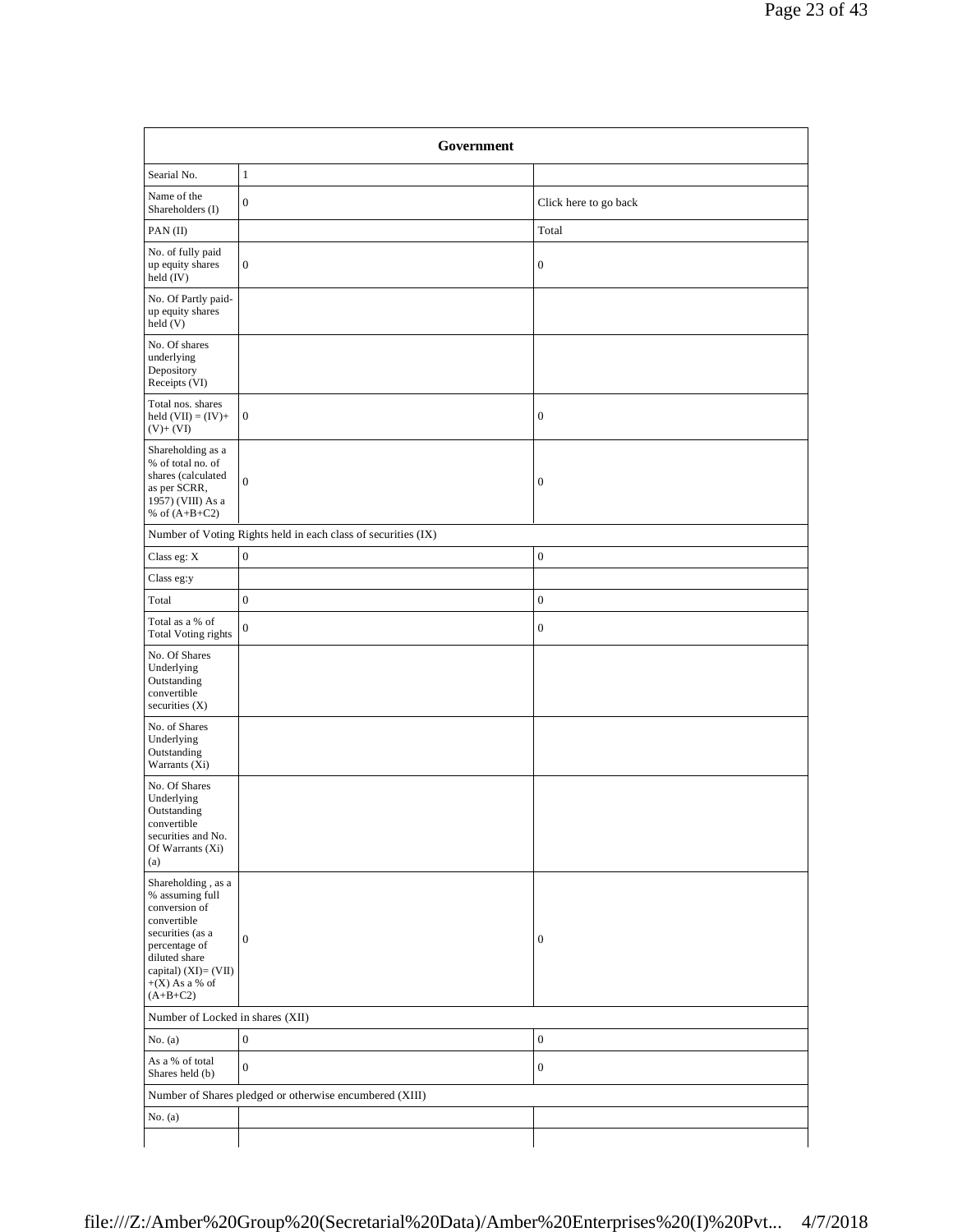| As a % of total<br>Shares held (b)                                   |                        |   |
|----------------------------------------------------------------------|------------------------|---|
| Number of equity<br>shares held in<br>dematerialized<br>form $(XIV)$ | $\theta$               | 0 |
| Reason for not providing PAN                                         |                        |   |
| Reason for not<br>providing PAN                                      | Textual Information(1) |   |
| Shareholder type                                                     | Promoter Group         |   |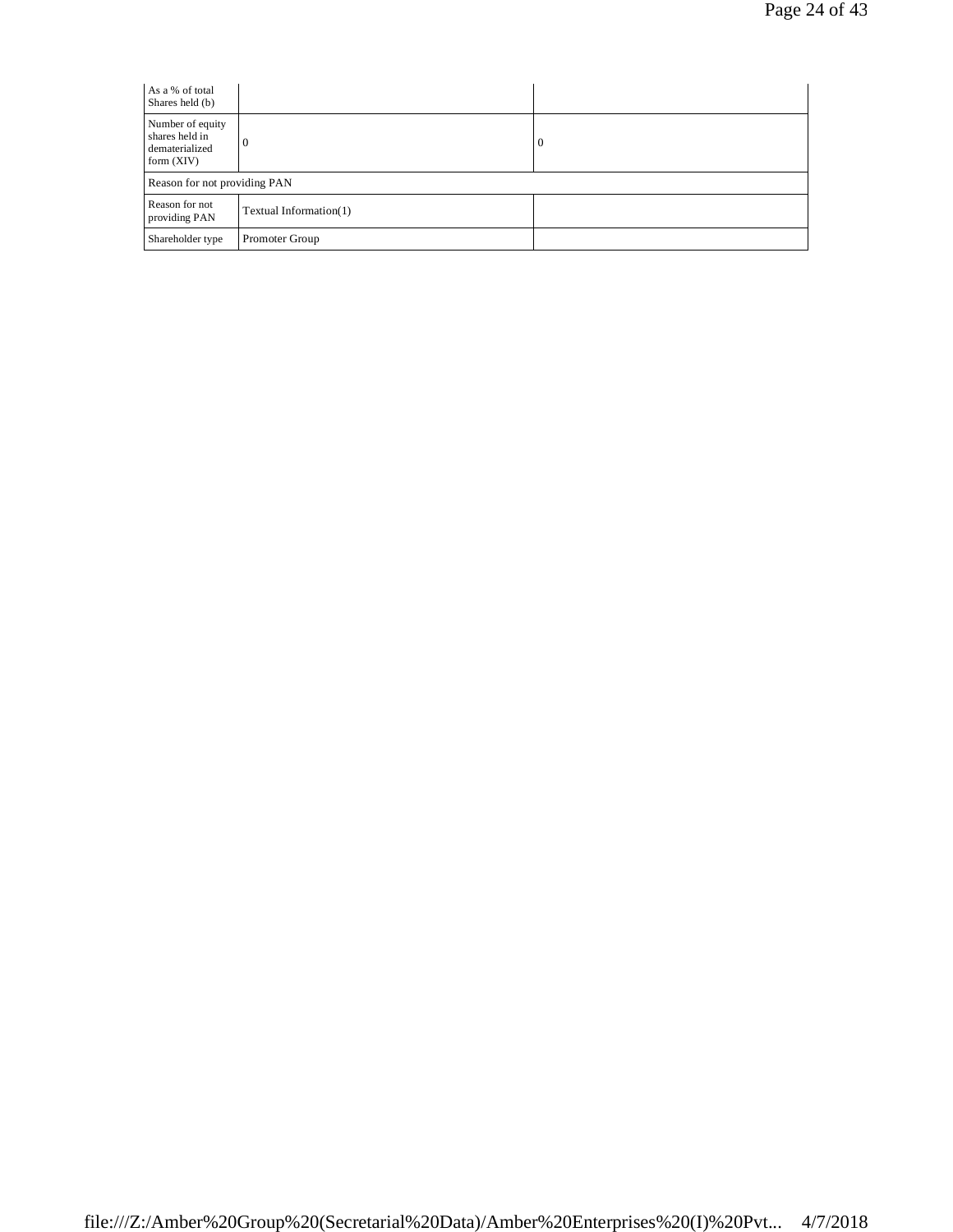|                        | <b>Text Block</b> |
|------------------------|-------------------|
| Textual Information(1) | Not Applicable    |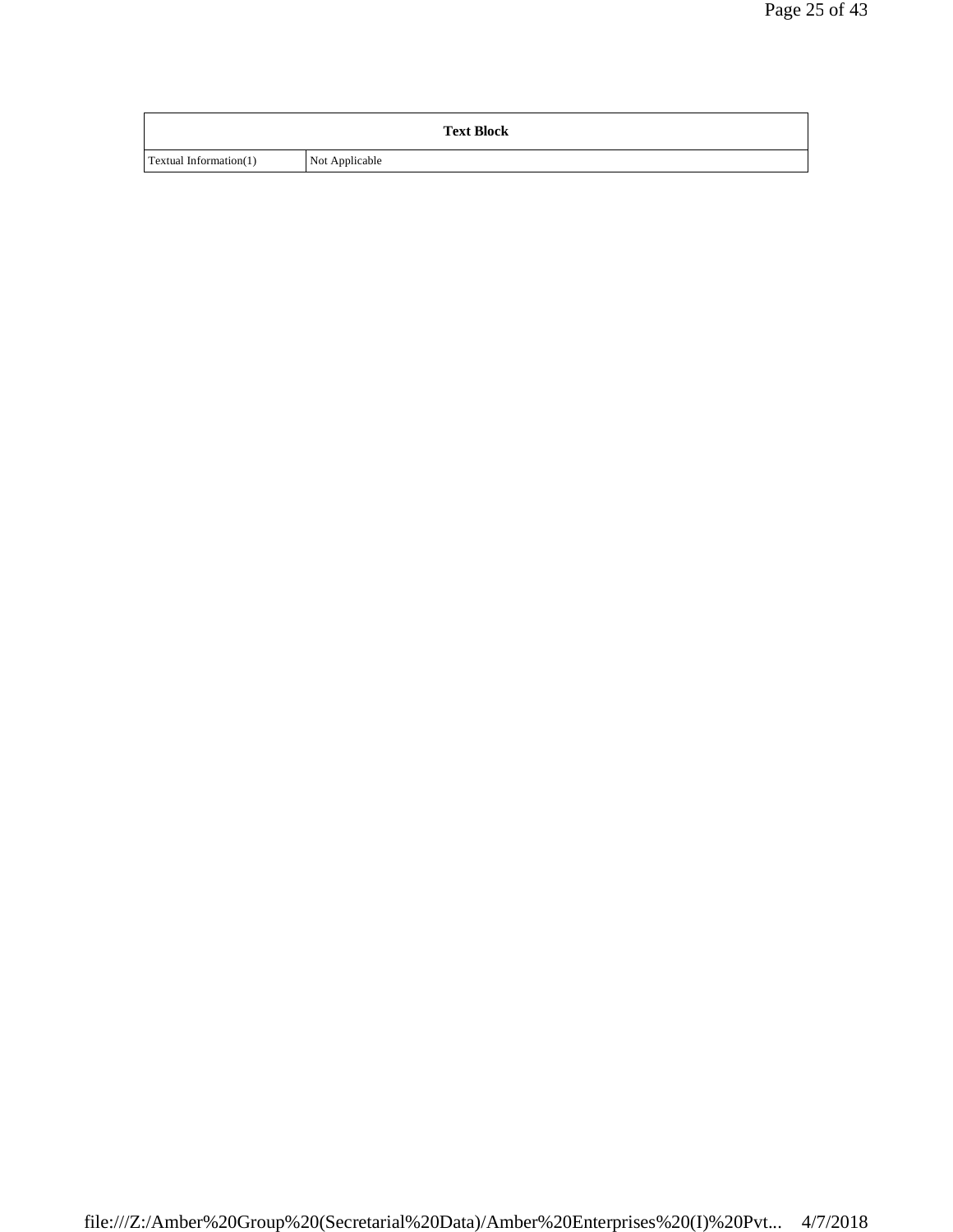| <b>Institutions</b>                                                                                                                                                                                 |                                                               |                       |
|-----------------------------------------------------------------------------------------------------------------------------------------------------------------------------------------------------|---------------------------------------------------------------|-----------------------|
| Searial No.                                                                                                                                                                                         | $\mathbf{1}$                                                  |                       |
| Name of the<br>Shareholders (I)                                                                                                                                                                     | $\boldsymbol{0}$                                              | Click here to go back |
| PAN(II)                                                                                                                                                                                             |                                                               | Total                 |
| No. of fully paid<br>up equity shares<br>held (IV)                                                                                                                                                  | $\boldsymbol{0}$                                              | $\boldsymbol{0}$      |
| No. Of Partly paid-<br>up equity shares<br>held (V)                                                                                                                                                 |                                                               |                       |
| No. Of shares<br>underlying<br>Depository<br>Receipts (VI)                                                                                                                                          |                                                               |                       |
| Total nos. shares<br>held $(VII) = (IV) +$<br>$(V)+(VI)$                                                                                                                                            | $\boldsymbol{0}$                                              | $\boldsymbol{0}$      |
| Shareholding as a<br>% of total no. of<br>shares (calculated<br>as per SCRR,<br>1957) (VIII) As a<br>% of $(A+B+C2)$                                                                                | $\boldsymbol{0}$                                              | $\boldsymbol{0}$      |
|                                                                                                                                                                                                     | Number of Voting Rights held in each class of securities (IX) |                       |
| Class eg: X                                                                                                                                                                                         | $\boldsymbol{0}$                                              | $\boldsymbol{0}$      |
| Class eg:y                                                                                                                                                                                          |                                                               |                       |
| Total                                                                                                                                                                                               | $\boldsymbol{0}$                                              | $\boldsymbol{0}$      |
| Total as a % of<br><b>Total Voting rights</b>                                                                                                                                                       | $\boldsymbol{0}$                                              | $\boldsymbol{0}$      |
| No. Of Shares<br>Underlying<br>Outstanding<br>convertible<br>securities (X)                                                                                                                         |                                                               |                       |
| No. of Shares<br>Underlying<br>Outstanding<br>Warrants $(X_i)$                                                                                                                                      |                                                               |                       |
| No. Of Shares<br>Underlying<br>Outstanding<br>convertible<br>securities and No.<br>Of Warrants (Xi)<br>(a)                                                                                          |                                                               |                       |
| Shareholding , as $\mathbf a$<br>% assuming full<br>conversion of<br>convertible<br>securities (as a<br>percentage of<br>diluted share<br>capital) $(XI) = (VII)$<br>$+(X)$ As a % of<br>$(A+B+C2)$ | $\boldsymbol{0}$                                              | $\boldsymbol{0}$      |
| Number of Locked in shares (XII)                                                                                                                                                                    |                                                               |                       |
| No. $(a)$                                                                                                                                                                                           | $\boldsymbol{0}$                                              | $\boldsymbol{0}$      |
| As a % of total<br>Shares held (b)                                                                                                                                                                  | $\boldsymbol{0}$                                              | $\boldsymbol{0}$      |
|                                                                                                                                                                                                     | Number of Shares pledged or otherwise encumbered (XIII)       |                       |
| No. $(a)$                                                                                                                                                                                           |                                                               |                       |
|                                                                                                                                                                                                     |                                                               |                       |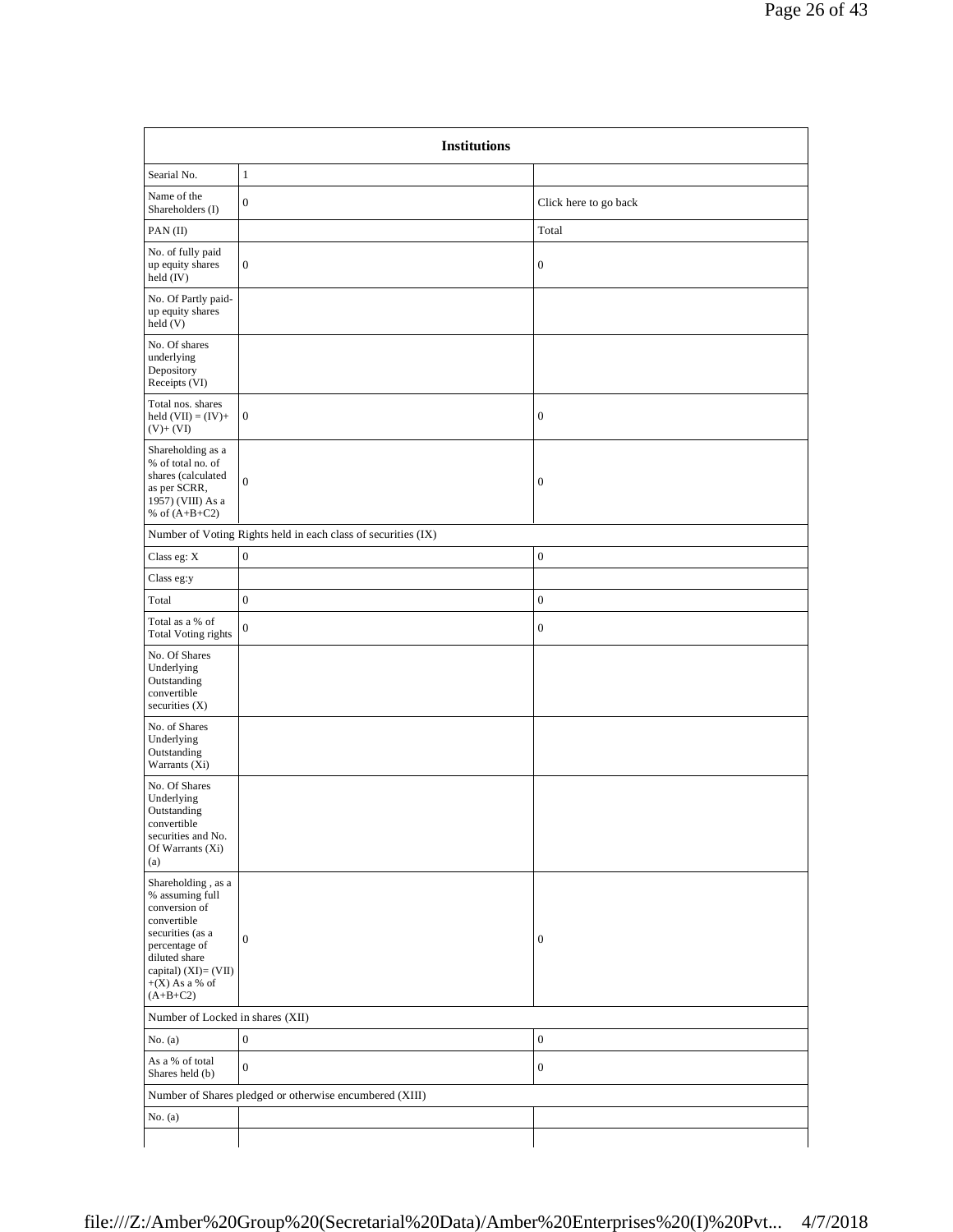| As a % of total<br>Shares held (b)                                   |                        |   |
|----------------------------------------------------------------------|------------------------|---|
| Number of equity<br>shares held in<br>dematerialized<br>form $(XIV)$ | $\theta$               | 0 |
| Reason for not providing PAN                                         |                        |   |
| Reason for not<br>providing PAN                                      | Textual Information(1) |   |
| Shareholder type                                                     | Promoter Group         |   |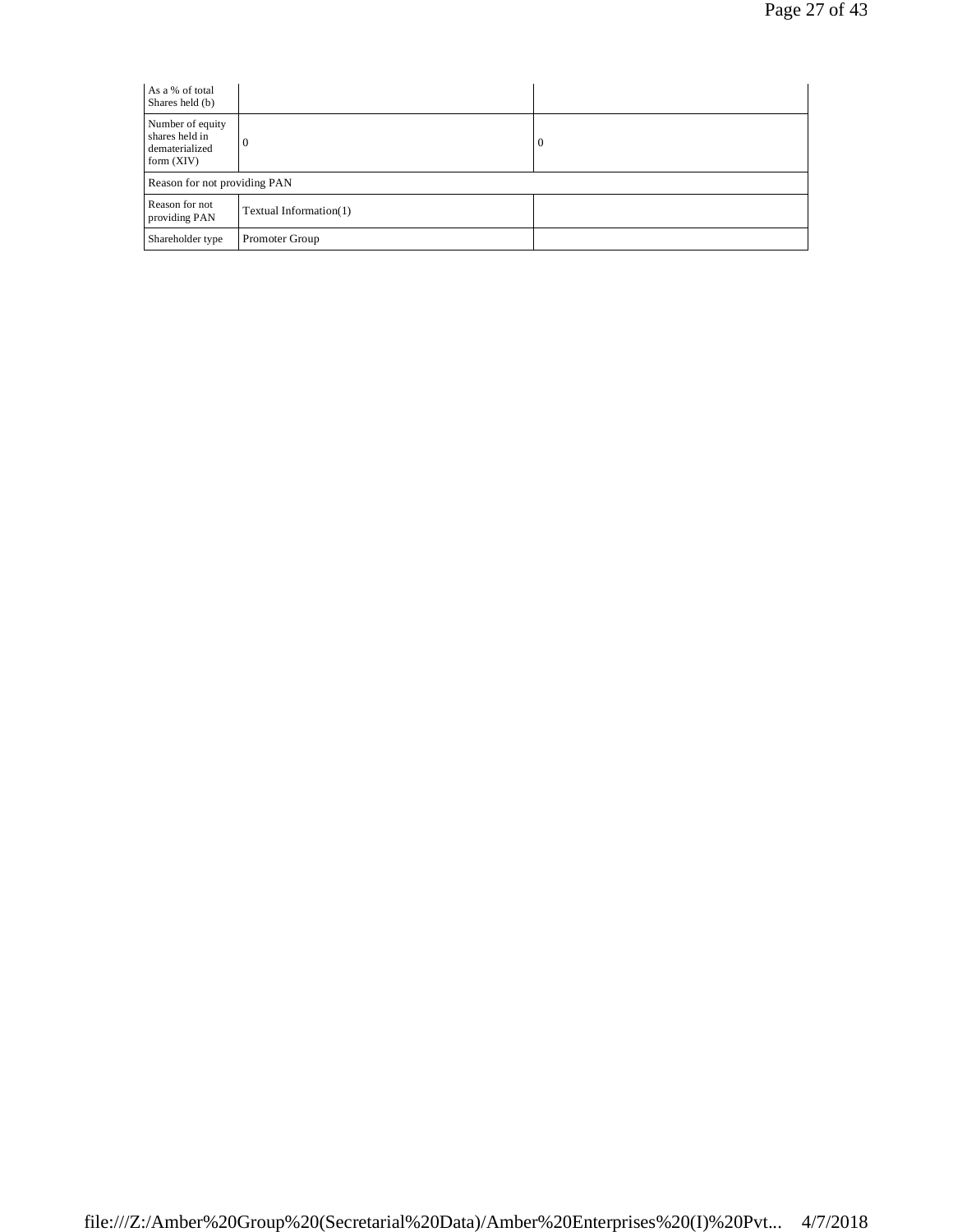|                        | <b>Text Block</b> |
|------------------------|-------------------|
| Textual Information(1) | Not Applicable    |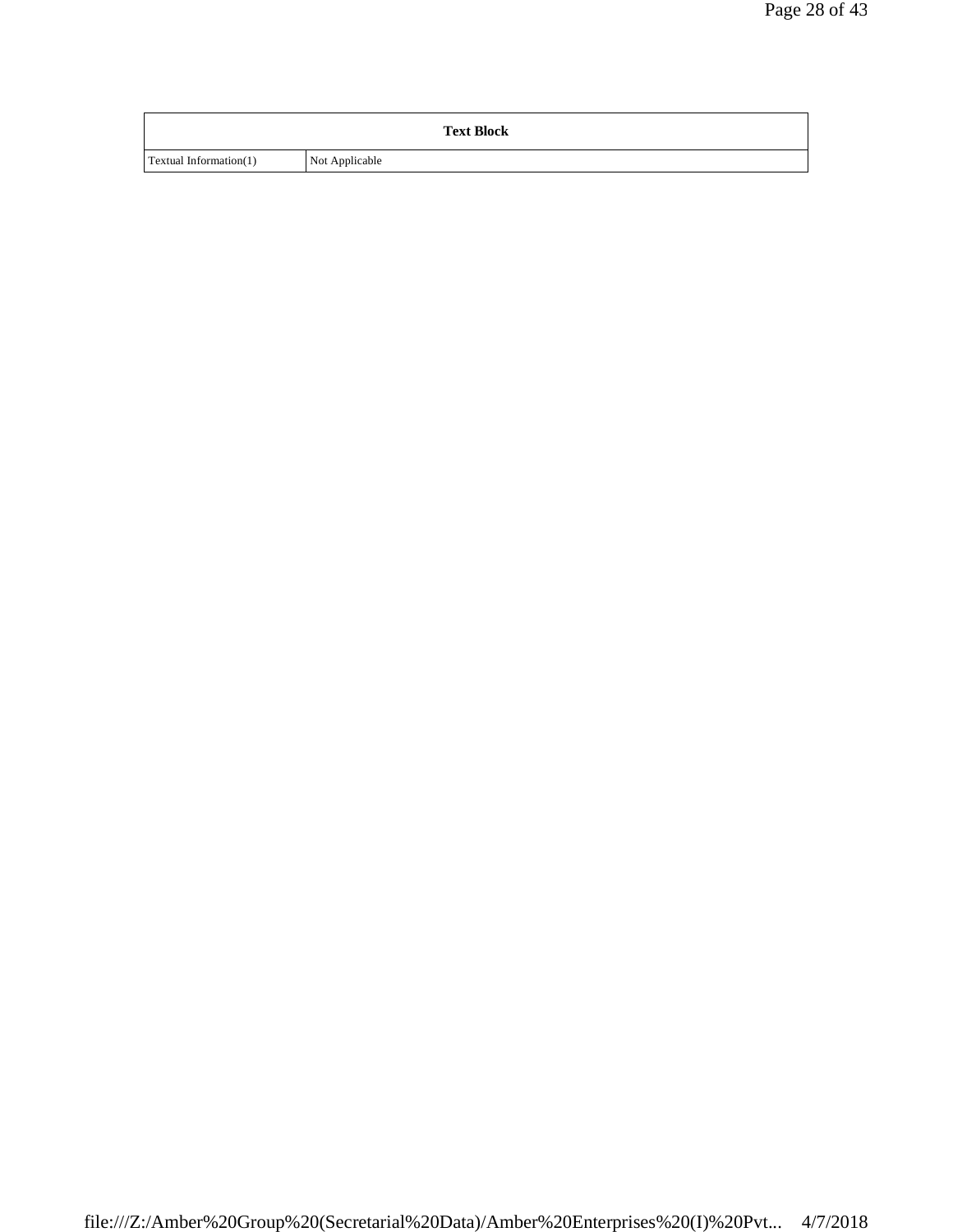| <b>Foreign Portfolio Investor</b>                                                                                                                                                     |                                                               |                       |
|---------------------------------------------------------------------------------------------------------------------------------------------------------------------------------------|---------------------------------------------------------------|-----------------------|
| Searial No.                                                                                                                                                                           | $\mathbf{1}$                                                  |                       |
| Name of the<br>Shareholders (I)                                                                                                                                                       | $\boldsymbol{0}$                                              | Click here to go back |
| PAN(II)                                                                                                                                                                               |                                                               | Total                 |
| No. of fully paid<br>up equity shares<br>held (IV)                                                                                                                                    | $\mathbf{0}$                                                  | $\boldsymbol{0}$      |
| No. Of Partly paid-<br>up equity shares<br>held(V)                                                                                                                                    |                                                               |                       |
| No. Of shares<br>underlying<br>Depository<br>Receipts (VI)                                                                                                                            |                                                               |                       |
| Total nos. shares<br>held $(VII) = (IV) +$<br>$(V)+(VI)$                                                                                                                              | $\mathbf{0}$                                                  | $\boldsymbol{0}$      |
| Shareholding as a<br>% of total no. of<br>shares (calculated<br>as per SCRR,<br>1957) (VIII) As a<br>% of $(A+B+C2)$                                                                  | $\boldsymbol{0}$                                              | $\boldsymbol{0}$      |
|                                                                                                                                                                                       | Number of Voting Rights held in each class of securities (IX) |                       |
| Class eg: X                                                                                                                                                                           | $\boldsymbol{0}$                                              | $\boldsymbol{0}$      |
| Class eg:y                                                                                                                                                                            |                                                               |                       |
| Total                                                                                                                                                                                 | $\boldsymbol{0}$                                              | $\boldsymbol{0}$      |
| Total as a % of<br><b>Total Voting rights</b>                                                                                                                                         | $\boldsymbol{0}$                                              | $\boldsymbol{0}$      |
| No. Of Shares<br>Underlying<br>Outstanding<br>convertible<br>securities (X)                                                                                                           |                                                               |                       |
| No. of Shares<br>Underlying<br>Outstanding<br>Warrants (Xi)                                                                                                                           |                                                               |                       |
| No. Of Shares<br>Underlying<br>Outstanding<br>convertible<br>securities and No.<br>Of Warrants (Xi)<br>(a)                                                                            |                                                               |                       |
| Shareholding, as a<br>% assuming full<br>conversion of<br>convertible<br>securities (as a<br>percentage of<br>diluted share<br>capital) (XI)= (VII)<br>$+(X)$ As a % of<br>$(A+B+C2)$ | $\mathbf{0}$                                                  | $\boldsymbol{0}$      |
|                                                                                                                                                                                       | Number of Locked in shares (XII)                              |                       |
| No. $(a)$                                                                                                                                                                             | $\boldsymbol{0}$                                              | $\boldsymbol{0}$      |
| As a % of total<br>Shares held (b)                                                                                                                                                    | $\boldsymbol{0}$                                              | $\boldsymbol{0}$      |
|                                                                                                                                                                                       | Number of Shares pledged or otherwise encumbered (XIII)       |                       |
| No. $(a)$                                                                                                                                                                             |                                                               |                       |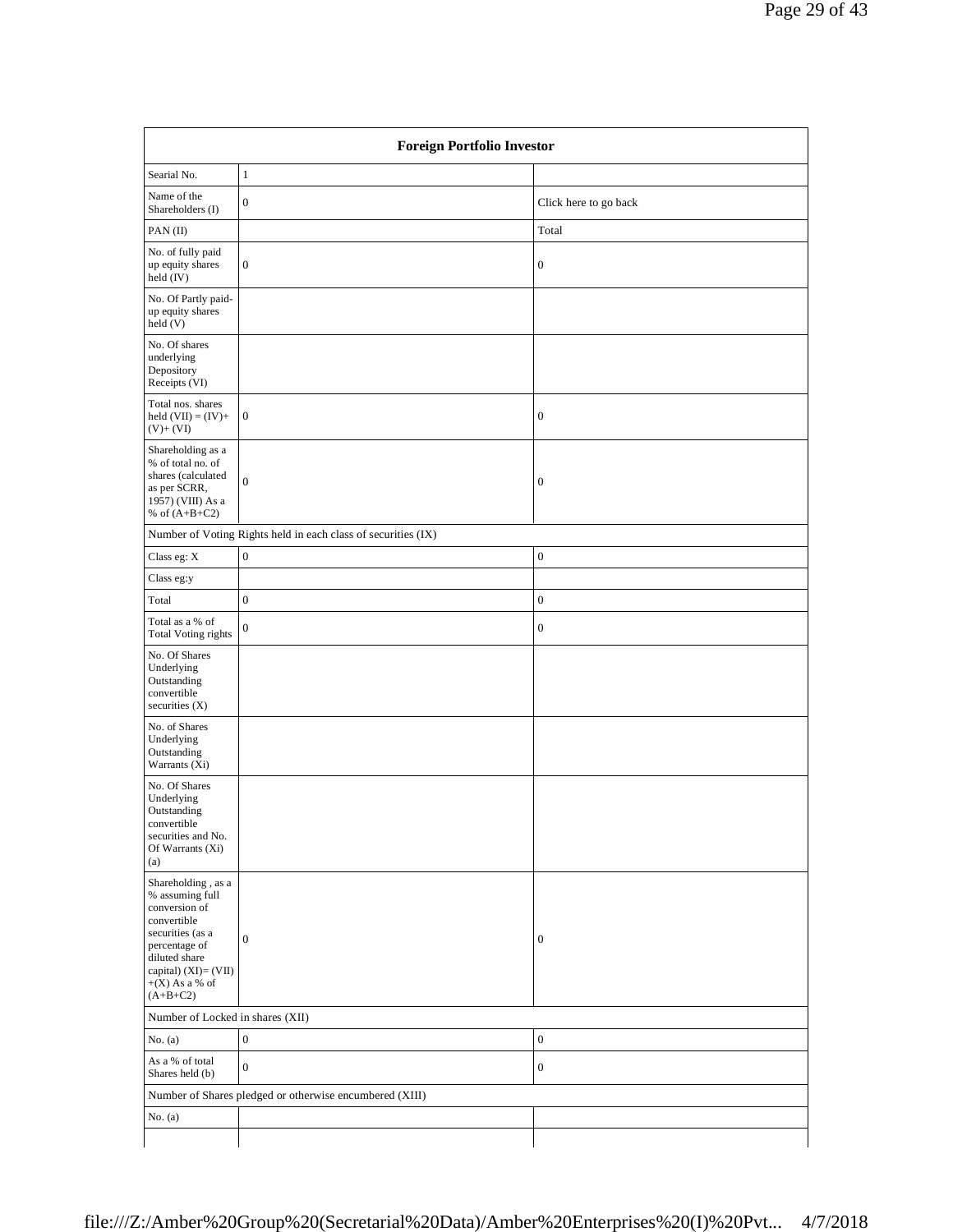| As a % of total<br>Shares held (b)                                   |                        |   |
|----------------------------------------------------------------------|------------------------|---|
| Number of equity<br>shares held in<br>dematerialized<br>form $(XIV)$ | $\theta$               | 0 |
| Reason for not providing PAN                                         |                        |   |
| Reason for not<br>providing PAN                                      | Textual Information(1) |   |
| Shareholder type                                                     | Promoter Group         |   |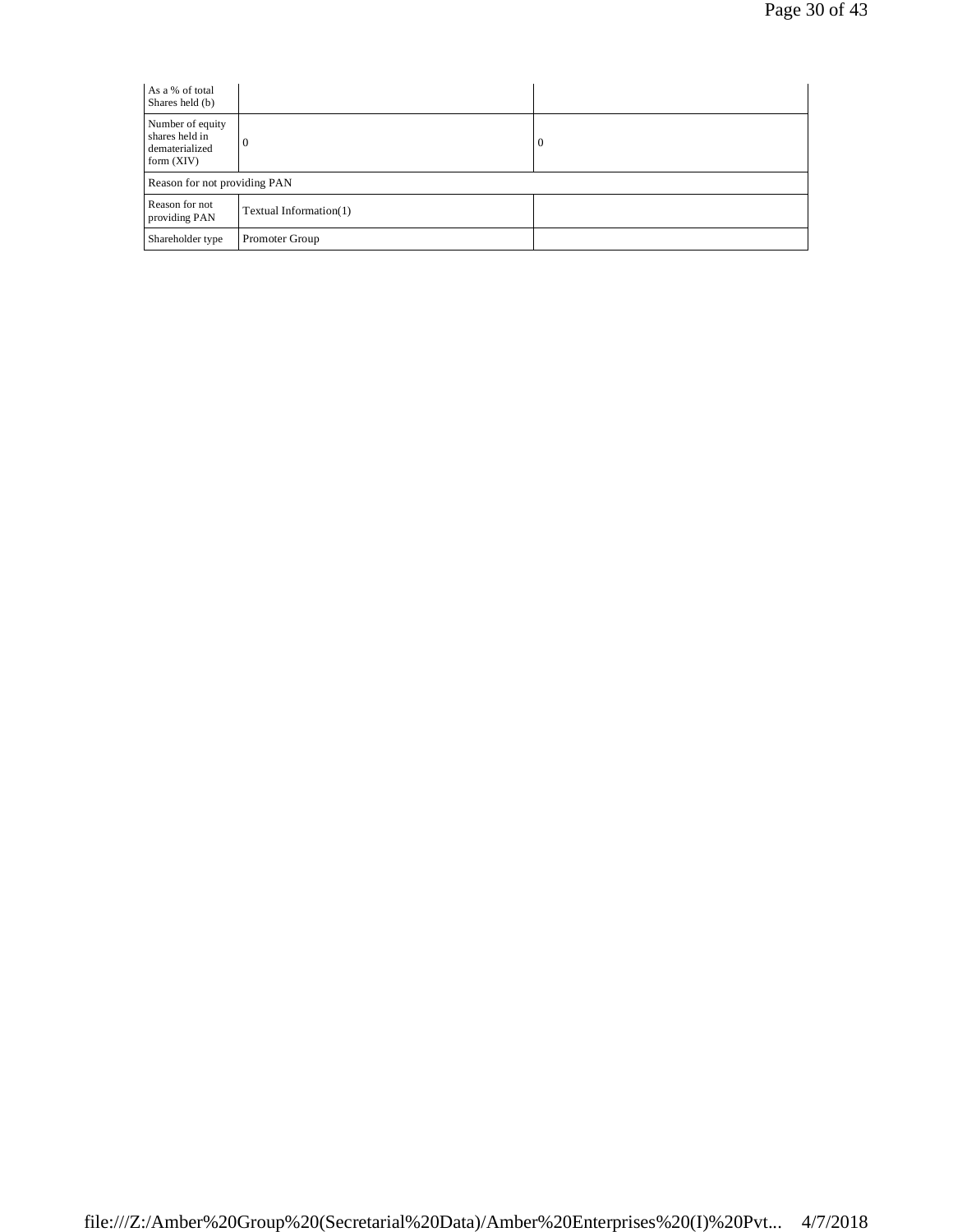|                               | <b>Text Block</b> |
|-------------------------------|-------------------|
| <b>Textual Information(1)</b> | Not Applicable    |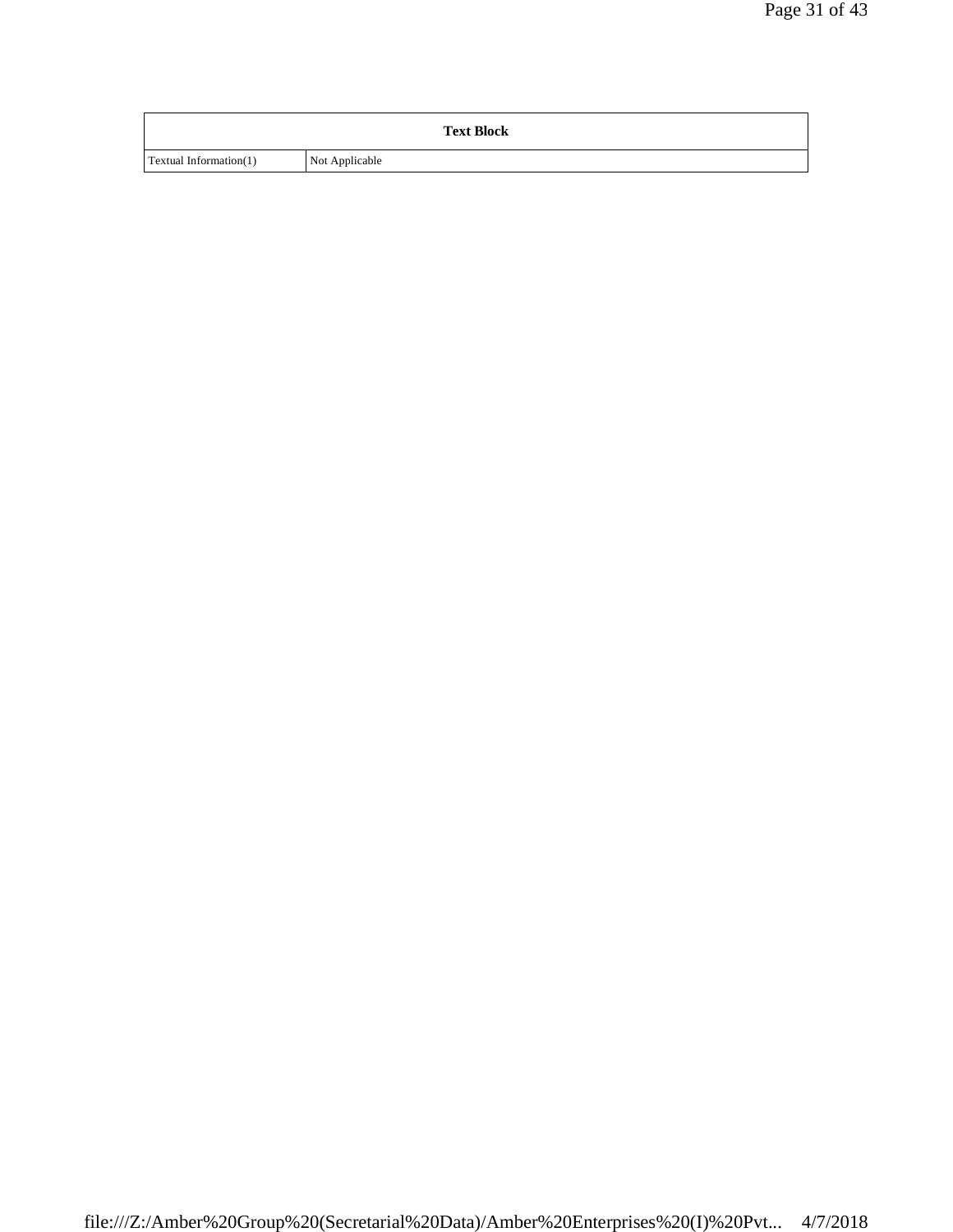| Any Other (specify)                                                                                                                                                                   |                                                               |                       |
|---------------------------------------------------------------------------------------------------------------------------------------------------------------------------------------|---------------------------------------------------------------|-----------------------|
| Searial No.                                                                                                                                                                           | $\mathbf{1}$                                                  |                       |
| Category                                                                                                                                                                              | Clearing Member                                               |                       |
| Name of the<br>Shareholders (I)                                                                                                                                                       | $\mathbf{0}$                                                  | Click here to go back |
| PAN(II)                                                                                                                                                                               |                                                               | Total                 |
| No. of the<br>Shareholders (I)                                                                                                                                                        | $\mathbf{0}$                                                  | $\boldsymbol{0}$      |
| No. of fully paid<br>up equity shares<br>held (IV)                                                                                                                                    | $\mathbf{0}$                                                  | $\boldsymbol{0}$      |
| No. Of Partly paid-<br>up equity shares<br>held (V)                                                                                                                                   |                                                               |                       |
| No. Of shares<br>underlying<br>Depository<br>Receipts (VI)                                                                                                                            |                                                               |                       |
| Total nos. shares<br>held $(VII) = (IV) +$<br>$(V)$ + $(VI)$                                                                                                                          | $\mathbf{0}$                                                  | $\boldsymbol{0}$      |
| Shareholding as a<br>% of total no. of<br>shares (calculated<br>as per SCRR,<br>1957) (VIII) As a<br>% of $(A+B+C2)$                                                                  | $\boldsymbol{0}$                                              | $\mathbf{0}$          |
|                                                                                                                                                                                       | Number of Voting Rights held in each class of securities (IX) |                       |
| Class eg: X                                                                                                                                                                           | $\boldsymbol{0}$                                              | $\boldsymbol{0}$      |
| Class eg:y                                                                                                                                                                            |                                                               |                       |
| Total                                                                                                                                                                                 | $\boldsymbol{0}$                                              | $\boldsymbol{0}$      |
| Total as a % of<br>Total Voting rights                                                                                                                                                | $\boldsymbol{0}$                                              | $\boldsymbol{0}$      |
| No. Of Shares<br>Underlying<br>Outstanding<br>convertible<br>securities $(X)$                                                                                                         |                                                               |                       |
| No. of Shares<br>Underlying<br>Outstanding<br>Warrants $(X_1)$                                                                                                                        |                                                               |                       |
| No. Of Shares<br>Underlying<br>Outstanding<br>convertible<br>securities and No.<br>Of Warrants (Xi)<br>(a)                                                                            |                                                               |                       |
| Shareholding, as a<br>% assuming full<br>conversion of<br>convertible<br>securities (as a<br>percentage of<br>diluted share<br>capital) (XI)= (VII)<br>$+(X)$ As a % of<br>$(A+B+C2)$ | $\mathbf{0}$                                                  | $\boldsymbol{0}$      |
| Number of Locked in shares (XII)                                                                                                                                                      |                                                               |                       |
| No. $(a)$                                                                                                                                                                             | $\boldsymbol{0}$                                              | $\boldsymbol{0}$      |
| As a % of total<br>Shares held (b)                                                                                                                                                    | $\mathbf{0}$                                                  | $\boldsymbol{0}$      |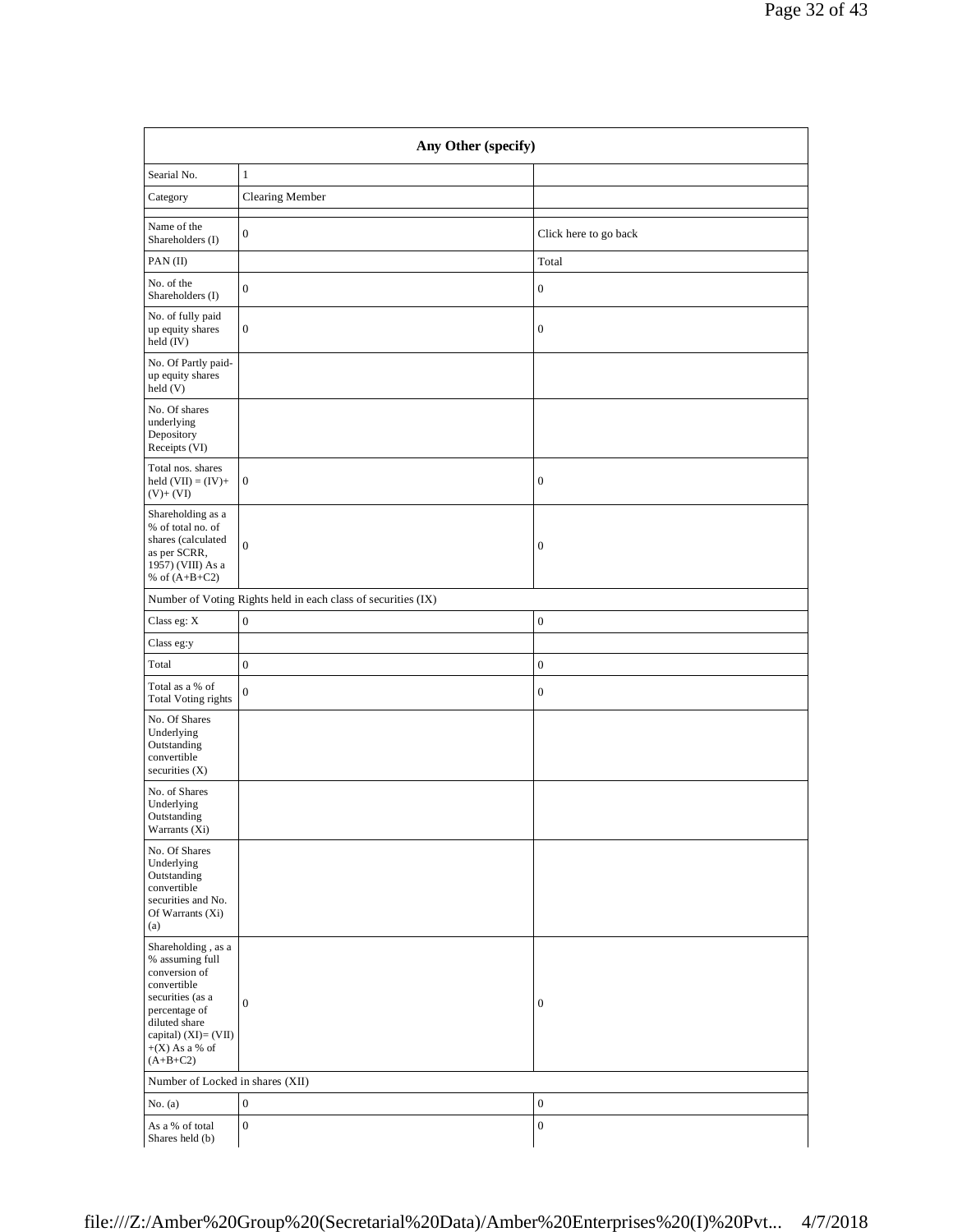| Number of Shares pledged or otherwise encumbered (XIII)              |                        |                  |
|----------------------------------------------------------------------|------------------------|------------------|
| No. (a)                                                              |                        |                  |
| As a % of total<br>Shares held (b)                                   |                        | $\boldsymbol{0}$ |
| Number of equity<br>shares held in<br>dematerialized<br>form $(XIV)$ | $\Omega$               | 0                |
| Reason for not providing PAN                                         |                        |                  |
| Reason for not<br>providing PAN                                      | Textual Information(1) |                  |
| Shareholder type                                                     | Promoter Group         |                  |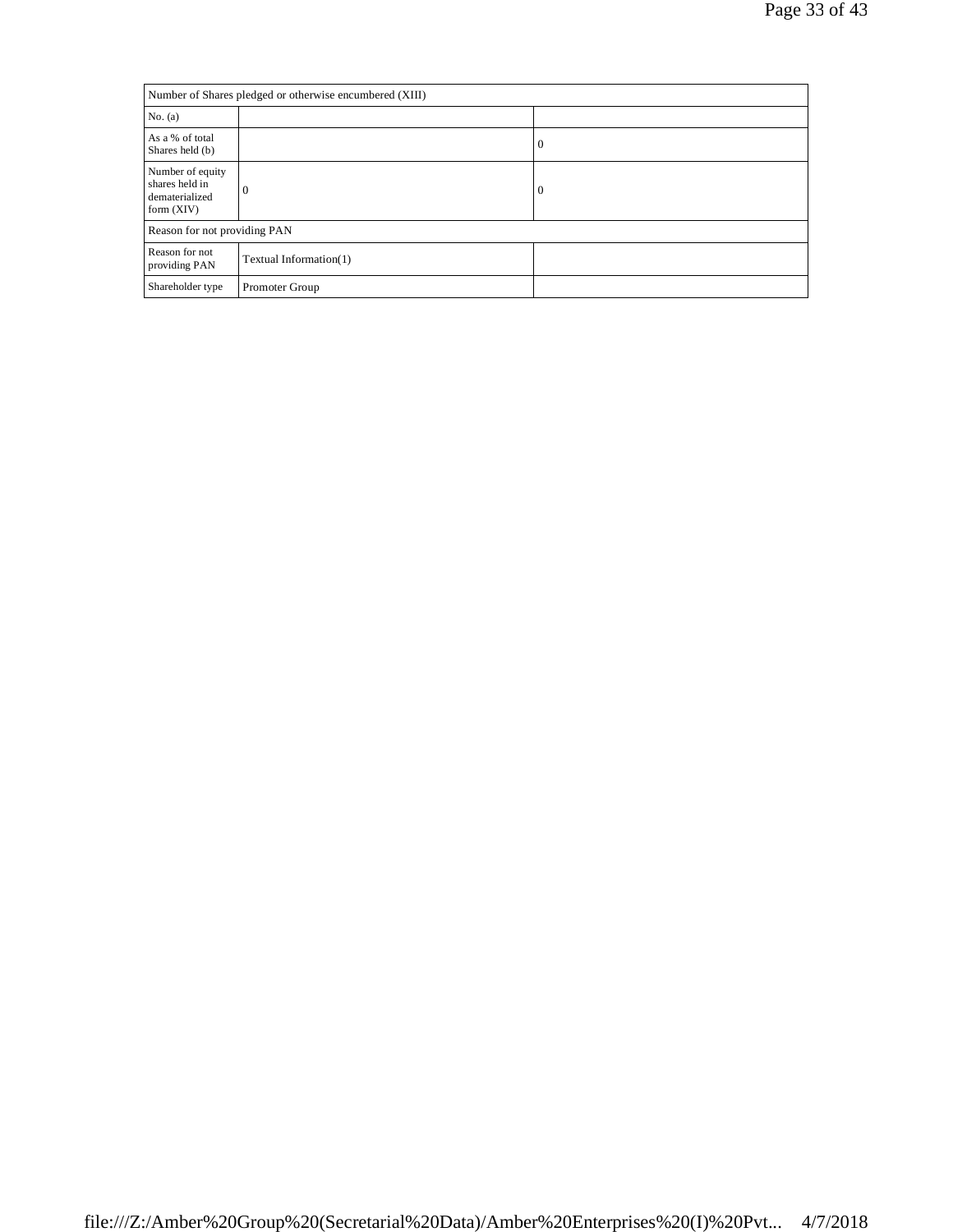|                        | <b>Text Block</b> |
|------------------------|-------------------|
| Textual Information(1) | Not Applicable    |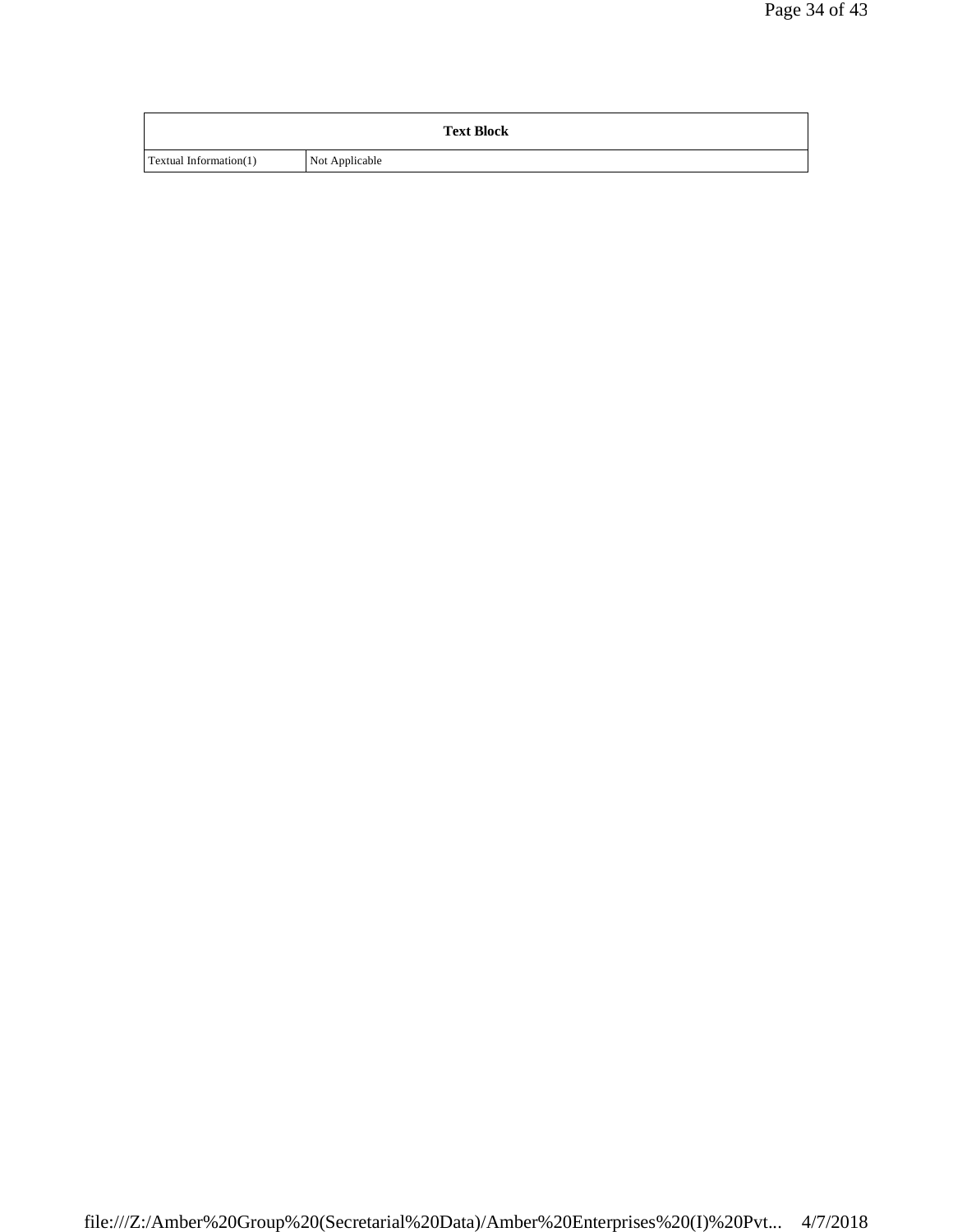| Searial No.                                                                                                                                                                              | $\mathbf{1}$                                                                               | $\sqrt{2}$                                   | $\mathfrak{Z}$                            |                          |
|------------------------------------------------------------------------------------------------------------------------------------------------------------------------------------------|--------------------------------------------------------------------------------------------|----------------------------------------------|-------------------------------------------|--------------------------|
| Name of the<br>Shareholders (I)                                                                                                                                                          | GOLDMAN SACHS FUNDS - GOLDMAN<br>SACHS GROWTH & EMERGING MARKETS<br>BROAD EQUITY PORTFOLIO | <b>GOLDMAN SACHS</b><br><b>INDIA LIMITED</b> | KOTAK FUNDS -<br><b>INDIA MIDCAP FUND</b> | Click here<br>to go back |
| PAN(II)                                                                                                                                                                                  | AACCG2692R                                                                                 | AADCG0260C                                   | AAGCK4148L                                | Total                    |
| No. of fully paid<br>up equity shares<br>held (IV)                                                                                                                                       | 762686                                                                                     | 814719                                       | 508598                                    | 2086003                  |
| No. Of Partly paid-<br>up equity shares<br>held (V)                                                                                                                                      |                                                                                            |                                              |                                           |                          |
| No. Of shares<br>underlying<br>Depository<br>Receipts (VI)                                                                                                                               |                                                                                            |                                              |                                           |                          |
| Total nos. shares<br>held $(VII) = (IV) +$<br>$(V)+(VI)$                                                                                                                                 | 762686                                                                                     | 814719                                       | 508598                                    | 2086003                  |
| Shareholding as a<br>% of total no. of<br>shares (calculated<br>as per SCRR,<br>1957) (VIII) As a<br>% of $(A+B+C2)$                                                                     | 2.43                                                                                       | 2.59                                         | 1.62                                      | 6.63                     |
|                                                                                                                                                                                          | Number of Voting Rights held in each class of securities (IX)                              |                                              |                                           |                          |
| Class eg: $X$                                                                                                                                                                            | 762686                                                                                     | 814719                                       | 508598                                    | 2086003                  |
| Class eg:y                                                                                                                                                                               |                                                                                            |                                              |                                           |                          |
| Total                                                                                                                                                                                    | 762686                                                                                     | 814719                                       | 508598                                    | 2086003                  |
| Total as a % of<br><b>Total Voting rights</b>                                                                                                                                            | 2.43                                                                                       | 2.59                                         | 1.62                                      | 6.63                     |
| No. Of Shares<br>Underlying<br>Outstanding<br>convertible<br>securities $(X)$                                                                                                            |                                                                                            |                                              |                                           |                          |
| No. of Shares<br>Underlying<br>Outstanding<br>Warrants $(X_i)$                                                                                                                           |                                                                                            |                                              |                                           |                          |
| No. Of Shares<br>Underlying<br>Outstanding<br>convertible<br>securities and No.<br>Of Warrants (Xi)<br>(a)                                                                               |                                                                                            |                                              |                                           |                          |
| Shareholding, as a<br>% assuming full<br>conversion of<br>convertible<br>securities (as a<br>percentage of<br>diluted share<br>capital) $(XI) = (VII)$<br>$+(X)$ As a % of<br>$(A+B+C2)$ | 2.43                                                                                       | 2.59                                         | 1.62                                      | 6.63                     |
| Number of Locked in shares (XII)                                                                                                                                                         |                                                                                            |                                              |                                           |                          |
| No. (a)                                                                                                                                                                                  |                                                                                            |                                              |                                           |                          |
| As a % of total<br>Shares held (b)                                                                                                                                                       |                                                                                            |                                              |                                           |                          |
| Number of equity                                                                                                                                                                         | 762686                                                                                     | 814719                                       | 508598                                    | 2086003                  |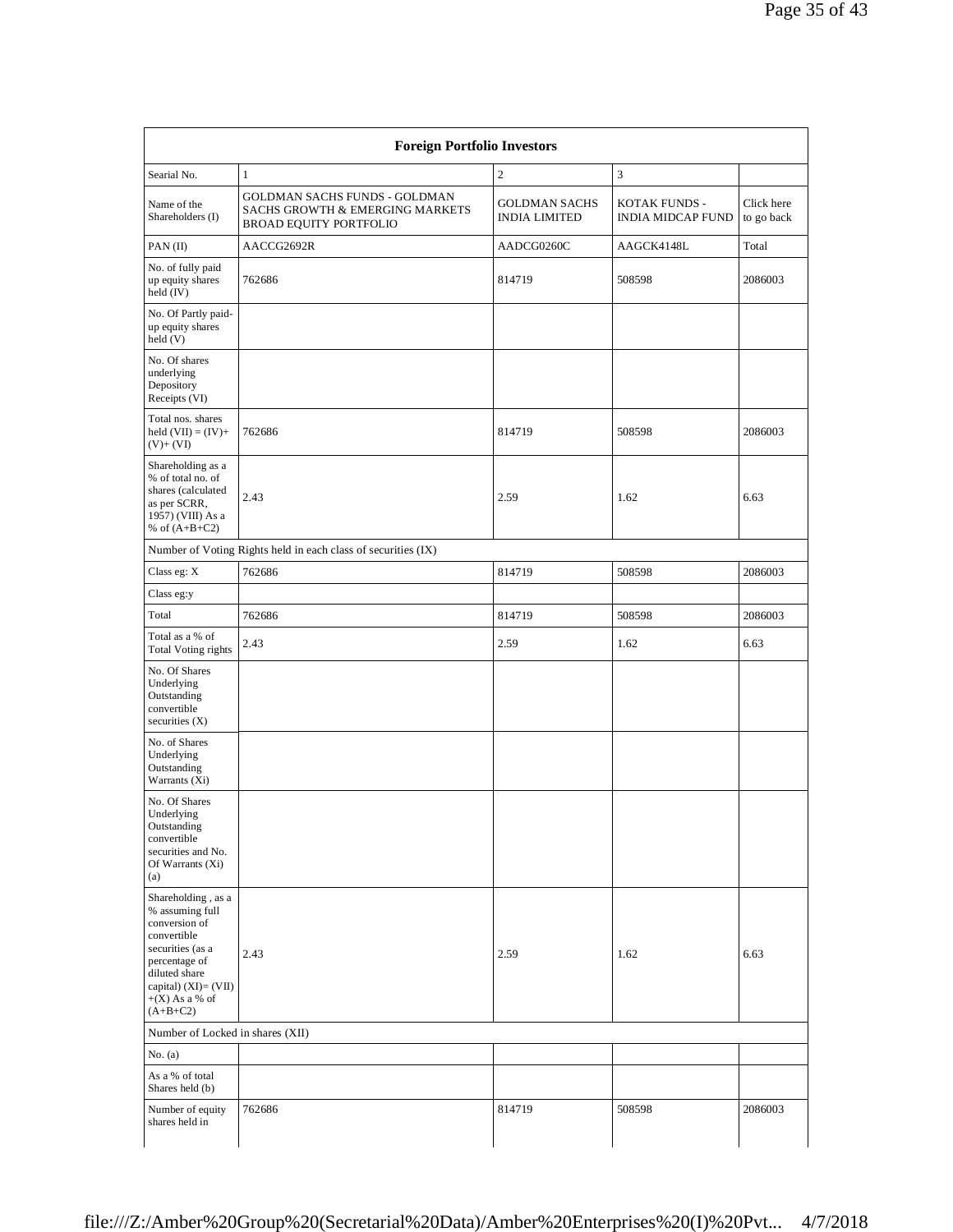| dematerialized<br>form $(XIV)$  |  |  |
|---------------------------------|--|--|
| Reason for not providing PAN    |  |  |
| Reason for not<br>providing PAN |  |  |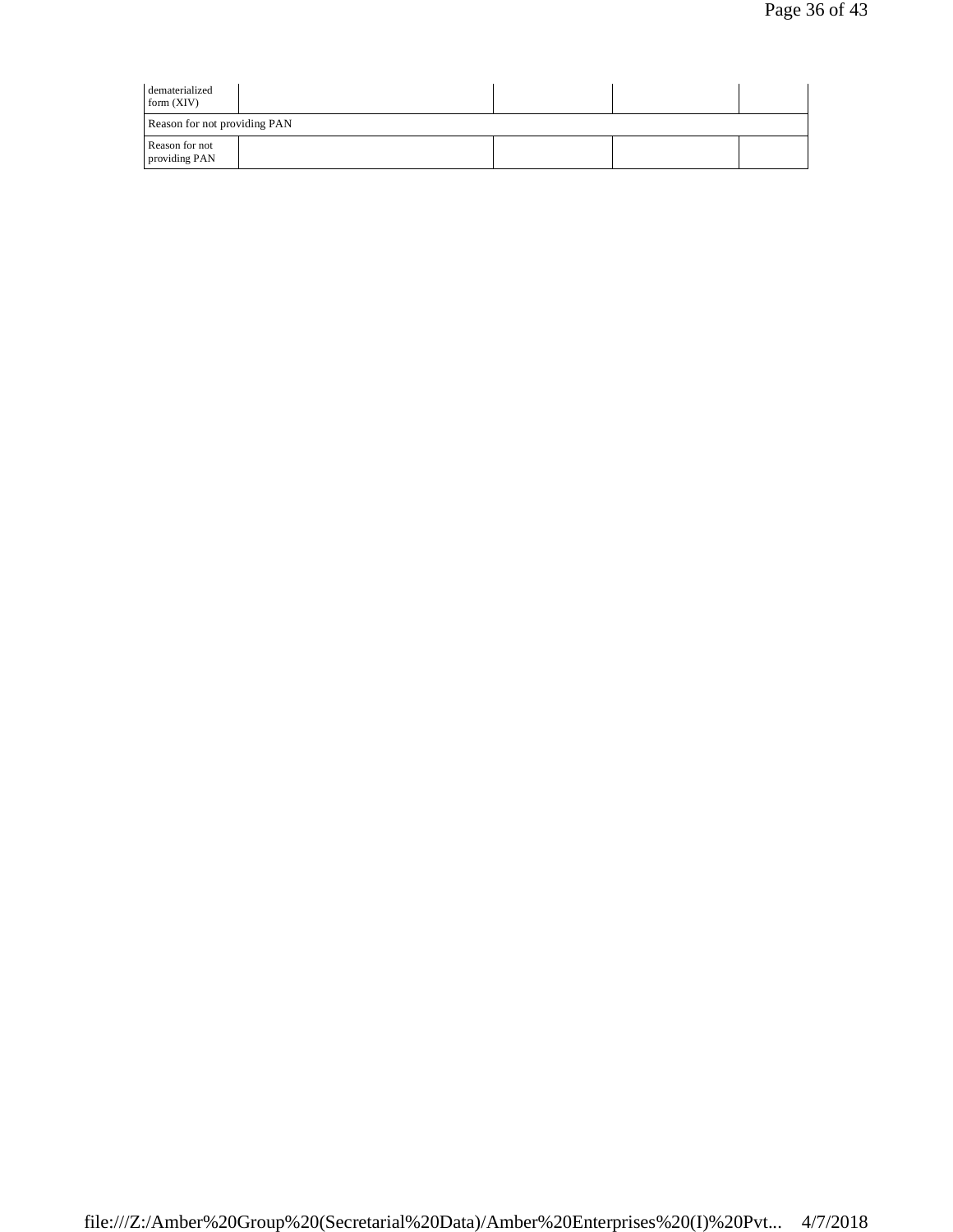| Searial No.                                                                                                                                                                              | $\,1$                                                         |                       |  |
|------------------------------------------------------------------------------------------------------------------------------------------------------------------------------------------|---------------------------------------------------------------|-----------------------|--|
| Name of the<br>Shareholders (I)                                                                                                                                                          | AKASH BHANSHALI                                               | Click here to go back |  |
| PAN(II)                                                                                                                                                                                  | AADPB5433H                                                    | Total                 |  |
| No. of fully paid<br>up equity shares<br>held (IV)                                                                                                                                       | 499602                                                        | 499602                |  |
| No. Of Partly paid-<br>up equity shares<br>held(V)                                                                                                                                       |                                                               |                       |  |
| No. Of shares<br>underlying<br>Depository<br>Receipts (VI)                                                                                                                               |                                                               |                       |  |
| Total nos. shares<br>held $(VII) = (IV) +$<br>$(V)+(VI)$                                                                                                                                 | 499602                                                        | 499602                |  |
| Shareholding as a<br>% of total no. of<br>shares (calculated<br>as per SCRR,<br>1957) (VIII) As a<br>% of $(A+B+C2)$                                                                     | 1.59                                                          | 1.59                  |  |
|                                                                                                                                                                                          | Number of Voting Rights held in each class of securities (IX) |                       |  |
| Class eg: $X$                                                                                                                                                                            | 499602<br>499602                                              |                       |  |
| Class eg:y                                                                                                                                                                               |                                                               |                       |  |
| Total                                                                                                                                                                                    | 499602                                                        | 499602                |  |
| Total as a % of<br><b>Total Voting rights</b>                                                                                                                                            | 1.59                                                          | 1.59                  |  |
| No. Of Shares<br>Underlying<br>Outstanding<br>convertible<br>securities $(X)$                                                                                                            |                                                               |                       |  |
| No. of Shares<br>Underlying<br>Outstanding<br>Warrants (Xi)                                                                                                                              |                                                               |                       |  |
| No. Of Shares<br>Underlying<br>Outstanding<br>convertible<br>securities and No.<br>Of Warrants (Xi)<br>(a)                                                                               |                                                               |                       |  |
| Shareholding, as a<br>% assuming full<br>conversion of<br>convertible<br>securities (as a<br>percentage of<br>diluted share<br>capital) $(XI) = (VII)$<br>$+(X)$ As a % of<br>$(A+B+C2)$ | 1.59                                                          | 1.59                  |  |
| Number of Locked in shares (XII)                                                                                                                                                         |                                                               |                       |  |
| No. $(a)$                                                                                                                                                                                |                                                               |                       |  |
| As a % of total<br>Shares held (b)                                                                                                                                                       |                                                               |                       |  |
| Number of equity<br>shares held in<br>dematerialized<br>form (XIV)                                                                                                                       | 499602                                                        | 499602                |  |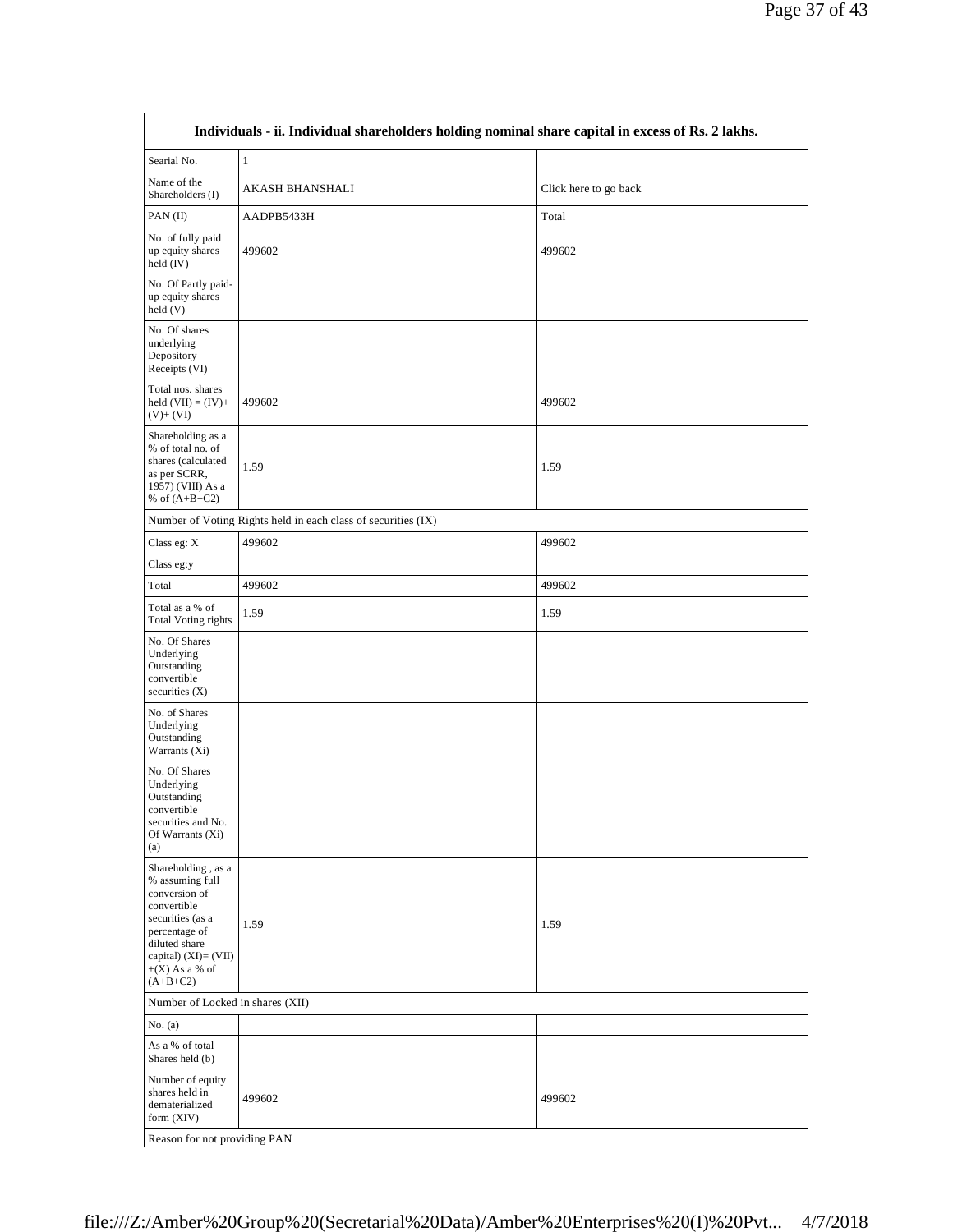| Reason for not |  |
|----------------|--|
| providing PAN  |  |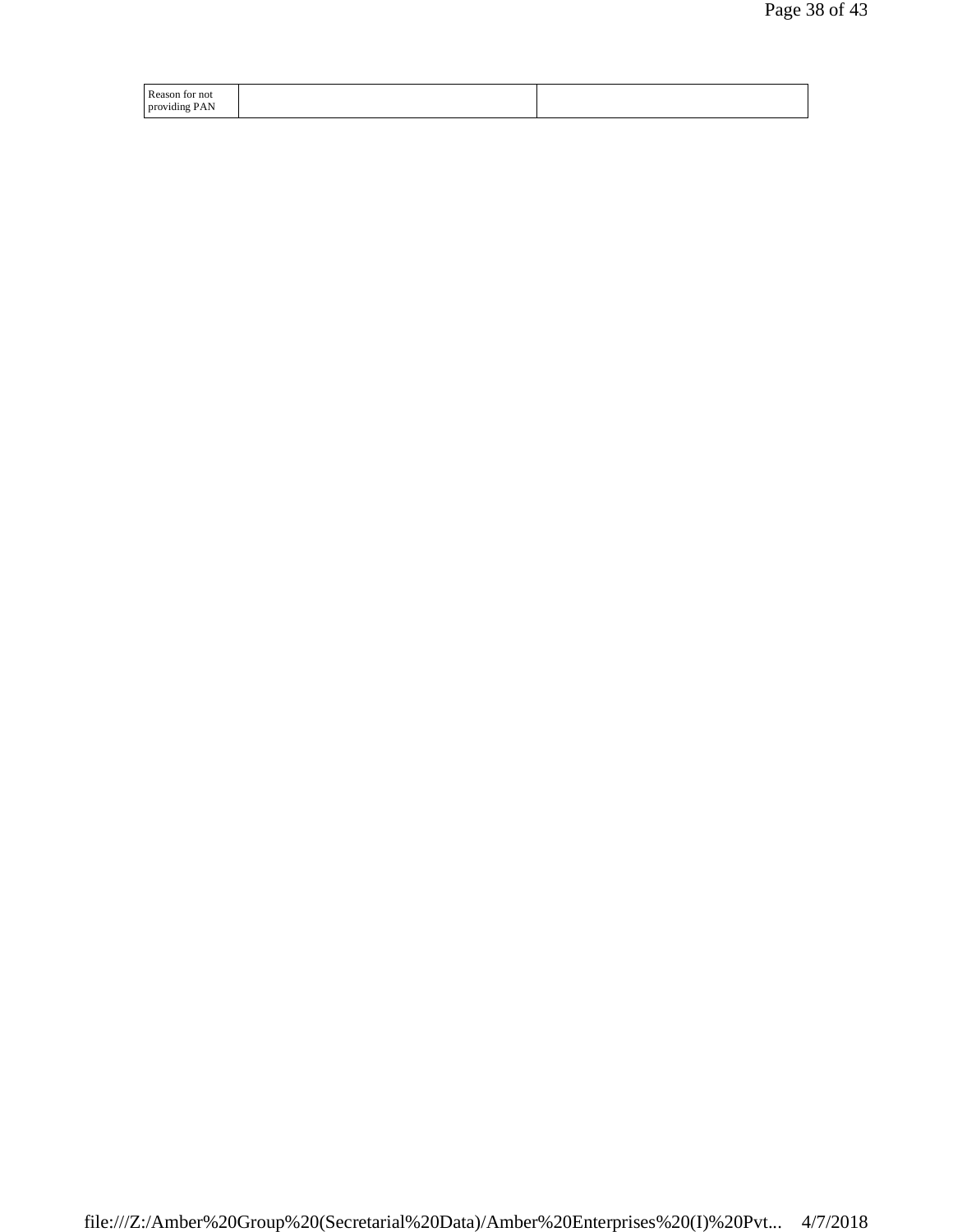| Searial No.<br>Category                                                                                                                                | $\mathbf{1}$<br>Trusts                                                           | $\mathbf{2}$<br>Non-<br>Resident<br>Indian<br>(NRI) | 3<br>Clearing<br>Members | $\overline{4}$<br>Others | 5<br><b>Bodies</b><br>Corporate | 6<br><b>Bodies Corporate</b>                                            | 7<br><b>Bodies Corporate</b>                    |
|--------------------------------------------------------------------------------------------------------------------------------------------------------|----------------------------------------------------------------------------------|-----------------------------------------------------|--------------------------|--------------------------|---------------------------------|-------------------------------------------------------------------------|-------------------------------------------------|
| Category / More<br>than 1 percentage                                                                                                                   | More than 1 percentage of<br>shareholding                                        | Category                                            | Category                 | Category                 | Category                        | More than 1<br>percentage of<br>shareholding                            | More than 1<br>percentage of<br>shareholding    |
| Name of the<br>Shareholders (I)                                                                                                                        | <b>EDELWEISS</b><br><b>ALTERNATIVE</b><br><b>INVESTMENT</b><br>OPPORTUNITIES TRU |                                                     |                          |                          |                                 | <b>ASCENT</b><br><b>INVESTMENT</b><br><b>HOLDINGS PTE</b><br><b>LTD</b> | AADI<br><b>FINANCIAL</b><br><b>ADVISORS LLP</b> |
| PAN(II)                                                                                                                                                | AAATE8456C                                                                       |                                                     |                          |                          |                                 | AAOCA1951D                                                              | AARFA5161F                                      |
| No. of the<br>Shareholders (I)                                                                                                                         | $\mathbf{1}$                                                                     | 105                                                 | 96                       | 43                       | 253                             | $\mathbf{1}$                                                            | $\mathbf{1}$                                    |
| No. of fully paid<br>up equity shares<br>held (IV)                                                                                                     | 1124101                                                                          | 3957                                                | 39580                    | 1618                     | 622405                          | 6577639                                                                 | 508927                                          |
| No. Of Partly paid-<br>up equity shares<br>held (V)                                                                                                    |                                                                                  |                                                     |                          |                          |                                 |                                                                         |                                                 |
| No. Of shares<br>underlying<br>Depository<br>Receipts (VI)                                                                                             |                                                                                  |                                                     |                          |                          |                                 |                                                                         |                                                 |
| Total nos. shares<br>held $(VII) = (IV) +$<br>$(V)+(VI)$                                                                                               | 1124101                                                                          | 3957                                                | 39580                    | 1618                     | 622405                          | 6577639                                                                 | 508927                                          |
| Shareholding as a<br>% of total no. of<br>shares (calculated<br>as per SCRR,<br>1957) (VIII) As a<br>% of $(A+B+C2)$                                   | 3.57                                                                             | 0.01                                                | 0.13                     | 0.01                     | 1.98                            | 20.92                                                                   | 1.62                                            |
|                                                                                                                                                        | Number of Voting Rights held in each class of securities (IX)                    |                                                     |                          |                          |                                 |                                                                         |                                                 |
| Class eg: $\mathbf X$                                                                                                                                  | 1124101                                                                          | 3957                                                | 39580                    | 1618                     | 622405                          | 6577639                                                                 | 508927                                          |
| Class eg:y                                                                                                                                             |                                                                                  |                                                     |                          |                          |                                 |                                                                         |                                                 |
| Total                                                                                                                                                  | 1124101                                                                          | 3957                                                | 39580                    | 1618                     | 622405                          | 6577639                                                                 | 508927                                          |
| Total as a % of<br><b>Total Voting rights</b>                                                                                                          | 3.57                                                                             | 0.01                                                | 0.13                     | 0.01                     | 1.98                            | 20.92                                                                   | 1.62                                            |
| No. Of Shares<br>Underlying<br>Outstanding<br>convertible<br>securities $(X)$                                                                          |                                                                                  |                                                     |                          |                          |                                 |                                                                         |                                                 |
| No. of Shares<br>Underlying<br>Outstanding<br>Warrants (Xi)                                                                                            |                                                                                  |                                                     |                          |                          |                                 |                                                                         |                                                 |
| No. Of Shares<br>Underlying<br>Outstanding<br>convertible<br>securities and No.<br>Of Warrants (Xi)<br>(a)                                             |                                                                                  |                                                     |                          |                          |                                 |                                                                         |                                                 |
| Shareholding, as a<br>% assuming full<br>conversion of<br>convertible<br>securities (as a<br>percentage of<br>diluted share<br>capital) $(XI) = (VII)$ | 3.57                                                                             | 0.01                                                | 0.13                     | 0.01                     | 1.98                            | 20.92                                                                   | 1.62                                            |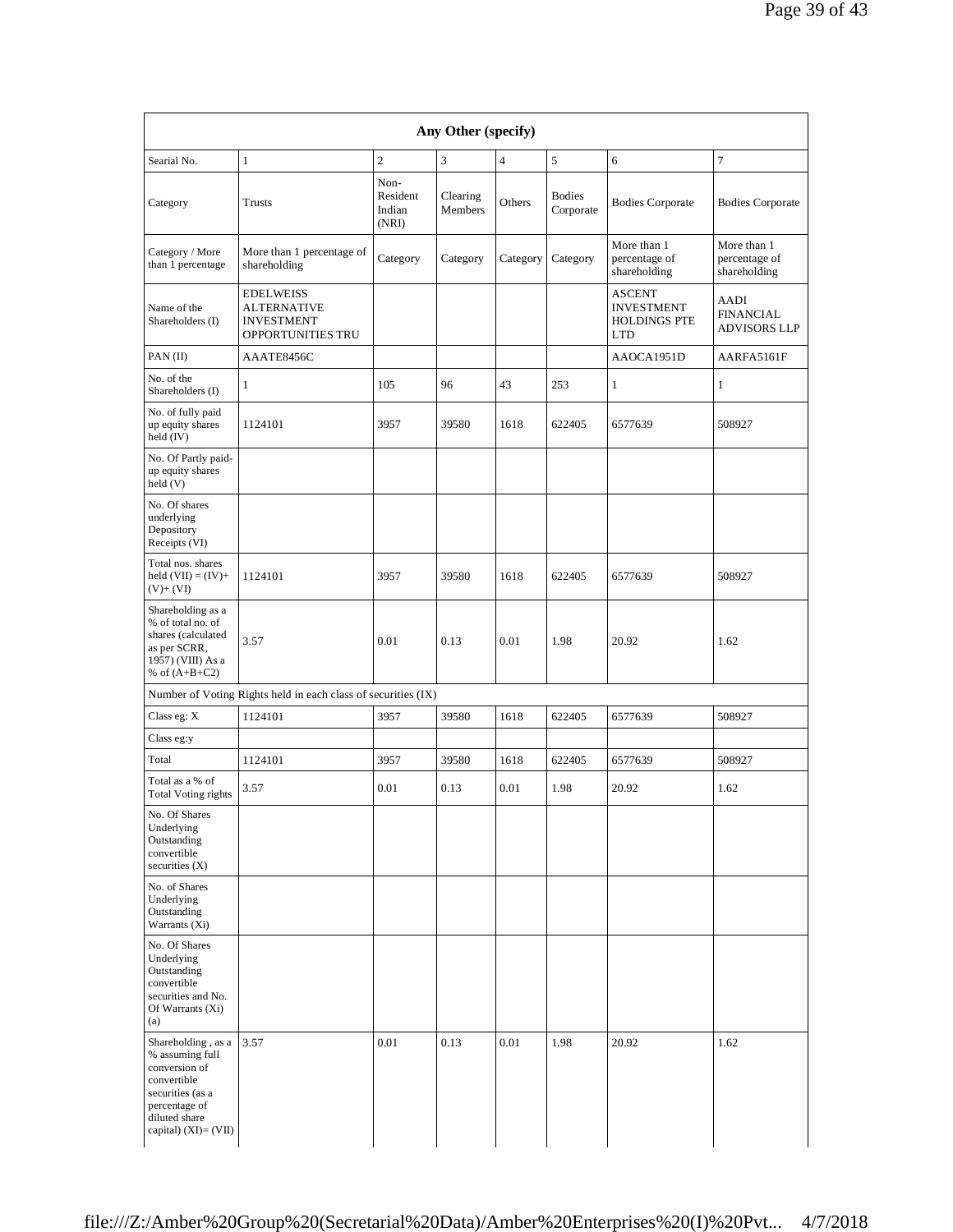| $+(X)$ As a % of<br>$(A+B+C2)$                                       |         |      |       |      |        |         |        |
|----------------------------------------------------------------------|---------|------|-------|------|--------|---------|--------|
| Number of Locked in shares (XII)                                     |         |      |       |      |        |         |        |
| No. $(a)$                                                            |         |      |       |      |        |         |        |
| As a % of total<br>Shares held (b)                                   |         |      |       |      |        |         |        |
| Number of equity<br>shares held in<br>dematerialized<br>form $(XIV)$ | 1124101 | 3957 | 39580 | 1618 | 622405 | 6577639 | 508927 |
| Reason for not providing PAN                                         |         |      |       |      |        |         |        |
| Reason for not<br>providing PAN                                      |         |      |       |      |        |         |        |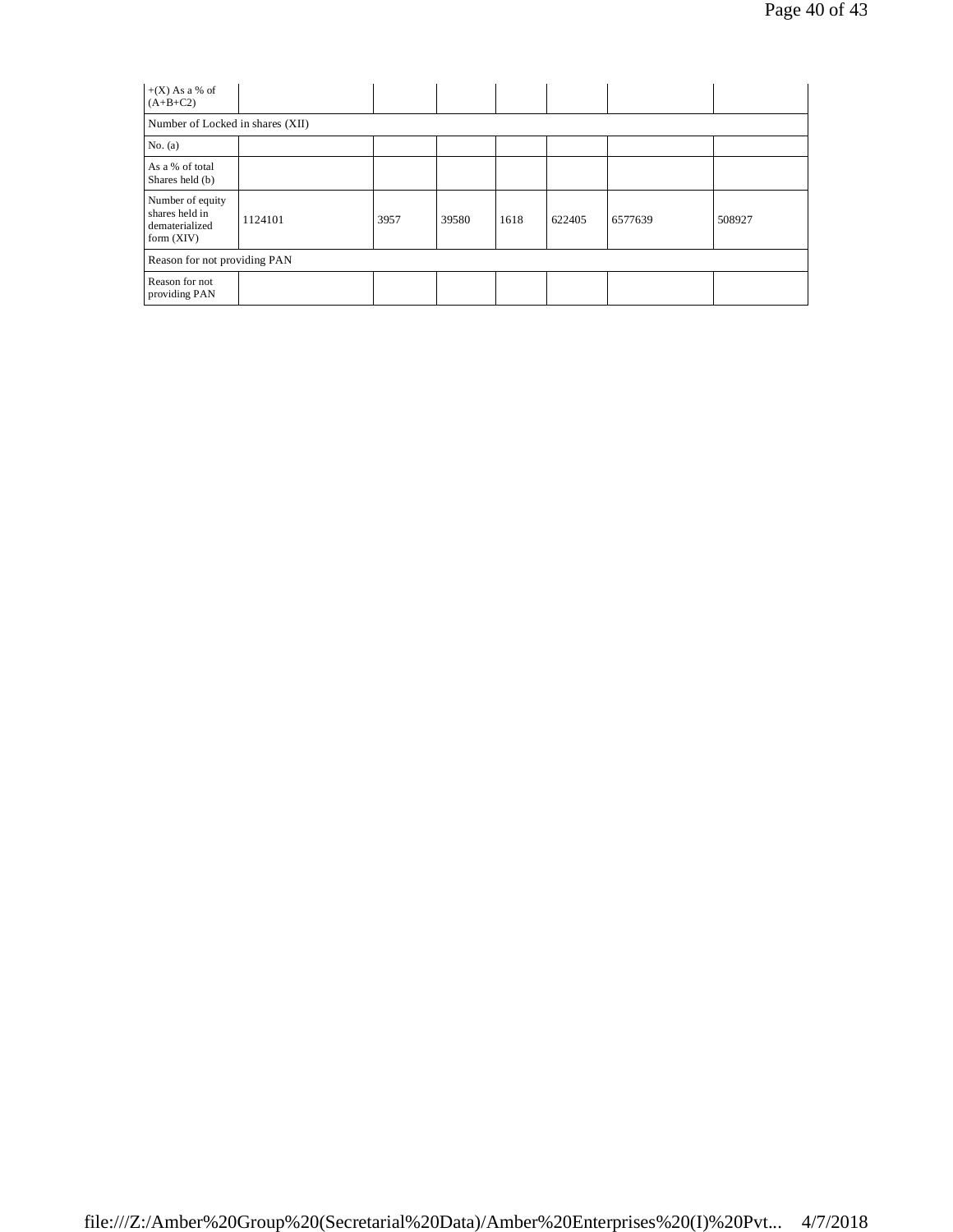| Any Other (specify)                                                                                                                                                                   |                                                               |                       |  |  |  |
|---------------------------------------------------------------------------------------------------------------------------------------------------------------------------------------|---------------------------------------------------------------|-----------------------|--|--|--|
| Searial No.                                                                                                                                                                           | $\,$ 8 $\,$                                                   |                       |  |  |  |
| Category                                                                                                                                                                              | Trusts                                                        |                       |  |  |  |
| Category / More<br>than 1 percentage                                                                                                                                                  | Category                                                      |                       |  |  |  |
| Name of the<br>Shareholders (I)                                                                                                                                                       |                                                               | Click here to go back |  |  |  |
| PAN(II)                                                                                                                                                                               |                                                               | Total                 |  |  |  |
| No. of the<br>Shareholders (I)                                                                                                                                                        | $\mathbf{1}$                                                  | 498                   |  |  |  |
| No. of fully paid<br>up equity shares<br>held (IV)                                                                                                                                    | 2000                                                          | 669560                |  |  |  |
| No. Of Partly paid-<br>up equity shares<br>held (V)                                                                                                                                   |                                                               |                       |  |  |  |
| No. Of shares<br>underlying<br>Depository<br>Receipts (VI)                                                                                                                            |                                                               |                       |  |  |  |
| Total nos. shares<br>held $(VII) = (IV) +$<br>$(V)+(VI)$                                                                                                                              | 2000                                                          | 669560                |  |  |  |
| Shareholding as a<br>% of total no. of<br>shares (calculated<br>as per SCRR,<br>1957) (VIII) As a<br>% of $(A+B+C2)$                                                                  | 0.01                                                          | 2.14                  |  |  |  |
|                                                                                                                                                                                       | Number of Voting Rights held in each class of securities (IX) |                       |  |  |  |
| Class eg: $\mathbf X$                                                                                                                                                                 | 2000                                                          | 669560                |  |  |  |
| Class eg:y                                                                                                                                                                            |                                                               |                       |  |  |  |
| Total                                                                                                                                                                                 | 2000                                                          | 669560                |  |  |  |
| Total as a % of<br><b>Total Voting rights</b>                                                                                                                                         | 0.01                                                          | 2.14                  |  |  |  |
| No. Of Shares<br>Underlying<br>Outstanding<br>convertible<br>securities $(X)$                                                                                                         |                                                               |                       |  |  |  |
| No. of Shares<br>Underlying<br>Outstanding<br>Warrants (Xi)                                                                                                                           |                                                               |                       |  |  |  |
| No. Of Shares<br>Underlying<br>Outstanding<br>convertible<br>securities and No.<br>Of Warrants (Xi)<br>(a)                                                                            |                                                               |                       |  |  |  |
| Shareholding, as a<br>% assuming full<br>conversion of<br>convertible<br>securities (as a<br>percentage of<br>diluted share<br>capital) (XI)= (VII)<br>$+(X)$ As a % of<br>$(A+B+C2)$ | $0.01\,$                                                      | 2.14                  |  |  |  |
| Number of Locked in shares (XII)                                                                                                                                                      |                                                               |                       |  |  |  |
| No. $(a)$                                                                                                                                                                             |                                                               |                       |  |  |  |
|                                                                                                                                                                                       |                                                               |                       |  |  |  |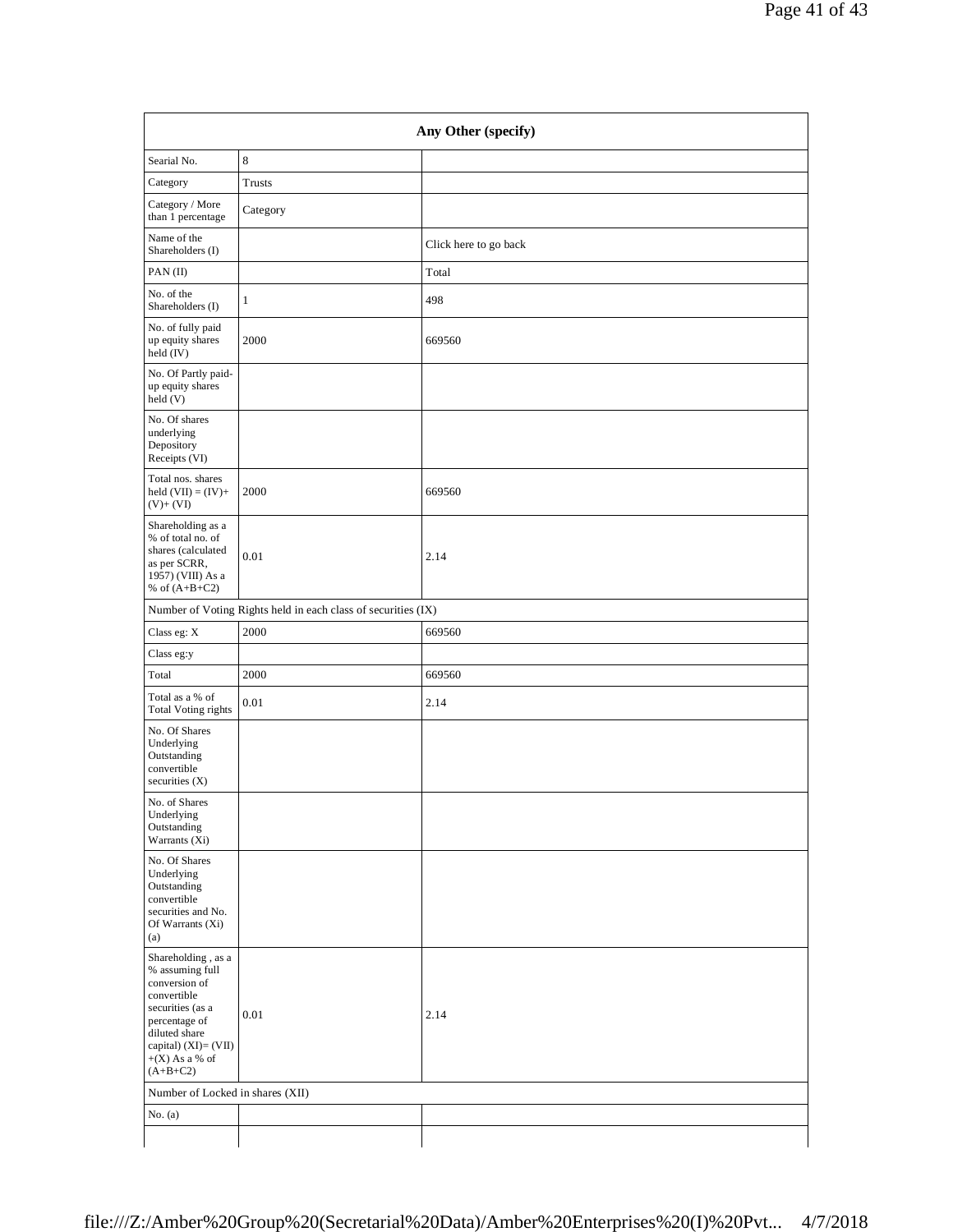| As a % of total<br>Shares held (b)                                   |                              |        |  |  |
|----------------------------------------------------------------------|------------------------------|--------|--|--|
| Number of equity<br>shares held in<br>dematerialized<br>form $(XIV)$ | 2000                         | 669560 |  |  |
|                                                                      | Reason for not providing PAN |        |  |  |
| Reason for not<br>providing PAN                                      |                              |        |  |  |